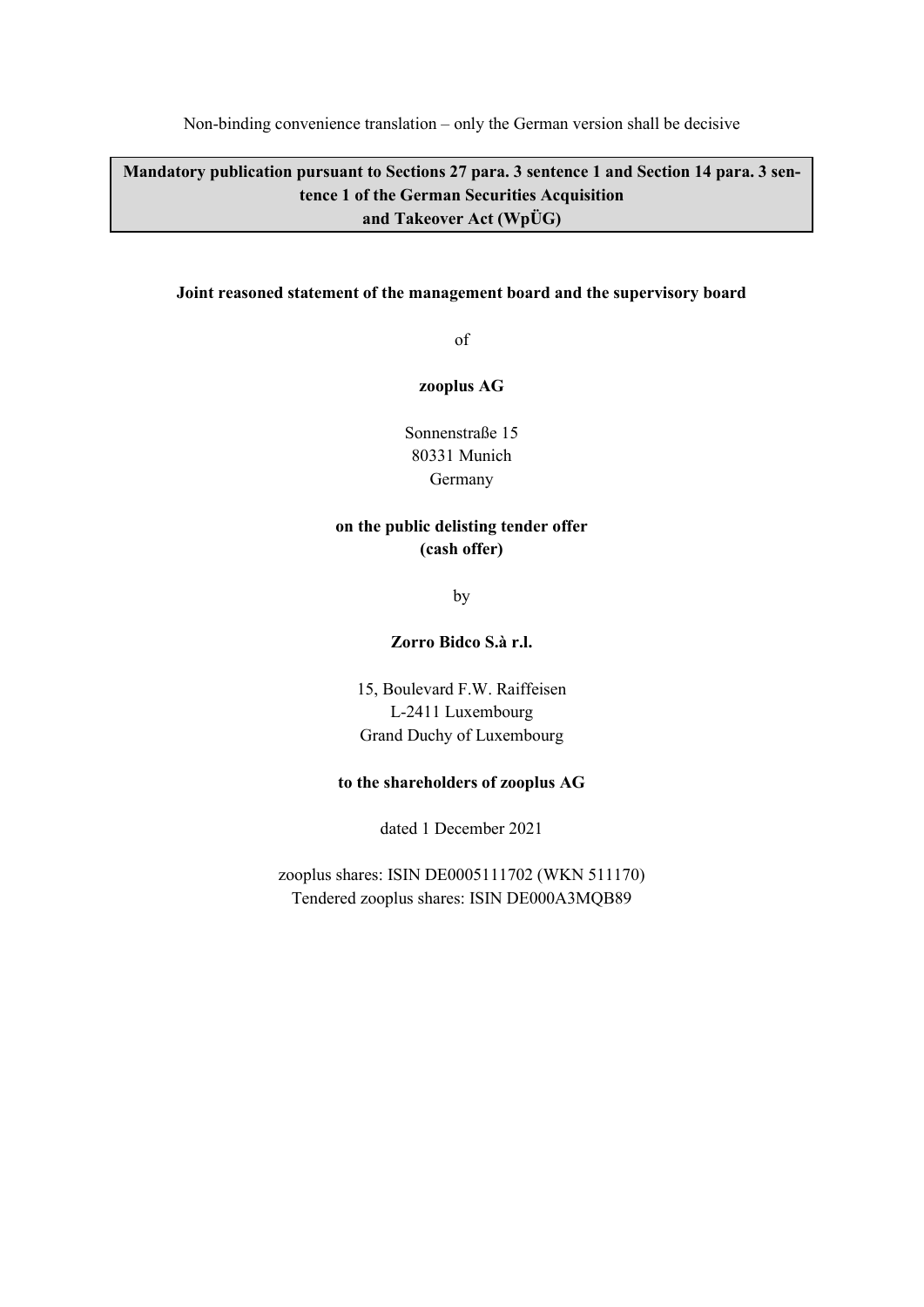## **Table of contents**

|    | <b>Section</b> |                                                                                               | Page |
|----|----------------|-----------------------------------------------------------------------------------------------|------|
| 1. |                |                                                                                               |      |
|    | 1.1            |                                                                                               |      |
|    | 1.2            |                                                                                               |      |
|    | 1.3            |                                                                                               |      |
|    | 1.4            |                                                                                               |      |
|    | 1.5            |                                                                                               |      |
|    | 1.6            |                                                                                               |      |
|    | 1.7            |                                                                                               |      |
|    | 1.8            | Instructions for acceptance of the Delisting Tender Offer outside Germany 9                   |      |
| 2. |                |                                                                                               |      |
|    | 2.1            |                                                                                               |      |
|    | 2.2            |                                                                                               |      |
|    | 2.3            |                                                                                               |      |
|    | 2.4            |                                                                                               |      |
|    | 2.5            |                                                                                               |      |
|    | 2.6            |                                                                                               |      |
|    | 2.7            |                                                                                               |      |
|    | 2.8            |                                                                                               |      |
| 3. |                |                                                                                               |      |
|    | 3.1            |                                                                                               |      |
|    | 3.2            |                                                                                               |      |
|    | 3.3            |                                                                                               |      |
|    | 3.4            |                                                                                               |      |
|    | 3.5            |                                                                                               |      |
|    | 3.6            | zooplus Shares currently held by the Bidder and by persons acting jointly with the Bidder and |      |
|    | 3.7            |                                                                                               |      |
|    | 3.8            |                                                                                               |      |
| 4. |                |                                                                                               |      |
|    | 4.1            |                                                                                               |      |
|    | 4.2            |                                                                                               |      |
|    | 4.3            |                                                                                               |      |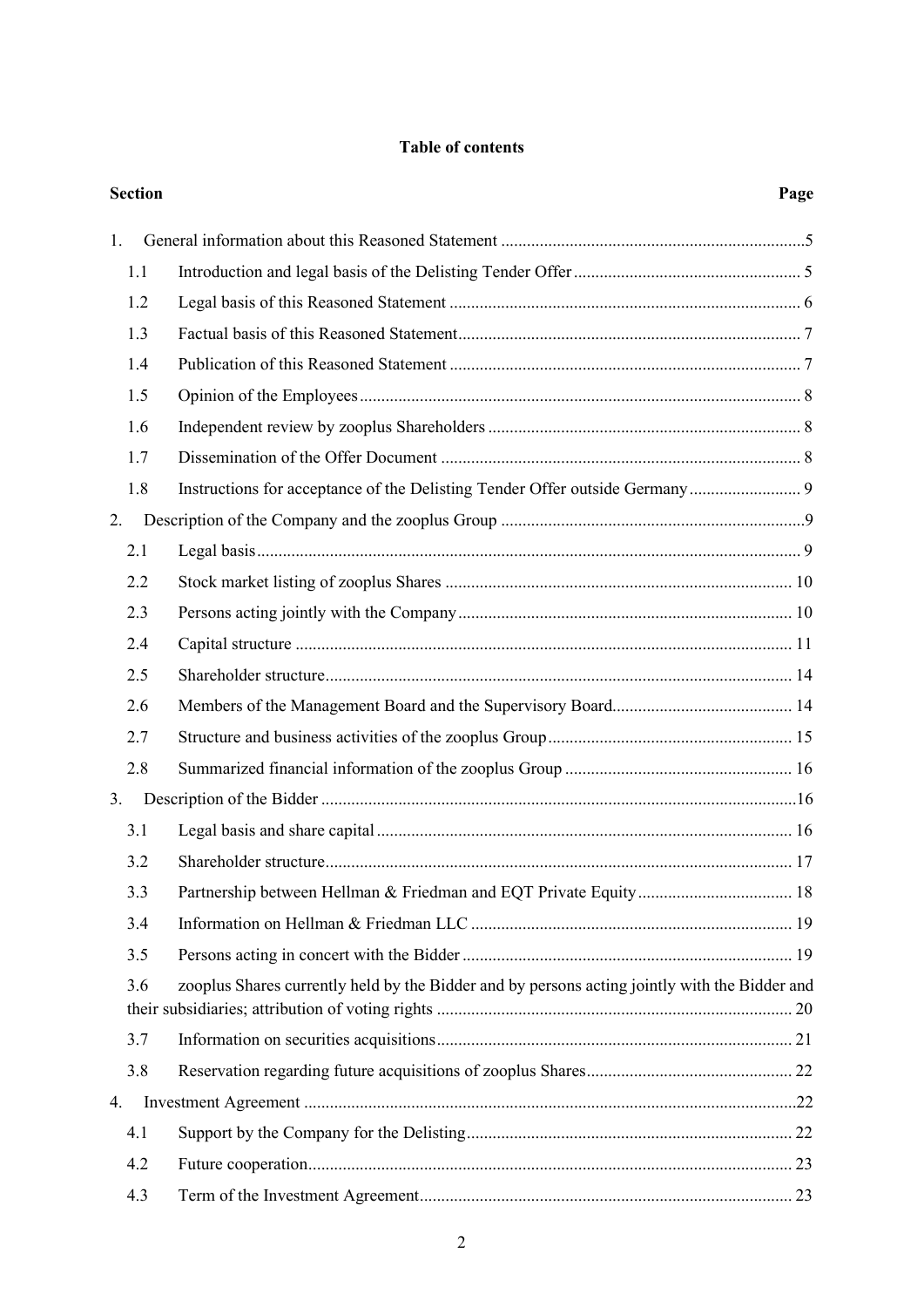| 5.                                                                                               |     |                                                                                                                                                                                 |  |  |
|--------------------------------------------------------------------------------------------------|-----|---------------------------------------------------------------------------------------------------------------------------------------------------------------------------------|--|--|
|                                                                                                  | 5.1 |                                                                                                                                                                                 |  |  |
|                                                                                                  | 5.2 |                                                                                                                                                                                 |  |  |
|                                                                                                  | 5.3 |                                                                                                                                                                                 |  |  |
|                                                                                                  | 5.4 |                                                                                                                                                                                 |  |  |
|                                                                                                  | 5.5 |                                                                                                                                                                                 |  |  |
|                                                                                                  | 5.6 |                                                                                                                                                                                 |  |  |
|                                                                                                  | 5.7 |                                                                                                                                                                                 |  |  |
|                                                                                                  | 5.8 |                                                                                                                                                                                 |  |  |
|                                                                                                  | 5.9 |                                                                                                                                                                                 |  |  |
| 6.                                                                                               |     |                                                                                                                                                                                 |  |  |
|                                                                                                  | 6.1 |                                                                                                                                                                                 |  |  |
|                                                                                                  | 6.2 |                                                                                                                                                                                 |  |  |
| 7.                                                                                               |     |                                                                                                                                                                                 |  |  |
|                                                                                                  | 7.1 |                                                                                                                                                                                 |  |  |
|                                                                                                  | 7.2 |                                                                                                                                                                                 |  |  |
|                                                                                                  | 7.3 |                                                                                                                                                                                 |  |  |
| 8.                                                                                               |     | Intentions of the Bidder and the Bidder Parent Companies with the Delisting Tender Offer and their<br>respective assessment by the Management Board and the Supervisory Board34 |  |  |
|                                                                                                  | 8.1 |                                                                                                                                                                                 |  |  |
|                                                                                                  | 8.2 | Assessment of the intentions of the Bidder and the Bidder Parent Companies and the likely                                                                                       |  |  |
|                                                                                                  | 8.3 | Anticipated financial and tax consequences of the Delisting Tender Offer  43                                                                                                    |  |  |
|                                                                                                  | 8.4 | Anticipated consequences for the Employees and employee representatives, employment                                                                                             |  |  |
| 9.                                                                                               |     |                                                                                                                                                                                 |  |  |
|                                                                                                  | 9.1 | Possible consequences in the event of acceptance of the Delisting Tender Offer 45                                                                                               |  |  |
|                                                                                                  | 9.2 |                                                                                                                                                                                 |  |  |
|                                                                                                  |     | 10. Interests of the members of the Management Board and the Supervisory Board 47                                                                                               |  |  |
| Intentions of the members of the Management Board and the Supervisory Board to accept the<br>11. |     |                                                                                                                                                                                 |  |  |
|                                                                                                  |     |                                                                                                                                                                                 |  |  |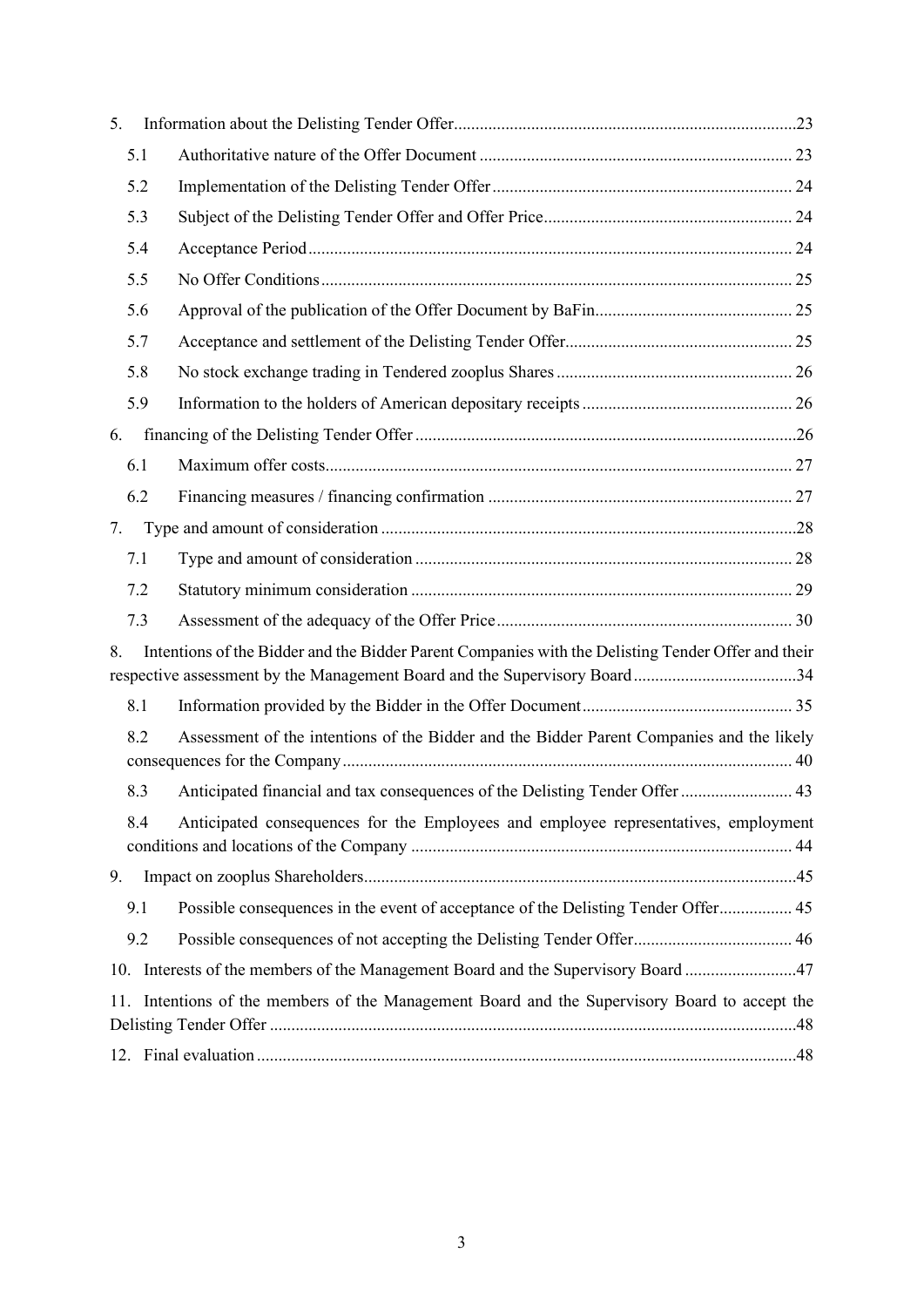#### **Definition directory**

Acceptance Period 24 AktG 5 Authorized Capital 2021 11 BaFin 5 Bidder 5 Bidder Parent Companies 17 BörsG 5 Central Settlement Agent 6 Company 5 Competing Offer 25 Conditional Capital 2016 11 Conditional Capital 2018/I 12 Conditional Capital 2020/I 12 Conditional Capital 2021 13 Delisting 5 Delisting Application 23 Delisting Tender Offer 5 Deutsche Börse 10 DPLTA 39 EEA 5 Employees 6 EQT Debt Funding 28 EQT IX Collect Funds 27 EU 5 Facility Agreement 43 GP 17 H&F Coordination Agreement 18 H&F Equity Funding 27 H&F X Limited Partnership 18 H&F X Limited Partnerships 18 Hellman & Friedman 19 Investment Agreement 22 Management Board 6 Maximum Offer Consideration 27 MidCo 17

Offer Costs 27 Offer Document 5 Offer Price 24 Pre-Acquisition Period 29 Reasoned Statement 6 Remaining EQT Debt Funding Funds 28 Revolving Credit Facility 43 SE-Conversion 10 Six-Month Average Price 29 SOP 2016 11 SOP 2018 12 SOP 2020 12 SOP 2021 13 Statement 6 Statutory Minimum Consideration 29 Strategic Partnership 36 Supervisory Board 6 Tendered zooplus Shares 26 TopCo 17 Transaction Costs 27 U.S. Depositary 26 United States 5 WpHG 14 WpÜG 5 WpÜG-AngebotsVO 5 XETRA 10 zooplus 5 zooplus ADRs 26 zooplus Group 5 zooplus Share 5 zooplus Shareholder 5 zooplus Shareholders 5 zooplus Shares 5 Zorro Holdings 17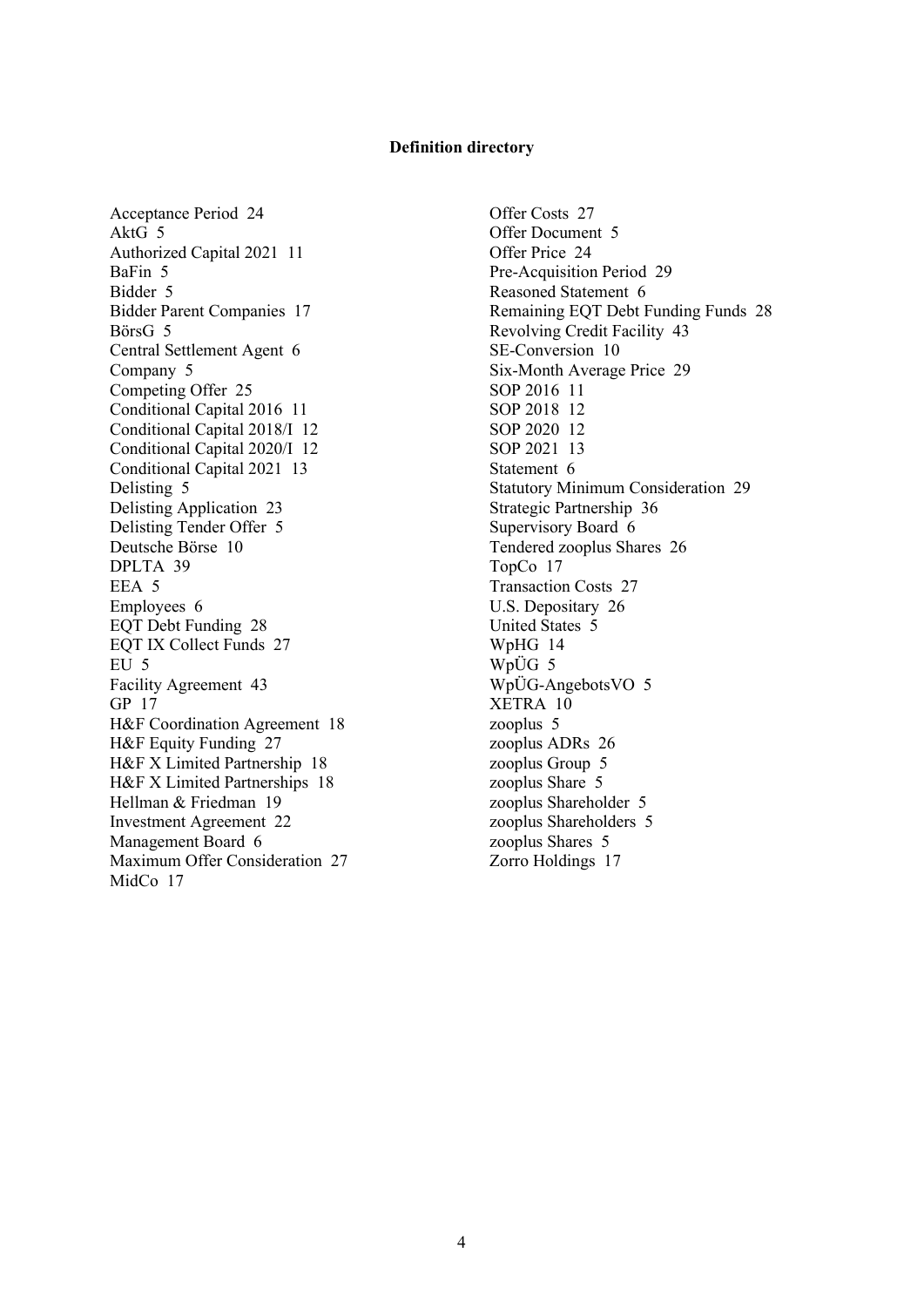#### **1. GENERAL INFORMATION ABOUT THIS REASONED STATEMENT**

#### **1.1 Introduction and legal basis of the Delisting Tender Offer**

Zorro Bidco S.à r.l., a private limited liability company (*Société à responsabilité limitée*) under the laws of Luxembourg with registered office at 15, Boulevard F.W. Raiffeisen, L-2411 Luxembourg, Grand Duchy of Luxembourg, and registered with the Luxembourg Trade and Companies Register (*Registre de Commerce et des Sociétés*) under B257849 (the "**Bidder**"), published on 8 November 2021 its decision to make a public delisting tender offer (*Öffentliches Delisting-Erwerbsangebot*) pursuant to Sec. 10 para. 1 and 3 of the German Securities Acquisition and Takeover Act ("**WpÜG**") in conjunction with Section 39 para. 2 sentence 3 no. 1 of the German Stock Exchange Act ("**BörsG**") (the "**Delisting Tender Offer**") to the shareholders of zooplus AG, a stock corporation incorporated under the laws of the Federal Republic of Germany with its corporate seat in Munich, Germany, registered in the commercial register of the local court (*Amtsgericht*) of Munich under HRB 125080 (hereinafter also the "**Company**" and together with its subsidiaries within the meaning of Sections 15 et seqq. of the German Stock Corporation Act ("**AktG**") or pursuant to Section 2 para. 6 WpÜG the "**zooplus Group**" or "**zooplus**"), and, on 24 November 2021, published the offer document within the meaning of Section 11 WpÜG (the "**Offer Document**") for the Delisting Tender Offer. The decision of the Bidder pursuant to Section 10 para. 1 sentence 1 WpÜG and the Offer Document are available at http://www.hf-offer.com. The German Federal Financial Supervisory Authority ("**BaFin**") has approved the Offer Document on 23 November 2021.

The Delisting Tender Offer is addressed to all shareholders of the Company (each a "**zooplus Shareholder**" and together the "**zooplus Shareholders**") and relates to the acquisition of all no-par value ordinary bearer shares in the Company (ISIN DE0005111702 / WKN 511170) not already held directly by the Bidder, with a proportionate amount of EUR 1.00 (each a "**zooplus Share**" and together the "**zooplus Shares**"), including all ancillary rights existing at the time of settlement of the Delisting Tender Offer, for a cash consideration of EUR 480.00 per zooplus Share. It is aiming at enabling the Company to pursue the revocation of the admission to trading of all zooplus Shares on the regulated market (*Regulierter Markt*) of the Frankfurt Stock Exchange (*Frankfurter Wertpapierbörse*) and the termination of their inclusion to trading on the Berlin Stock Exchange (segment *Berlin Second Regulated Market*) (such revocation the "**Delisting**").

The Delisting Tender Offer relates to all zooplus Shares and will be implemented solely in accordance with the WpÜG and the Ordinance on the Content of the Offer Document, the Consideration in Takeover Offers and Mandatory Offers and the Exemption from the Obligation to Publish and Make an Offer ("**WpÜG-AngebotsVO**") and certain applicable provisions of the securities laws of the United States of America ("**United States**"). For further information to zooplus Shareholders in the United States or elsewhere outside Germany, the member states of the European Union ("**EU**") and the European Economic Area ("**EEA**"), reference is made to Section 1.2 of the Offer Document.

As further described in Section 9.1 of the Offer Document and Section 8.1a of this Statement, the Company and the Bidder entered into an Investment Agreement (as defined in Section 4 of this Statement), under which the Company, subject to certain conditions, has agreed to (i) apply for revocation of the admission of the zooplus Shares to trading on the regulated market (*Regulierter Markt*) of the Frankfurt Stock Exchange (*Frankfurter Wertpapierbörse*) and the Berlin Stock Exchange (*Wertpapierbörse Berlin*) and (ii) request the termination of the inclusion of the zooplus Shares in the trading on the open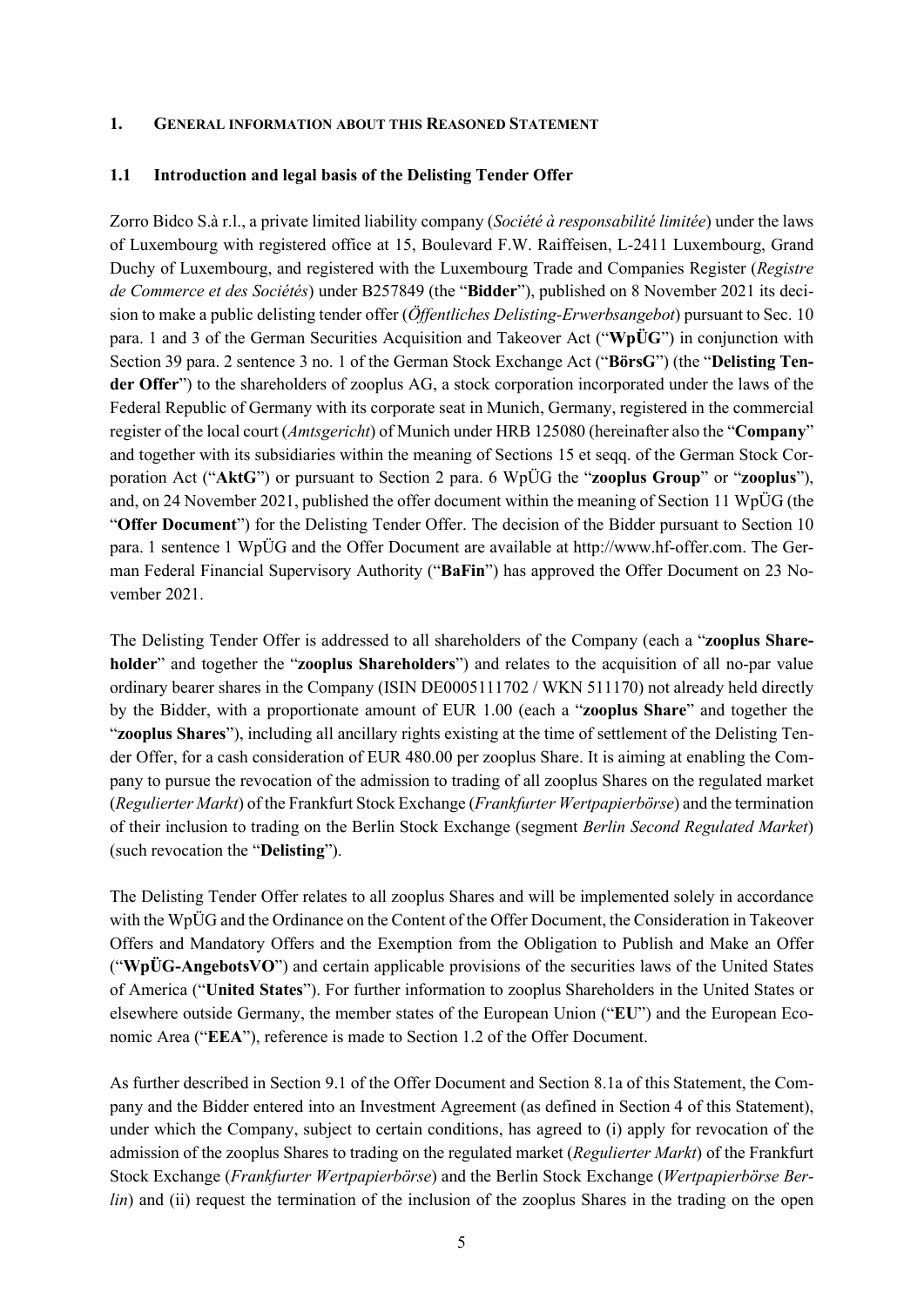market (*Freiverkehr*) of the stock exchanges in Dusseldorf, Hamburg, Hanover, Munich and Stuttgart as well as via Tradegate Exchange pursuant to Section 39 para. 2 sentence 1 BörsG no later than ten (10) Business Days prior to the end of the Acceptance Period for the Delisting Tender Offer. More details on the Investment Agreement, to the extent the Investment Agreement is relevant for the Delisting, are set out in Section 4 of this Reasoned Statement. The Delisting will not become effective before the end of the Acceptance Period.

The Offer Document was submitted to the Management Board of the Company (the "**Management Board**") on 24 November 2021 pursuant to Section 14 para. 4 sentence 1 WpÜG. On the same day, the Management Board transmitted the Offer Document to the Supervisory Board of the Company (the "**Supervisory Board**") and, in addition, without undue delay to the employees of the Company (the "**Employees**"). The Offer Document has been published on the internet. In addition, according to the Bidder, it will be made available free of charge at BNP Paribas Securities Services S.C.A., Frankfurt Branch, Europa-Allee 12, 60327 Frankfurt am Main, Germany ("**Central Settlement Agent**") (inquiries by fax to +49 69 1520 5277 or email to frankfurt.gct.operations@bnpparibas.com). The announcement about keeping available copies of the Offer Document free of charge in Germany and the internet address at which the publication of the Offer Document occurs was published on 24 November 2021 in the Federal Gazette (*Bundesanzeiger*) (Section 14 para. 3 sentence 1 no. 2 WpÜG).

The Management Board and the Supervisory Board hereby issue a joint reasoned statement (*begründete Stellungnahme*) pursuant to Section 27 WpÜG (the "**Reasoned Statement**" or the "**Statement**") on the Delisting Tender Offer. The Management Board and the Supervisory Board each unanimously adopted this Statement on 30 November 2021.

In connection with the Statement, the Management Board and the Supervisory Board point out the following in advance:

#### **1.2 Legal basis of this Reasoned Statement**

Pursuant to Section 27 para. 1 sentence 1, para. 3 sentence 1 WpÜG, the Management Board and the Supervisory Board shall, without undue delay after submission of the Offer Document pursuant to Section 14 para. 1 WpÜG, issue and publish a reasoned statement on the Delisting Tender Offer and on any amendments thereto. Such reasoned statement may be issued jointly by the Management Board and the Supervisory Board. The Management Board and the Supervisory Board have decided to issue a joint Reasoned Statement with respect to the Delisting Tender Offer. This Statement is issued exclusively in accordance with German law.

In their Statement, the Management Board and the Supervisory Board shall, pursuant to Section 27 para. 1 sentence 2 WpÜG, in particular address (i) the type and amount of the consideration offered, (ii) the expected consequences of the Delisting Tender Offer for the Company, the Employees and their representative bodies, the employment conditions and the locations of the Company, (iii) the objectives pursued by the Bidder with the Delisting Tender Offer and (iv) the intention of the members of the Management Board and the Supervisory Board to accept the Delisting Tender Offer, to the extent they are holders of securities of the Company.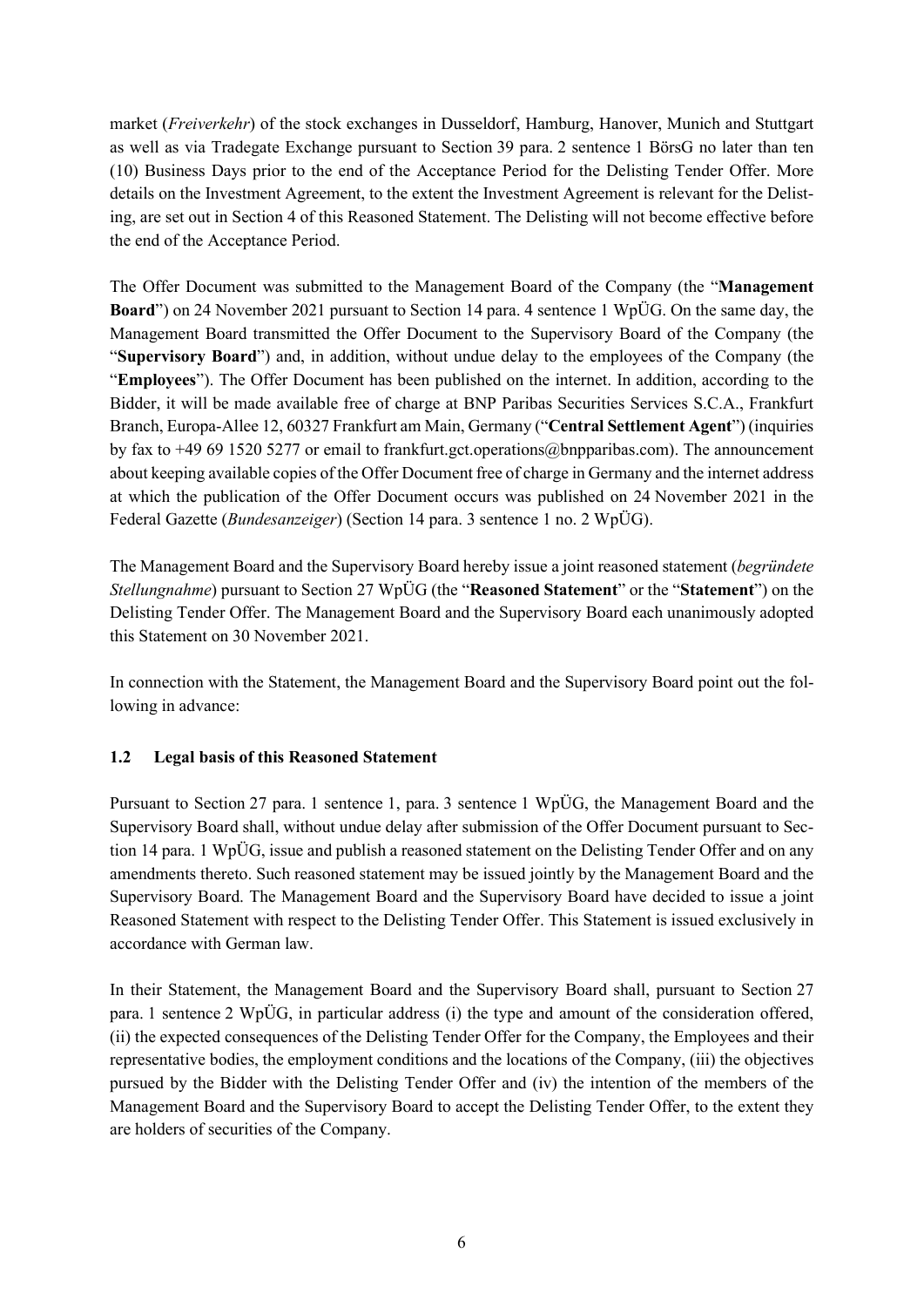#### **1.3 Factual basis of this Reasoned Statement**

Unless otherwise stated, time references in this Reasoned Statement refer to local time in Munich, Germany. Wherever in this Reasoned Statement terms such as "currently", "at present", "at the moment", "now", "at present" or "today" or similar terms are used, these refer to the time of publication of this Reasoned Statement, i.e. 1 December 2021, unless expressly stated otherwise.

References to "EUR" are to euros and references to "USD" relate to the United States Dollar currency. References to "subsidiaries" refer to subsidiaries as defined in Section 2 para. 6 WpÜG.

This Reasoned Statement contains information, forecasts, estimates, evaluations, forward-looking statements and statements of intent. Such statements are not statements of fact and are identified in particular by expressions such as "expects", "believes", "is of the opinion", "seeks", "estimates", "intends", "plans", "assumes" and "endeavors". Such statements, forecasts, assessments, forward-looking statements and declarations of intent are based exclusively on the information available to the Management Board and the Supervisory Board on the date of publication of this Reasoned Statement, i.e. 1 December 2021, or reflect their assessments or intentions exclusively as of that date. This information may change after the publication of this Reasoned Statement. Assumptions may also prove to be incorrect in the future. The Management Board and the Supervisory Board do not assume any liability and do not intend to update the Reasoned Statement unless such update is required by law.

The information in this Statement regarding the Bidder as well as its intentions and the Delisting Tender Offer are based on the information in the Offer Document, the Investment Agreement and other publicly available information (unless expressly stated otherwise herein). The Management Board and the Supervisory Board point out that they have not verified, cannot verify or cannot fully verify the information provided by the Bidder in the Offer Document and cannot guarantee the implementation of the Bidder's intentions. In addition, the Management Board and the Supervisory Board point out that the intentions and objectives of the Bidder may change at a later point in time.

#### **1.4 Publication of this Reasoned Statement**

The Reasoned Statement, together with all reasoned statements on any amendments to the Delisting Tender Offer (if any), will be published in accordance with Section 27 para. 3 sentence 1 and Section 14 para. 3 sentence 1 WpÜG on the Company's website at https://investors.zooplus.com/en/investor-relations. Copies can also be obtained free of charge from zooplus AG, Investor Relations, Sonnenstraße 15, 80331 Munich, Germany (phone: +498995006-100, fax: +498995006-503, e-mail: ir@zooplus.com). Reference is made in the Federal Gazette (*Bundesanzeiger*) to the publication on the internet and to the fact that it is available free of charge in Germany from the Company.

This Reasoned Statement and, if applicable, any additional reasoned statements on the Delisting Tender Offer will be published in German and as a non-binding English convenience translation. The Management Board and the Supervisory Board do not assume any liability for the accuracy and completeness of the English translation. Only the German version shall be decisive.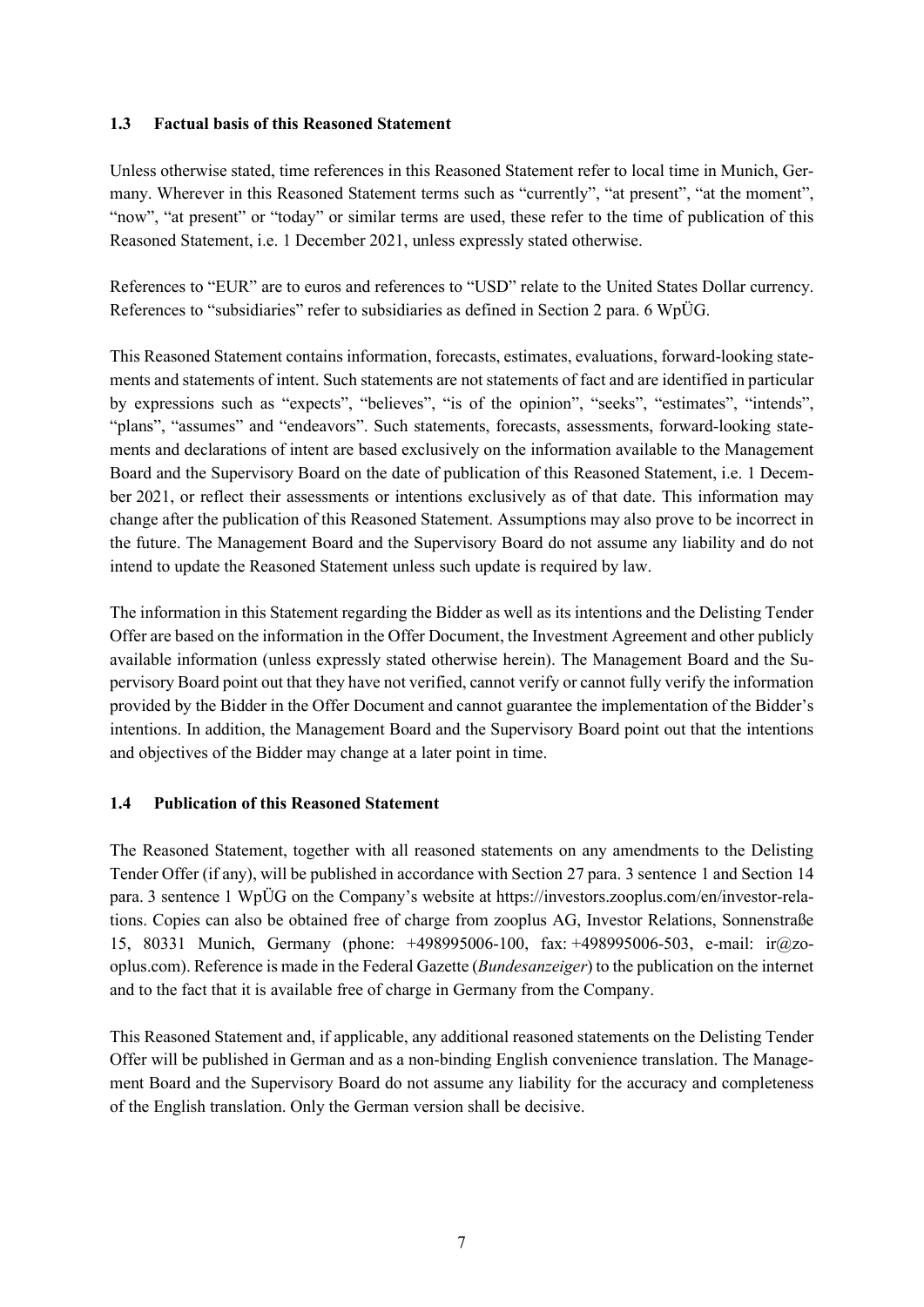## **1.5 Opinion of the Employees**

Pursuant to Section 27 para. 2 WpÜG, in absence of a (group) works council, the Employees may submit a statement to the Management Board, which the Management Board is required to attach to its Statement pursuant to Section 27 para. 2 WpÜG, notwithstanding its obligation under Section 27 para. 3 sentence 1 WpÜG. The Employees have not submitted a written statement to the Management Board within the meaning of Section 27 para. 2 WpÜG.

## **1.6 Independent review by zooplus Shareholders**

The presentation of the Delisting Tender Offer in this Reasoned Statement does not claim to be complete. The Offer Document of the Bidder is solely authoritative for the content and the settlement of the Delisting Tender Offer.

The Management Board and the Supervisory Board point out that the statements and valuations in this Reasoned Statement are not binding on zooplus Shareholders. Each zooplus Shareholder must make his/her/its own decision as to whether and, if so, for how many of his/her/its zooplus Shares to accept the Delisting Tender Offer, taking into account the overall circumstances, his/her/its individual circumstances and needs (including his/her/its personal financial and tax situation), his/her/its personal objectives and his/her/its personal assessment of the future development of the value and stock market price of the zooplus Share.

When deciding whether or not to accept the Delisting Tender Offer, zooplus Shareholders should use all available sources of information and take sufficient account of their personal circumstances. In particular, the specific financial or tax situation of individual zooplus Shareholders may in individual cases lead to valuations different from those presented by the Management Board and the Supervisory Board. The Management Board and Supervisory Board therefore recommend that zooplus Shareholders obtain independent tax and legal advice on their own responsibility where necessary and assume no liability for the decision of any zooplus Shareholder with regard to the Delisting Tender Offer.

The Management Board and the Supervisory Board point out that they are unable to verify whether zooplus Shareholders will comply with all legal obligations applicable to them personally when accepting the Delisting Tender Offer. In particular, the Management Board and the Supervisory Board recommend that zooplus Shareholders who receive the Offer Document or wish to accept the Delisting Tender Offer outside Germany but are subject to securities regulations of jurisdictions other than Germany inform themselves about and comply with these legal requirements.

#### **1.7 Dissemination of the Offer Document**

According to Section 1.5 of the Offer Document, publication, dispatch, distribution or dissemination of the Offer Document or other documents related to the Delisting Tender Offer outside Germany, the member states of the EU and the EEA and the United States may be subject to legal restrictions. According to the information in Section 1.5 of the Offer Document, the Offer Document as well as other documents related to the Delisting Tender Offer may not be dispatched to, or disseminated, distributed or published by third parties in countries in which this would be illegal.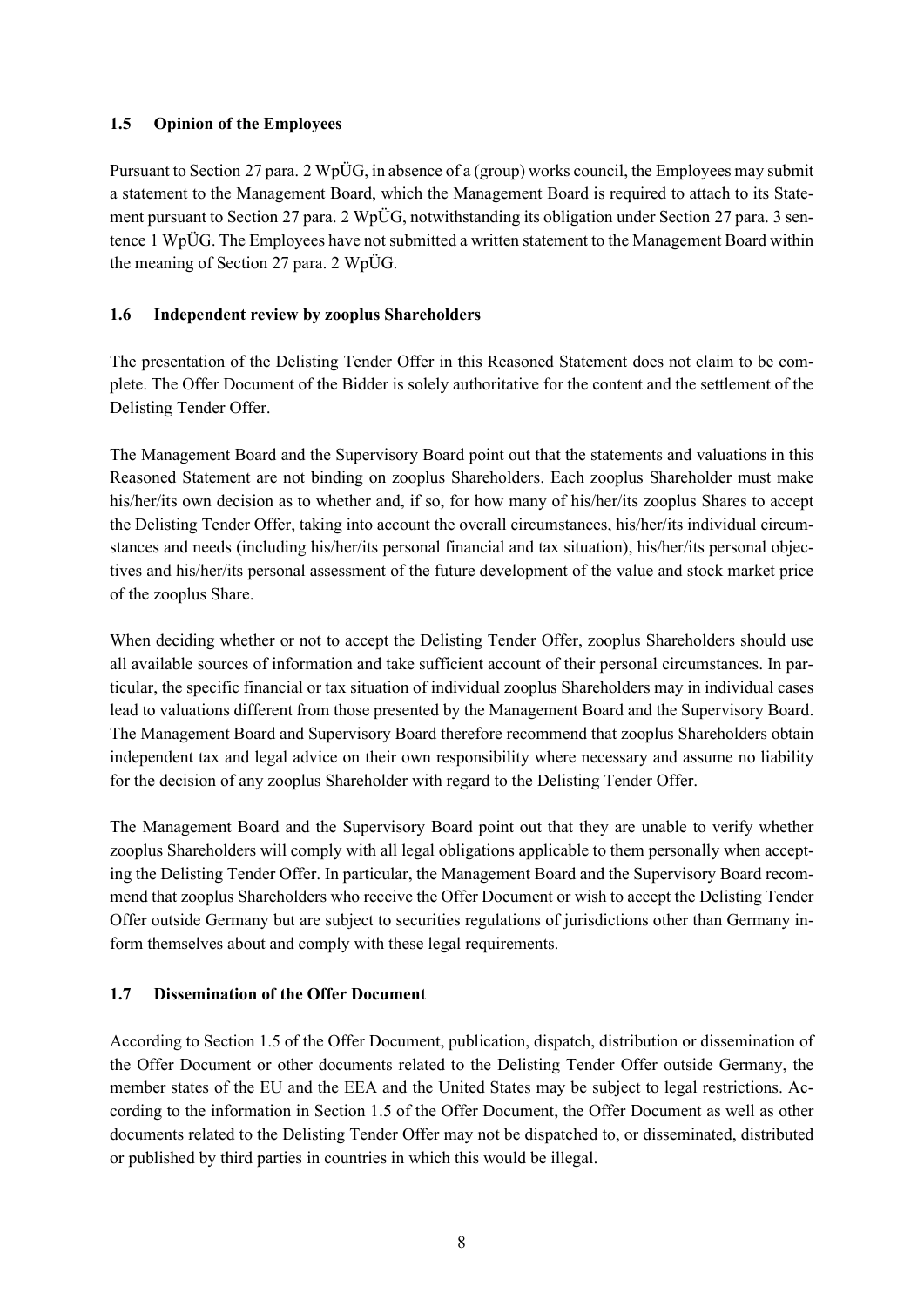The Bidder points out in Section 1.5 of the Offer Document that it has not given its permission for the dispatch, publication, distribution or dissemination of the Offer Document by third parties outside Germany, the member states of the EU and the EEA and the United States. Therefore, custodian investment service providers may not publish, dispatch, distribute or disseminate the Offer Document outside Germany, the member states of the EU and the EEA and the United States unless in compliance with all applicable domestic and foreign statutory provisions.

#### **1.8 Instructions for acceptance of the Delisting Tender Offer outside Germany**

According to the Offer Document in Section 1.6, the Delisting Tender Offer may be accepted by all domestic and foreign zooplus Shareholders in accordance with the terms outlined in the Offer Document and the applicable statutory provisions. However, the Bidder points out in Section 1.6 of the Offer Document that acceptance of the Delisting Tender Offer outside Germany, the member States of the EU and the EEA and the United States may be subject to legal restrictions. Zooplus Shareholders who come into possession of the Offer Document outside Germany, the member states of the EU and the EEA or the United States, who wish to accept the Delisting Tender Offer outside Germany, the member states of the EU and the EEA or the United States and/or who are subject to statutory provisions other than those of Germany, the member states of the EU and the EEA or the United States, are advised in the Offer Document to inform themselves of the relevant applicable statutory provisions and to comply with them. The Bidder assumes no responsibility under the Offer Document for acceptance of the Delisting Tender Offer outside Germany, the member states of the EU and the EEA and the United States being permissible under the relevant applicable statutory provisions.

## **2. DESCRIPTION OF THE COMPANY AND THE ZOOPLUS GROUP**

#### **2.1 Legal basis**

The Company is a stock corporation (*Aktiengesellschaft*) established under German law, with registered office in Munich, Germany, registered in the commercial register of the local court of Munich under HRB 125080. The administrative headquarter of the Company is located at Sonnenstraße 15, 80331 Munich, Germany. The Company's financial year corresponds to the calendar year.

Pursuant to Section 2 para. 1 of the Company's articles of association, the purpose (*Unternehmensgegenstand*) of the Company is trading pet supplies in Germany and abroad, particularly via the internet. The object of trading activity is all items of pet supplies, particularly food and accessories. The purpose of the Company also includes the purchase and manufacture of pet supplies and other associated items. Furthermore, the purpose of the Company covers the planning, development and implementation of internet-specific services and associated services, as well as the trading of IT-specific goods and items, including those outside of the pet supplies sector. The purpose of the Company also includes the trading of other goods via the internet.

According to Section 2 para. 2 of the Company's articles of association, the Company is entitled to set up subsidiaries and branches in Germany and abroad; to establish other companies with the same, similar or associated corporate purposes in Germany and abroad; to acquire, dispose of or hold participations in such companies; to trade in other products and to expand its activities to similar sectors of business. The Company may manage companies, conclude affiliation agreements with them, or restrict itself to the management of shareholdings. It may achieve its purpose indirectly, either fully or partially.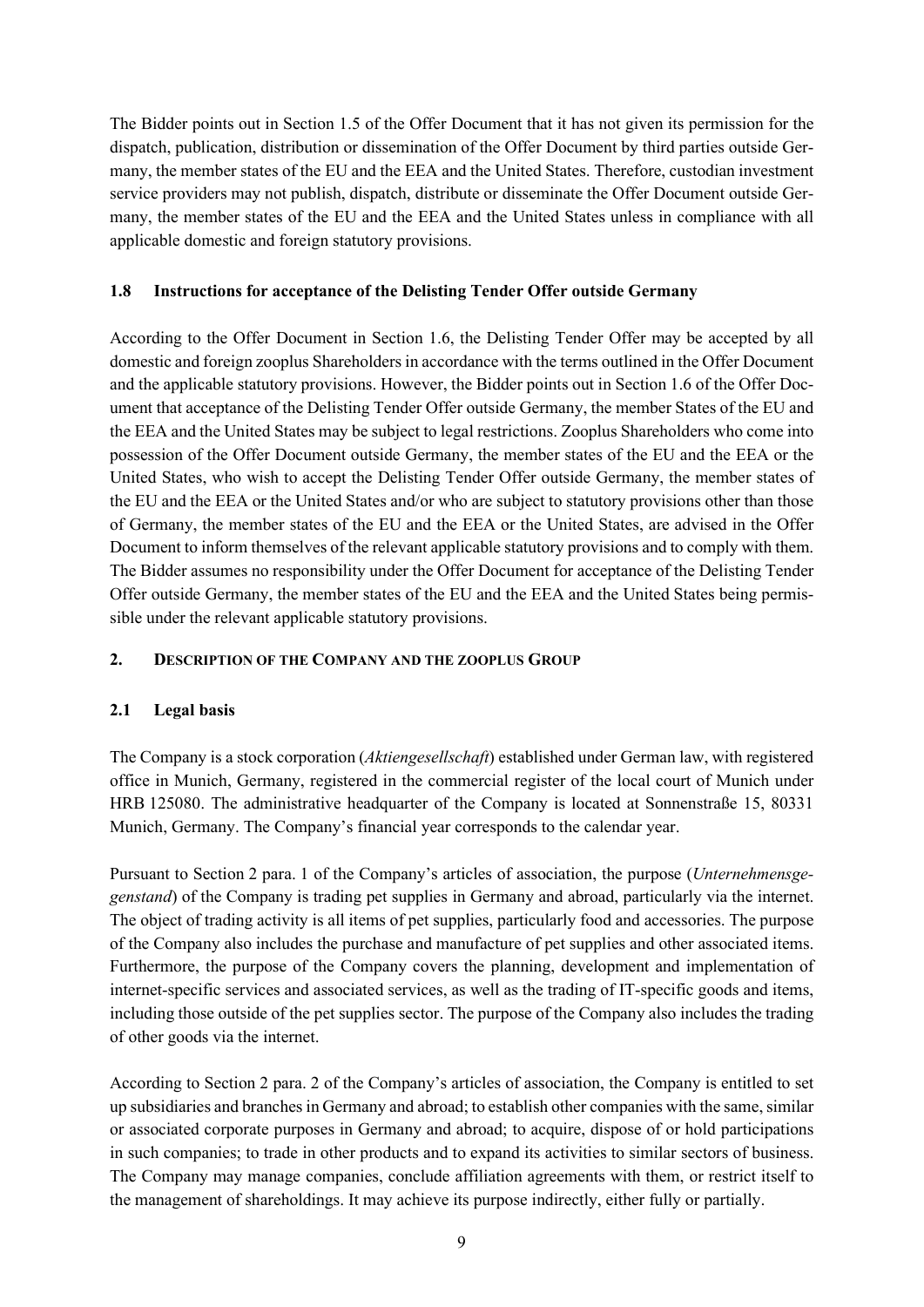Pursuant to Section 2 para. 3 of the Company's articles of association, the Company is authorized to execute any transactions suitable for promoting the purpose of the Company, either directly or indirectly

On 8 July 2021, the Company announced that the Management Board and the Supervisory Board resolved to prepare for a conversion into a European company (*Societas Europaea* – SE) in accordance with Article 2 para. 4 in conjunction with Article 37 of the Council Regulation (EC) No. 2157/2001 of 8 October 2001 on the Statute for a European company (SE) ("**SE-Conversion**"). According to the Company's announcement of 8 July 2021, the Company's existing dual management structure, consisting of the Management Board as the management body and the Supervisory Board as the supervisory body, shall continue under the new legal form of the SE. The implementation of the SE-Conversion requires, among other things, the approval of the Company's general meeting (*Hauptversammlung*). On 12 November 2021, the Company has convened such extraordinary general meeting to resolve on the SE-Conversion, which will take place on 22 December 2021.

#### **2.2 Stock market listing of zooplus Shares**

The zooplus Shares are admitted to trading on the regulated market (*regulierter Markt*) with additional post-admission obligations (*Prime Standard*) of the Frankfurt Stock Exchange under ISIN DE0005111702 and are tradable via the Exchange Electronic Trading system ("**XETRA**") of Deutsche Börse AG, Frankfurt am Main, Germany ("**Deutsche Börse**"). In addition, the zooplus Shares are traded on the Berlin Stock Exchange in the sub-segment Berlin Second Regulated Market and on the open market (*Freiverkehr*) of the stock exchanges in Dusseldorf, Hamburg, Hanover, Munich and Stuttgart, as well as via Tradegate Exchange. The Berlin Second Regulated Market is part of the open market (*Freiverkehr*) pursuant to Section 54 para. 1 of the Rules of the Berlin Stock Exchange (*Börsenordnung der Wertpapierbörse Berlin*), but a regulated market in the meaning of Title III of the Markets in Financial Instruments Directive II ("**MiFID II**").The zooplus Shares are included, as of 20 September 2021, in the MDAX (and were previously in the SDAX), an index calculated by Deutsche Börse, which consists of 50 largest issuers by market capitalization and stock exchange turnover below the DAX traded on the Frankfurt Stock Exchange.

#### **2.3 Persons acting jointly with the Company**

A list of all subsidiaries of the Company is attached to this Statement as **Annex 2.3**. Pursuant to Section 2 para. 5 sentence 3 WpÜG, these subsidiaries are deemed to be acting jointly with the Company and among themselves. Pursuant to Section 7.6 of the Offer Document, the Bidder can exert a controlling influence within the meaning of Section 2 para. 6 WpÜG over the Company. Therefore, the Bidder Parent Companies listed in Part 1 of **Annex 2** of the Offer Document directly or indirectly control the Company and consequently are deemed to be persons acting jointly with the Company within the meaning of Section 2 para. 5 sentence 3 WpÜG. As a consequence, further persons acting jointly with the Company with the meaning of Section 2 para. 5 sentence 3 WpÜG are the (indirect) subsidiaries of H&F Corporate Investors X, Ltd. listed in Part 2 of **Annex 2** of the Offer Document.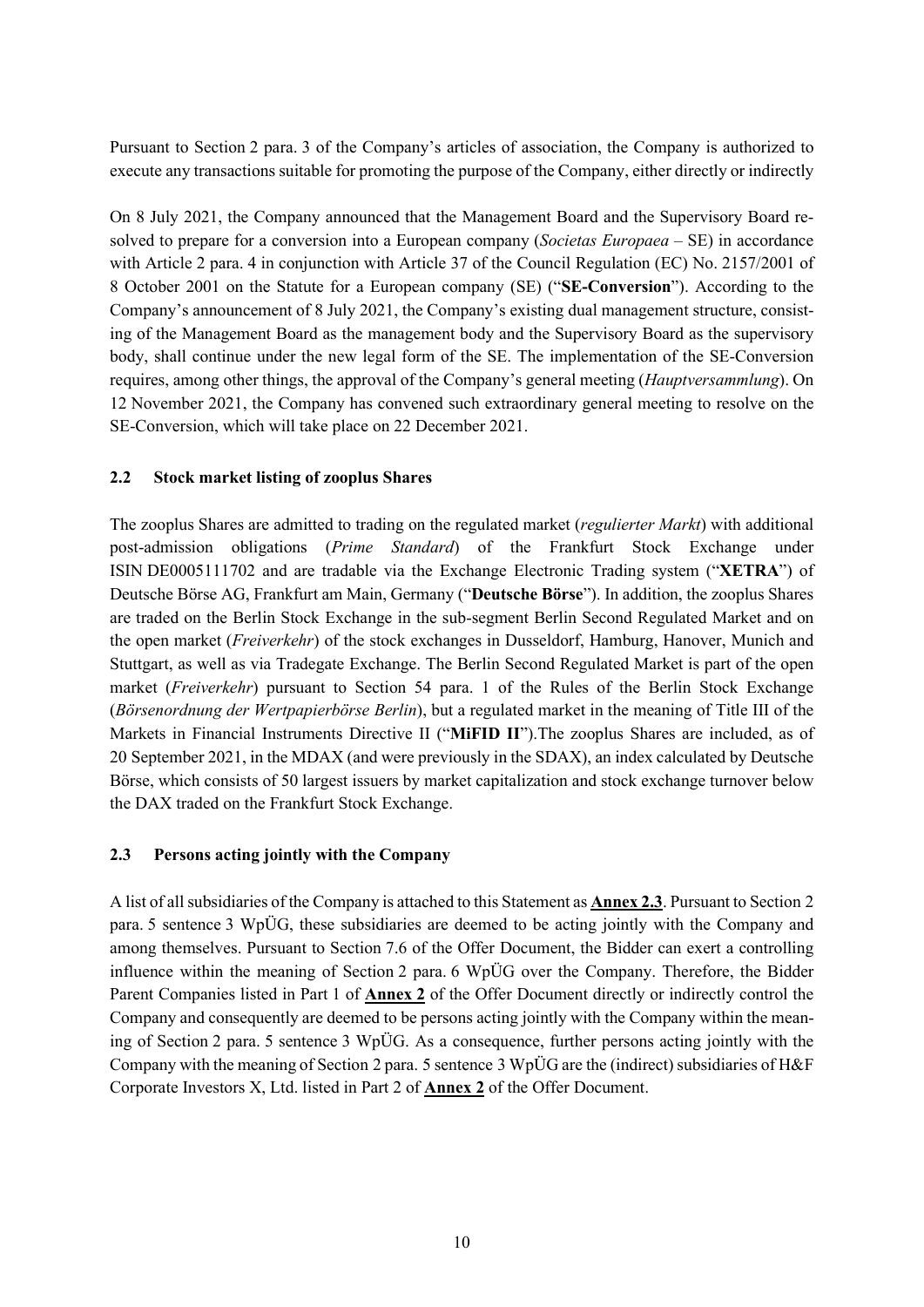## **2.4 Capital structure**

#### **a. Share capital**

The nominal share capital of the Company amounts to EUR 7,149,178.00 and is divided into 7,149,178 non-par value bearer shares with a proportionate amount of EUR 1.00 per share of the nominal share capital. There are no different classes of shares. Each share entitles to one vote and has full voting and dividend rights. The Company currently does not hold any treasury shares.

### **b. Authorized Capital 2021**

The Management Board, with the approval of the Supervisory Board, is authorized pursuant to Section 5 para. 6 of the Company's articles of association to increase the share capital of the Company in one or several tranches up until (and including) 19 May 2024, by issuing new non-par value bearer shares with a proportionate amount of EUR 1.00 per share against contributions in cash by an amount of up to EUR 1,429,835.00 in total ("**Authorized Capital 2021**"). In this regard, the shareholders shall generally be granted a subscription right. The Management Board is, however, authorized to exclude the shareholders' subscription right in whole or in part with the approval of the Supervisory Board in the cases listed in Section 5 para. 6 of the Company's articles of association.

## **c. Conditional Capital 2016 and SOP 2016**

According to Section 5 para. 4 of the Company's articles of association, the Company's share capital is conditionally increased by up to EUR 75,000.00 by issuance of up to 75,000 non-par value bearer shares with a proportionate amount of EUR 1.00 per share of the share capital ("**Conditional Capital 2016**"). The Conditional Capital 2016 serves to ensure the fulfilment of subscription rights from stock options issued by the Company based on the authorization of the annual general meeting of 31 May 2016 under agenda item 6 lit. a).

Pursuant to such authorization, the Management Board has been authorized to grant, with the consent of the Supervisory Board, stock options to selected executives of zooplus Group, and the Supervisory Board has been authorized to grant stock options to members of the Management Board, in each case in accordance with the provisions set out in the authorization of 31 May 2016 ("**SOP 2016**"). Each stock option grants to beneficiaries the right to acquire one zooplus Share with a proportionate amount of EUR 1.00 in accordance with the terms and conditions of the SOP 2016. The conditional capital increase will be carried out only to the extent that stock options are issued under the SOP 2016 and the holders of such stock options exercise their option right and the Company does not make use of its substitution right to meet its obligation by delivering treasury shares (if any) or pay the value of shares in cash in accordance with the terms and conditions of the SOP 2016. The Management Board and the Supervisory Board, when members of the Management Board are concerned, are authorized to determine additional details with respect to granting and meeting the obligations of stock options, for the issue of shares from the Conditional Capital 2016 and further terms and conditions of the SOP 2016.

The Company has granted 68,100 stock options under the SOP 2016 as of the publication of this Statement. These 68,100 stock options were issued on 16 April 2018. The current terms and conditions of the SOP 2016 stipulate that such stock options can only be exercised after the expiry of a waiting period of four years from their respective issuance, i.e. at the earliest on 16 April 2022. For this reason, exercise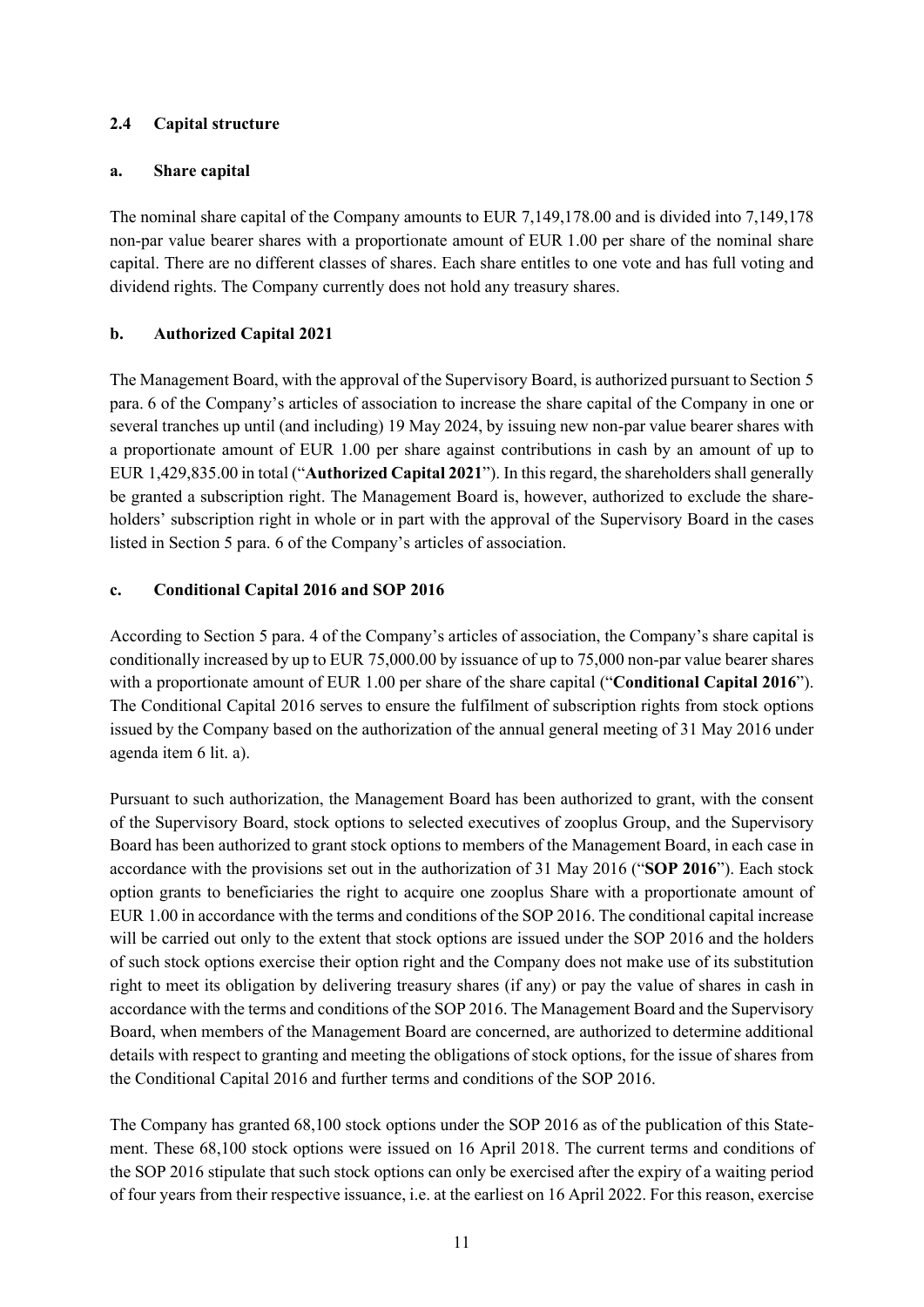of the stock options and a corresponding issuance of the zooplus Shares under the Conditional Capital 2016 is excluded until the expiry of the Acceptance Period.

## **d. Conditional Capital 2018/I and SOP 2018**

According to Section 5 para. 8 of the Company's articles of association, the Company's share capital is also conditionally increased by up to EUR 365,000.00 by issuance of up to 365,000 non-par value bearer shares with a proportionate amount of EUR 1.00 per share of the share capital ("**Conditional Capital 2018/I**"). The Conditional Capital 2018/I serves to ensure the fulfilment of subscription rights from stock options issued by the Company based on the authorization of the annual general meeting of 13 June 2018 under agenda item 6 lit. a).

Pursuant to such authorization, the Management Board has been authorized to grant, with the consent of the Supervisory Board, stock options to selected executives of zooplus Group, and the Supervisory Board has been authorized to grant stock options to members of the Management Board, in each case in accordance with the provisions set out in the authorization of 13 June 2018 ("**SOP 2018**"). Each stock option grants to beneficiaries the right to acquire one zooplus Share with a proportionate amount of EUR 1.00 in accordance with the terms and conditions of the SOP 2018. The conditional capital increase will be carried out only to the extent that stock options are issued under the SOP 2018 and the holders of such stock options exercise their option right and the Company does not make use of its substitution right to meet its obligation by delivering treasury shares (if any) or pay the value of shares in cash in accordance with the terms and conditions of the SOP 2018. The Management Board and the Supervisory Board, when members of the Management Board are concerned, are authorized to determine additional details with respect to granting and meeting the obligations of stock options, for the issue of shares from the Conditional Capital 2018/I and further terms and conditions of the SOP 2018.

The Company has granted 353,500 stock options under the SOP 2018 as the publication of this Statement. These 353,500 stock options were issued in several tranches in the period from 29 August 2018 to 9 December 2020. The current terms and conditions of the SOP 2018 stipulate that such stock options can only be exercised after the expiry of a waiting period of four years from their respective issuance, i.e. at the earliest on 29 August 2022 for the first tranche and on 9 December 2024 for the last tranche. For this reason, exercise of the stock options and a corresponding issuance of the zooplus Shares under the Conditional Capital 2018/I is excluded until the expiry of the Acceptance Period.

#### **e. Conditional Capital 2020/I and SOP 2020**

According to Section 5 para. 9 of the Company's articles of association, the Company's share capital is also conditionally increased by up to EUR 70,000.00 by issuance of up to 70,000 non-par value bearer shares with a proportionate amount of EUR 1.00 per share of the share capital ("**Conditional Capital 2020/I**"). The Conditional Capital 2020/I serves to ensure the fulfilment of subscription rights from stock options issued by the Company based on the authorization of the annual general meeting of 25 June 2020 under agenda item 6 lit. b).

Pursuant to such authorization, the Supervisory Board has been authorized to grant stock options to members of the Management Board in accordance with the provisions set out in the authorization of 25 June 2020 ("**SOP 2020**"). Each stock option grants to beneficiaries the right to acquire one zooplus Share with a proportionate amount of EUR 1.00 in accordance with the terms and conditions of the SOP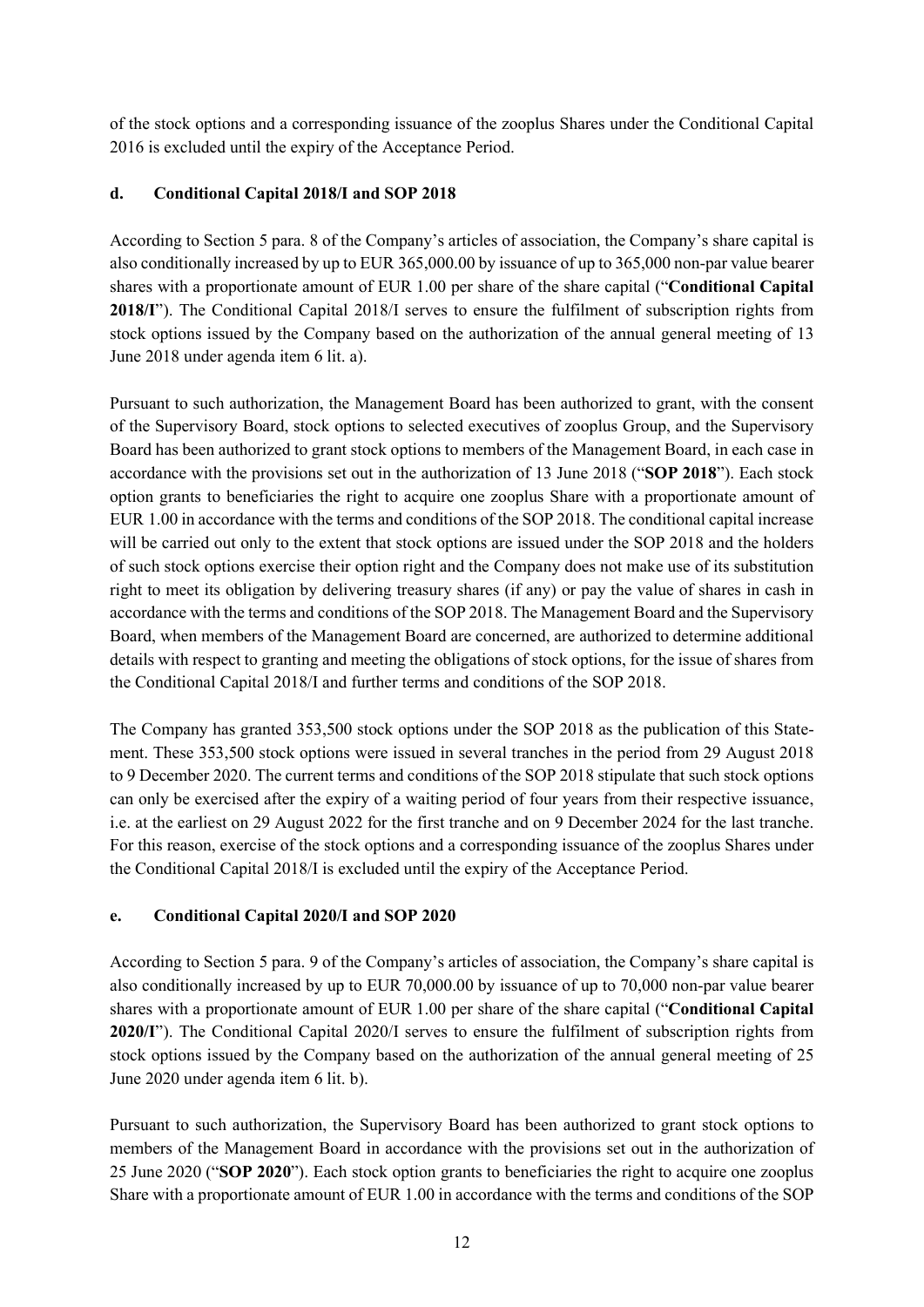2020. The conditional capital increase will be carried out only to the extent that stock options are issued under the SOP 2020 and the holders of such stock options exercise their option right and the Company does not make use of its substitution right to meet its obligation by delivering treasury shares (if any) or pay the value of shares in cash in accordance with the terms and conditions of the SOP 2020. The Supervisory Board is authorized to determine additional details with respect to granting and meeting the obligations of stock options, for the issue of shares from the Conditional Capital 2020/I and further terms and conditions of the SOP 2020.

The Company has granted 63,250 stock options under the SOP 2020 as of the publication of this Statement. These 63,250 stock options were issued on 21 August 2020. The current terms and conditions of the SOP 2020 stipulate that such stock options can only be exercised after the expiry of a waiting period of four years from their respective issuance, i.e. at the earliest on 21 August 2024. For this reason, exercise of the stock options and a corresponding issuance of the new zooplus Shares under the Conditional Capital 2020/I is excluded until the expiry of the Acceptance Period.

#### **f. Conditional Capital 2021 and SOP 2021**

According to Section 5 para. 10 of the Company's articles of association, the Company's share capital is also conditionally increased by up to EUR 200,000.00 by issuance of up to 200,000 non-par value bearer shares with a proportionate amount of EUR 1.00 per share of the share capital ("**Conditional Capital 2021**"). The Conditional Capital 2021 serves to ensure the fulfilment of subscription rights from stock options issued by the Company based on the authorization of the annual general meeting of 20 May 2021 under agenda item 9 lit. a). Pursuant to such authorization, the Management Board has been authorized to grant, with the consent of the Supervisory Board, stock options to selected executives of the zooplus Group, and the Supervisory Board has been authorized to grant stock options to members of the Management Board, in each case in accordance with the provisions set out in the authorization of 20 May 2021 ("**SOP 2021**"). Each stock option grants to beneficiaries the right to acquire one zooplus Share with a proportionate amount of EUR 1.00 in accordance with the terms and conditions of the SOP 2021. The conditional capital increase will be carried out only to the extent that stock options are issued under the SOP 2021 and the holders of such stock options exercise their option right and the Company does not make use of its substitution right to meet its obligation by delivering treasury shares (if any) or pay the value of shares in cash in accordance with the terms and conditions of the SOP 2021. The Management Board and the Supervisory Board, when members of the Management Board are concerned, are authorized to determine additional details with respect to granting and meeting the obligations of stock options, for the issue of shares from the Conditional Capital 2021 and further terms and conditions of the SOP 2021.

The Company did not grant any stock options under the SOP 2021 as of the publication of this Statement. Even if stock options were granted under the SOP 2021 until the end of the Additional Acceptance Period, these can only be exercised after the expiry of a waiting period of four years from their respective issuance according to the current terms and conditions of the SOP 2021. For this reason, an exercise of the stock options and a corresponding issuance of new zooplus Shares under the Conditional Capital 2021 are excluded until the expiry of the Acceptance Period.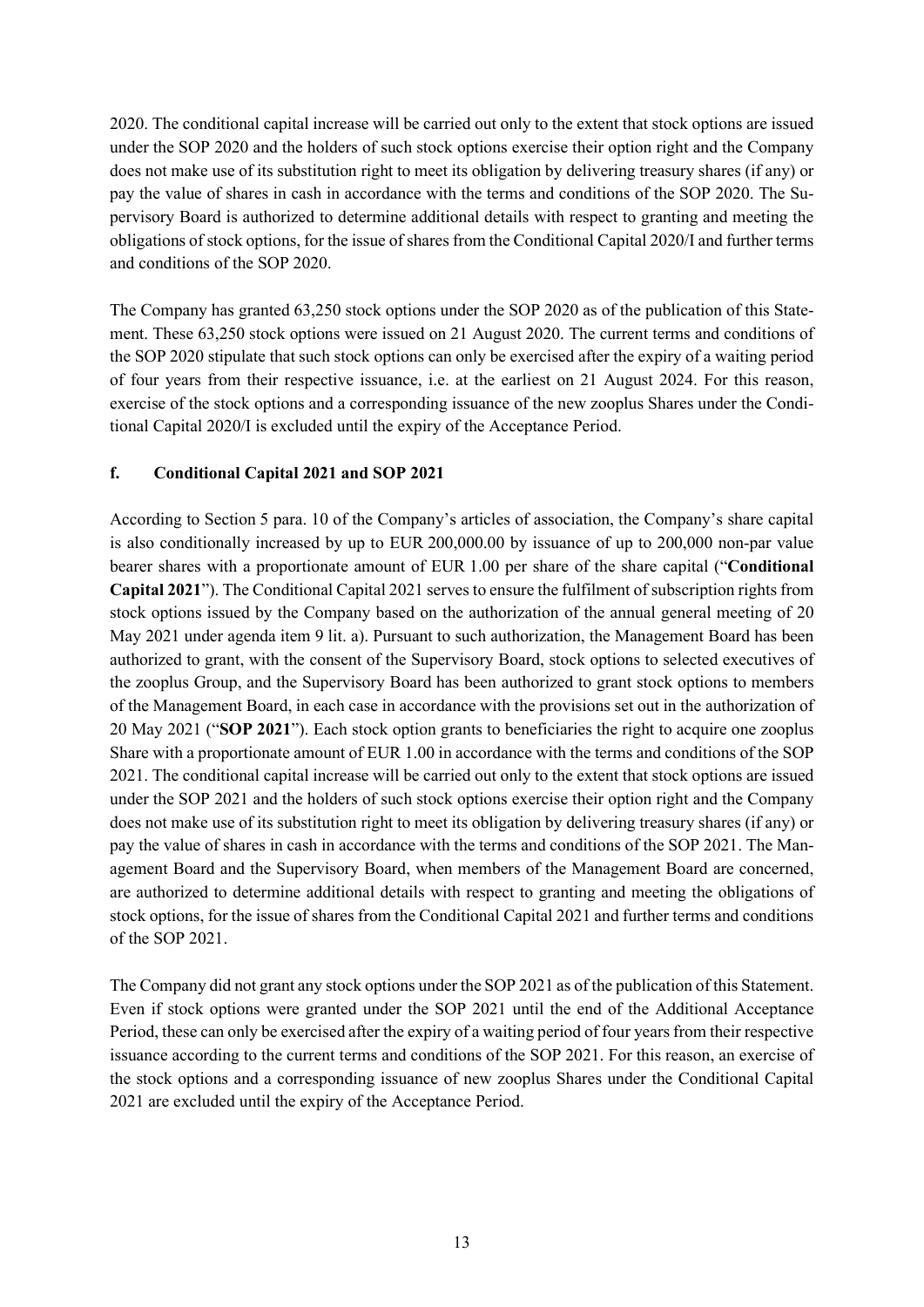#### **g. Treasury shares**

By resolution of the annual general meeting of shareholders of the Company on 25 June 2020, the Management Board has been authorized until 24 June 2025 pursuant to Section 71 para. 1 no. 8 AktG, to acquire treasury shares of the Company in the amount of up to 10% of the share capital existing as of the date of the authorization or – if this value is lower – as of the date of the exercise of the authorization. The share capital as of the date of the authorization amounted to EUR 7,149,178.00. The treasury shares may be purchased (i) on the stock exchange, (ii) by way of a public purchase offer or (iii) a public invitation to make such an offer.

As of the date of this Reasoned Statement, the Management Board has not made use of this authorization and does not intend to do so until the expiry of the Acceptance Period.

#### **h. No authorization to issue bonds**

There is no authorization on the part of the annual general meeting to issue convertible bonds, bonds with warrants, profit participation rights and/or participating bonds or combinations of these instruments (Section 221 AktG).

#### **2.5 Shareholder structure**

Information on shareholders who directly or indirectly hold 3% or more of the voting rights in the Company or to whom 3% or more of the voting rights are attributable can be derived from the voting rights notifications pursuant to the German Securities Trading Act ("**WpHG**") as published by the Company on the website https://www.dgap.de/dgap/Companies/zooplus-ag/?companyId=10284, relating to the shareholding of the respective zooplus Shareholder as of the date the voting rights notification referred to. Further information on the shareholder structure of the Company is also available at the Company's website https://investors.zooplus.com/en/investor-relations/the-share/shareholder-structure/.

#### **2.6 Members of the Management Board and the Supervisory Board**

The Management Board currently consists of Dr. Cornelius Patt (Chief Executive Officer), Andreas Maueröder (Chief Financial Officer) and Dr. Mischa Ritter (Chief Operating Officer). Dr. Cornelius Patt was last reappointed as a member of the Management Board and Chief Executive Officer by resolution of the Supervisory Board on 23 March 2020 for the period ending 31 December 2023; Andreas Maueröder was appointed as a member of the Management Board by resolution of the Supervisory Board on 26 November 2019 for the period ending 31 December 2022; Dr. Mischa Ritter was last reappointed as a member of the Management Board by resolution of the Supervisory Board on 7 December 2020 for the period ending 30 November 2024.

In accordance with Section 10 para. 1 sentence 1 of the Company's articles of association, the Supervisory Board consists of six members who are elected by the annual general meeting. The current members of the supervisory board are Karl-Heinz Holland (Chairman), Moritz Greve (Deputy Chairman), Christine Cross, David Shriver, Tjeerd Jegen and Dr. Norbert Stoeck. Karl-Heinz Holland, Moritz Greve, David Shriver and Dr. Norbert Stoeck were elected as members of the Supervisory Board by resolution of the annual general meeting of the Company on 20 May 2021 for the period until the end of the annual general meeting which resolves on the formal approval of their actions for the financial year 2025;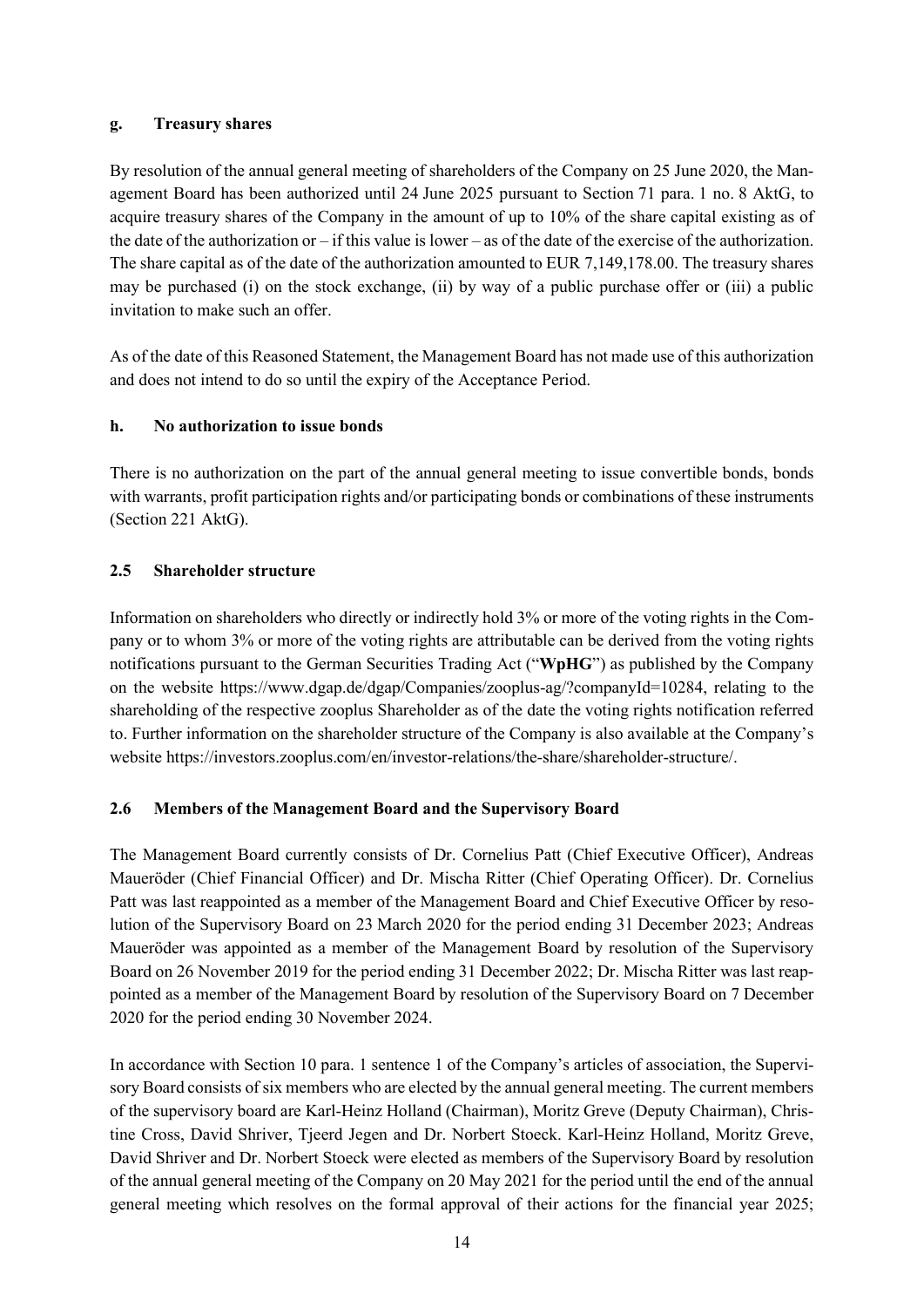Christine Cross and Tjeerd Jegen were elected as members of the Supervisory Board by resolution of the annual general meeting of the Company on 25 June 2020 for the period until the end of the annual general meeting which resolves on the formal approval of their actions for the financial year 2024. The members of the Supervisory Board Dr. Norbert Stoeck, Tjeerd Jegen and David Shriver will resign from their positions with effect as of the end of 22 December 2021 and the Company intends to apply to the local court (*Amtsgericht*) in Munich to appoint three persons nominated by the Bidder as new members of the Supervisory Board with effect as of 23 December 2021 (see Section 8.1b(5) of this Statement).

## **2.7 Structure and business activities of the zooplus Group**

The Company is the leading e-commerce retailer in the pet supplies sector in Germany and Europe. The Company serves customers across 30 countries in Europe with offerings in 24 languages. The Company is the only online retailer for pet supplies with a Europe-wide presence. The zooplus Group sells products under the shop brands "zooplus" and "bitiba". With an assortment of approx. 8,000 products, the Company sells via its shops supplies for dogs, cats, birds, horses, small animals and aquatic. The product range includes in particular pet food (dry and wet feed, feed additives and snacks) as well as accessories (such as scratch trees, transport baskets and toys) in all price categories. The majority of sales are generated from products for dogs and cats. The Company also offers free content and information on its websites, including veterinary and other animal-related advice, as well as interactive features such as discussion forums and blogs.

The zooplus Group sources its goods primarily in Europe. Other procurement markets include North America, Thailand and China. In addition to well-known, internationally distributed food and accessory brands, the product portfolio is supplemented by national brands that are of particular interest to customers. Since 2004, the Company has also been retailing products from its own brand portfolio, which are sold exclusively in the zooplus Group shops. The best-known exclusive brands include Wolf of Wilderness, Purizon and Concept for Life. With its exclusive brand "zoolove", zooplus also operates a charity brand under the motto "Simply do good": 10% of the sales of every zoolove product are donated to selected animal welfare associations.

As of June 2021, the zooplus Group operated a total of 24 localized web shops under the zooplus store brand. In addition to the high-volume markets of Germany, France, the United Kingdom, the Netherlands, Spain, Italy and Poland, the markets also include Belgium, Denmark, Finland, Ireland, Croatia, Austria, Romania, Slovakia, Switzerland, Slovenia, Sweden, the Czech Republic, Hungary, Portugal, Bulgaria, Norway and Greece. Under the bitiba brand, which is designed as a discount concept with a narrower product range, the zooplus Group operates in 14 countries alongside the zooplus brand.

The zooplus Group generates its sales from merchandise sold within the scope of its online retail activities. The goods are prepared for shipment to customers from the central logistics centers in Hörselgau (Germany); Tilburg (the Netherlands); Wroclaw and Krosno Odrzanskie (Poland); Chalon-sur-Saône (France); Antwerp (Belgium) and Coventry (Great Britain). These locations are complemented by medium-sized, more specialized logistics centres in Mühldorf (Germany); Cabanillas del Campo (Spain); Stradella (near Milan, Italy); and Jirikov (Czech Republic), which take on certain types of orders for individual markets. Goods are shipped to customers in cooperation with national and international parcel service providers.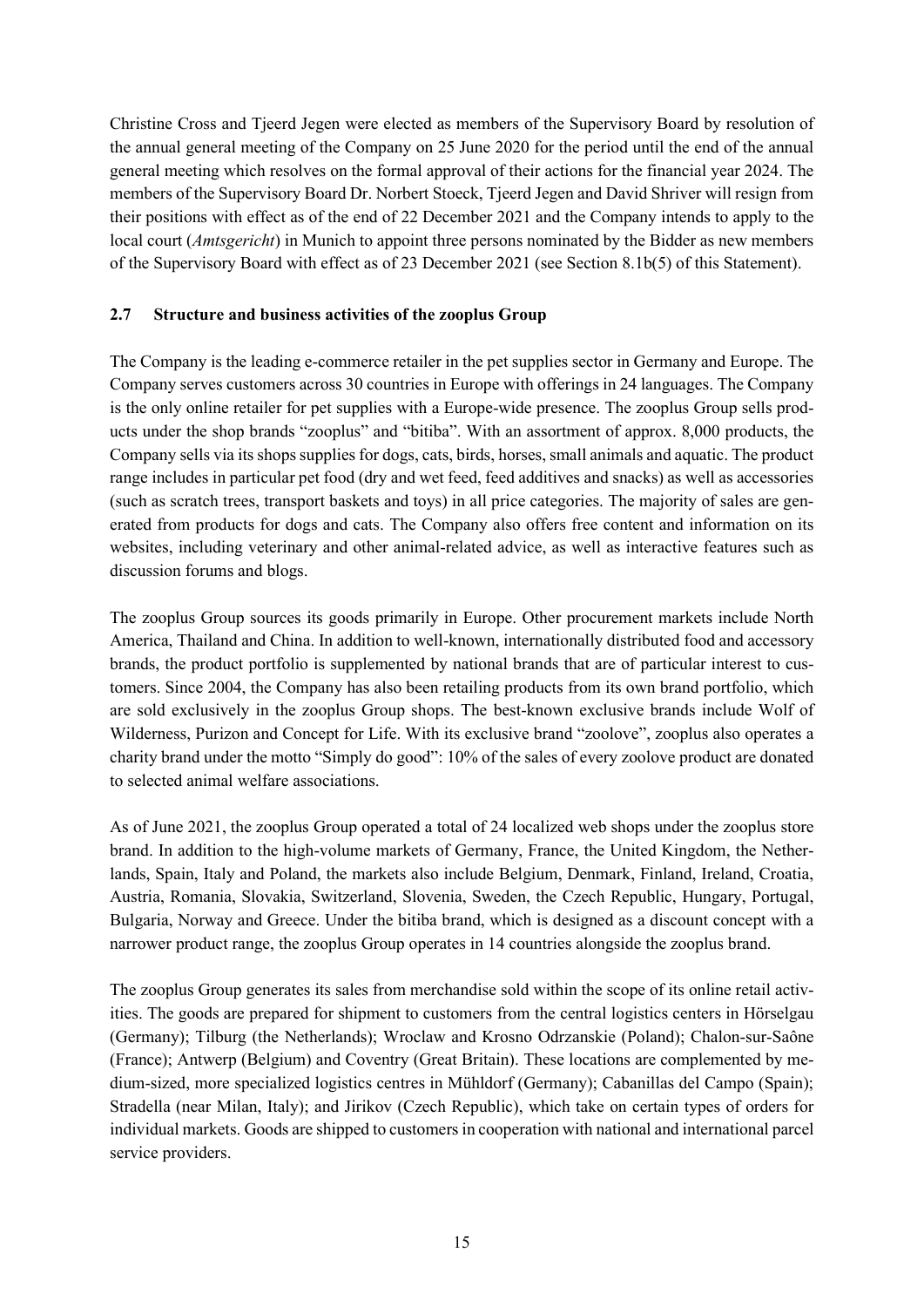The Company is the parent company of the zooplus Group with its 100% subsidiaries MATINA GmbH (Germany); BITIBA GmbH (Germany); zooplus Services Ltd. (United Kingdom); zooplus Italia s.r.l. (Italy); zooplus Polska sp. z o.o. (Poland); zooplus Services ESP S.L. (Spain); zooplus France s.a.r.l. (France); zooplus Nederland B.V. (the Netherlands); zooplus Austria GmbH (Austria); zoolog Services Sp. z o.o. (Poland); MATINA Services Ltd. (United Kingdom); zooplus Pet Supplies Import and Trade ltd. (Turkey; completion of liquidation registered before Turkish trade registry on 18 November 2021); Tifuve GmbH (Germany; dormant company); zooplus EE TOV (Ukraine; dormant company); zooplus d.o.o. (Croatia; dormant company).

Further information on the structure and business activities of the zooplus Group is provided in the current financial reports; these can be viewed on the Company's website at https://investors.zooplus.com under "*Investor Relations" / "Reports and Publications" / "Financial Reports"*.

# **2.8 Summarized financial information of the zooplus Group**

In the financial year 2020, the zooplus Group achieved consolidated (IFRS reported) revenues of approx. EUR 1,801.5 million (previous year: approx. EUR 1,523.7 million). The consolidated earnings after taxes in the financial year 2020 amounted to approx. EUR 18.7 million (previous year: approx. EUR - 2.1 million).

In 2020, the average number of employees of the zooplus Group was 768 (excluding the members of the Management Board).

Further financial information is available on the Company's website at https://investors.zooplus.com under "*Investor Relations" / "Reports and Publications" / "Financial Reports"*.

#### **3. DESCRIPTION OF THE BIDDER**

The following description has been published by the Bidder in the Offer Document, unless otherwise indicated. The information could not or not completely be verified by the Management Board and the Supervisory Board. Therefore, the Management Board and the Supervisory Board do not assume any liability for its correctness.

#### **3.1 Legal basis and share capital**

The Offer Document contains the following information regarding the legal basis of the Bidder under Section 6.1:

The Bidder, Zorro Bidco S.à r.l., is a private limited liability company (*Société à responsabilité limitée*) under the laws of the Grand Duchy of Luxembourg, registered with the Luxembourg Trade and Companies Register (*Registre de Commerce et des Sociétés*) under B257849. The Bidder's current registered office is at 15, Boulevard F.W. Raiffeisen, L-2411 Luxembourg, Grand Duchy of Luxembourg.

The issued share capital of the Bidder amounts to EUR 28,197,892.23 which is divided into 2,819,789,223 shares with a nominal amount of EUR 0.01 each. The authorised share capital, including the issued share capital, is set at EUR 500,000,000 represented by 50,000,000,000 shares. The Bidder was established on 30 July 2021 in Luxembourg, Grand Duchy of Luxembourg. The corporate purpose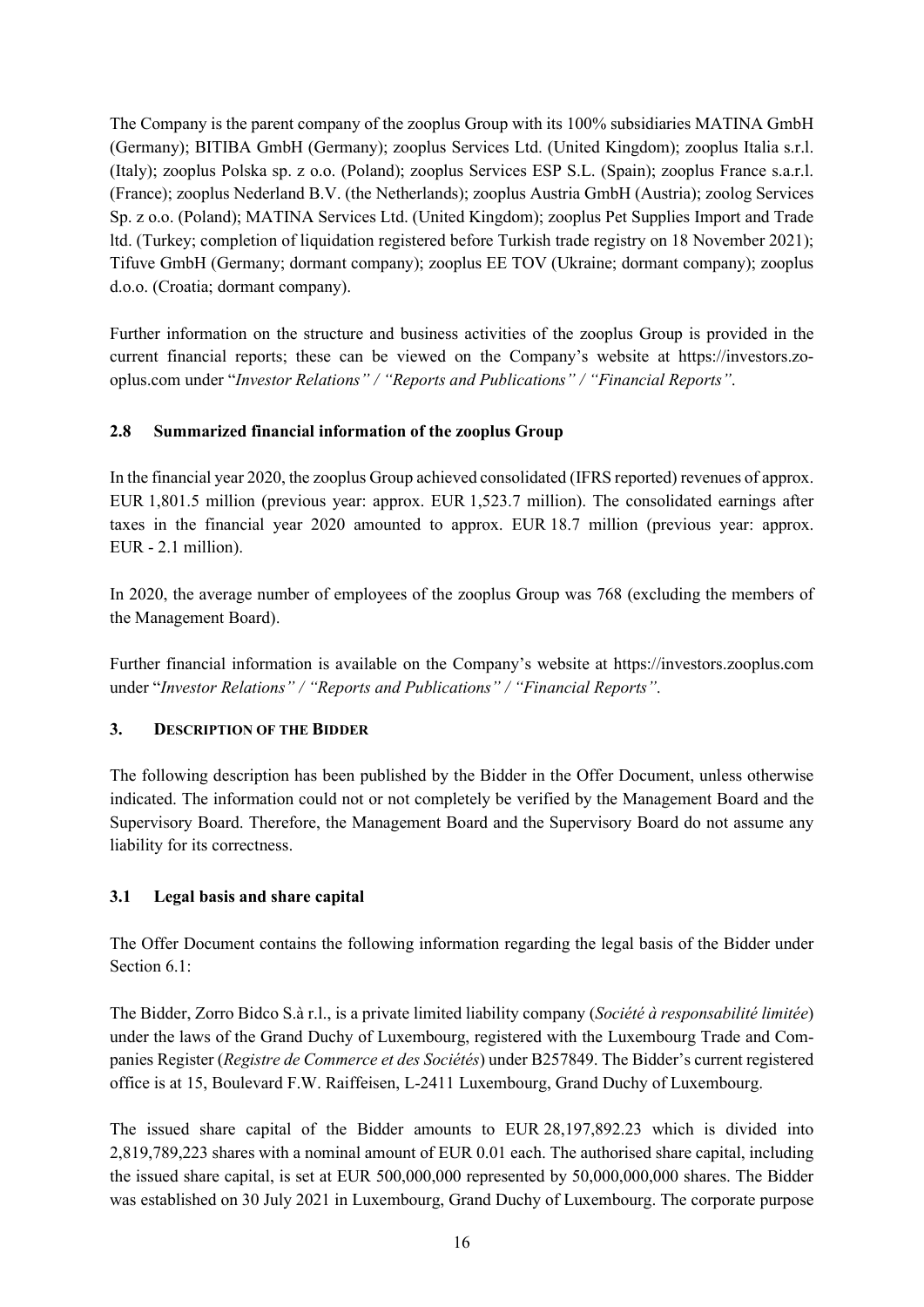of the Bidder includes, *inter alia*, the holding of participations, in any form whatsoever, in Luxembourg and foreign companies, or other entities or enterprises, the acquisition by purchase, subscription, or in any other manner as well as the transfer by sale, exchange or otherwise of stock, bonds, debentures, notes and other securities or rights of any kind including interests in partnerships, and the holding, acquisition, disposal, investment in any manner, development, licensing or sub licensing of, any patents or other intellectual property rights of any nature or origin as well as the ownership, administration, development and management of its portfolio.

The managing directors (*Gérants*) of the Bidder are Stuart Banks (class A manager), Ingrid Moinet (class B manager), François Cornélis (class B manager) and Michael Gil (class B manager).

The Bidder currently holds no shares in other undertakings, except for its participation in the Company, and has no employees.

# **3.2 Shareholder structure**

Section 6.2 of the Offer Document contains the following detailed description of the shareholder structure of the Bidder, i.e. a description of the persons and various companies that directly or indirectly hold shares in the Bidder (together the "**Bidder Parent Companies**"):

The sole shareholder of the Bidder is Zorro Midco S.à r.l., a private limited liability company (*Société à responsabilité limitée*) under the laws of the Grand Duchy of Luxembourg with registered office in Luxembourg, Grand Duchy of Luxembourg, registered with the Luxembourg Trade and Companies Register (*Registre de Commerce et des Sociétés*) under B257805 ("**MidCo**").

The sole shareholder of MidCo is Zorro Topco S.à r.l., a private limited liability company (*Société à responsabilité limitée*) under the laws of the Grand Duchy of Luxembourg with registered office in Luxembourg, Grand Duchy of Luxembourg, registered with the Luxembourg Trade and Companies Register (*Registre de Commerce et des Sociétés*) under B257773 ("**TopCo**").

The sole shareholder of TopCo is Zorro Holdings, L.P., a limited partnership under the laws of the Cayman Islands with registered office in George Town, Grand Cayman ("**Zorro Holdings**"). None of the limited partners hold a majority interest in Zorro Holdings. The general partner of Zorro Holdings is Zorro Holdings GP, LLC, a limited liability company under the laws of the Cayman Islands with registered office in George Town, Grand Cayman ("**GP**"), which controls Zorro Holdings.

The members of GP are the following six limited partnerships:

- (a) Hellman & Friedman Capital Partners X, L.P., a limited partnership under the laws of the Cayman Islands with registered office in George Town, Grand Cayman;
- (b) Hellman & Friedman Capital Partners X (Parallel), L.P., a limited partnership under the laws of the Cayman Islands with registered office in George Town, Grand Cayman;
- (c) HFCP X (Parallel-C), L.P., a limited partnership under the laws of Ontario with registered office in Toronto, Ontario, Canada;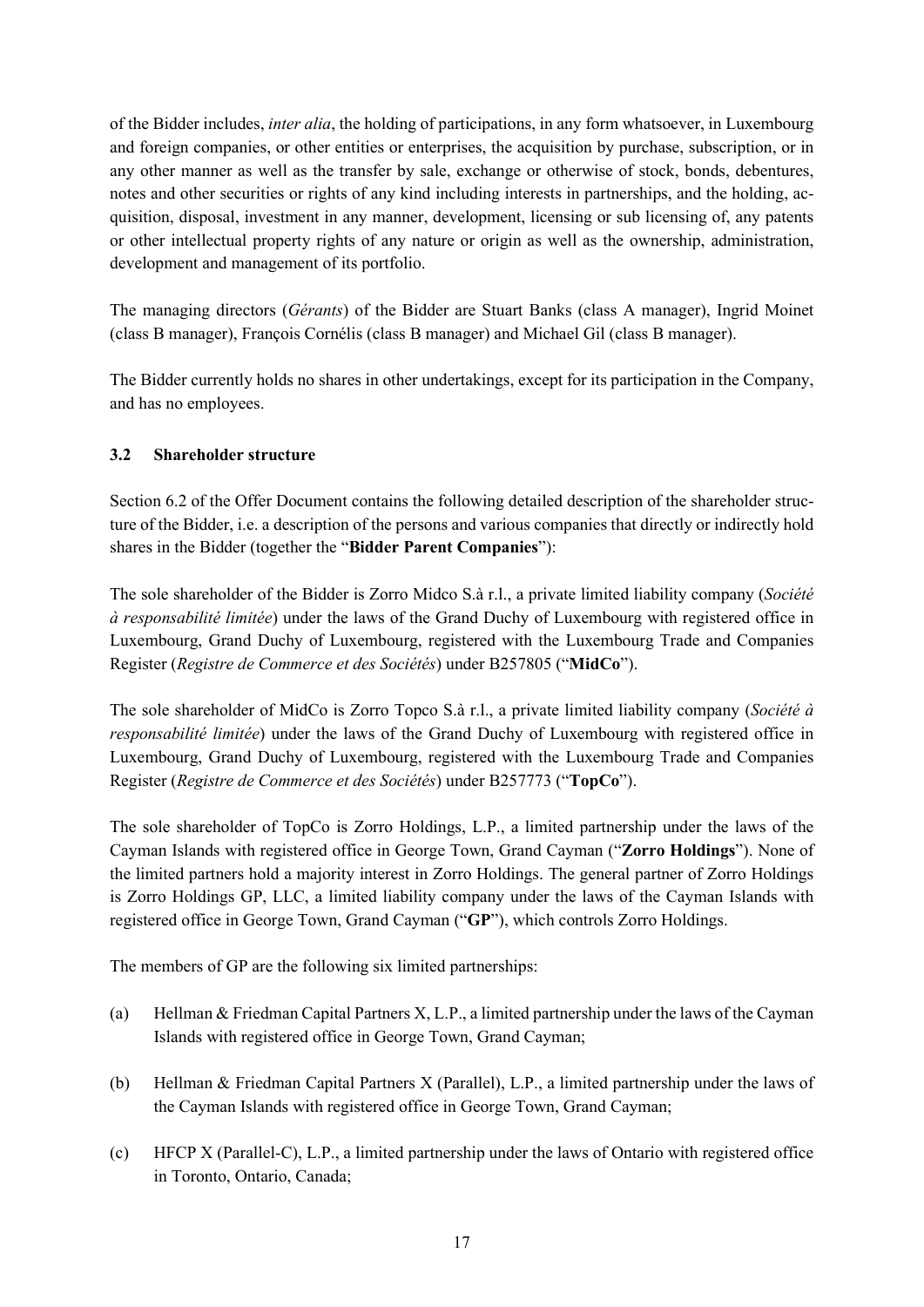- (d) H&F Executives X, L.P., a limited partnership under the laws of the Cayman Islands with registered office in George Town, Grand Cayman;
- (e) H&F Executives X-A, L.P., a limited partnership under the laws of the Cayman Islands with registered office in George Town, Grand Cayman; and
- (f) H&F Associates X, L.P., a limited partnership under the laws of the Cayman Islands with registered office in George Town, Grand Cayman

(the partnerships under (a) to (f) each a "**H&F X Limited Partnership**", and together the "**H&F X Limited Partnerships**").

The H&F X Limited Partnerships coordinate their behavior with respect to their shareholding in GP and the indirect control of the Company on the basis of a coordination agreement within the meaning of the "common control by more than one parent company" concept (*Mehrmütterherrschaft*) ("**H&F Coordination Agreement**").

The H&F Coordination Agreement in particular contains an acknowledgement of the common interest pursued by the H&F X Limited Partnerships with regard to their shareholding in GP and, after consummation of the Previous Takeover Offer, their resulting indirect control of the Company, and a commitment to achieve this by way of coordinated conduct. Furthermore, the parties agreed to make decisions on all matters related to GP jointly and to coordinate the exercise of their voting rights in GP.

The H&F X Limited Partnerships have the same sole general partner, Hellman & Friedman Investors X, L.P., a limited partnership under the laws of the Cayman Islands with registered office in George Town, Grand Cayman, which controls each of the H&F X Limited Partnerships. None of the limited partners of the H&F X Limited Partnerships hold a majority interest in the respective H&F X Limited Partnership.

The sole general partner of Hellman & Friedman Investors X, L.P. is H&F Corporate Investors X, Ltd., a company with limited liability under the laws of the Cayman Islands with registered office in George Town, Grand Cayman, which controls Hellman & Friedman Investors X, L.P. None of the limited partners hold a majority interest in Hellman & Friedman Investors X, L.P.

The shareholders of H&F Corporate Investors X, Ltd. are 25 individuals who have no control rights and do not coordinate their behavior in relation to H&F Corporate Investors X, Ltd.

An overview of the current shareholder structure of the Bidder as described above is also shown in the chart contained in Annex 1 to the Offer Document.

# **3.3 Partnership between Hellman & Friedman and EQT Private Equity**

Pursuant to Section 6.3 of the Offer Document, on 25 October 2021, Zorro Holdings and 9BP24 S.à r.l., a private limited liability company (*Société à responsabilité limitée*) under the laws of Luxembourg with registered office in Luxembourg, Grand Duchy of Luxembourg, registered with the Luxembourg Trade and Companies Register (*Registre de Commerce et des Sociétés*) under B 256.257 ("**Pet Holdings**"),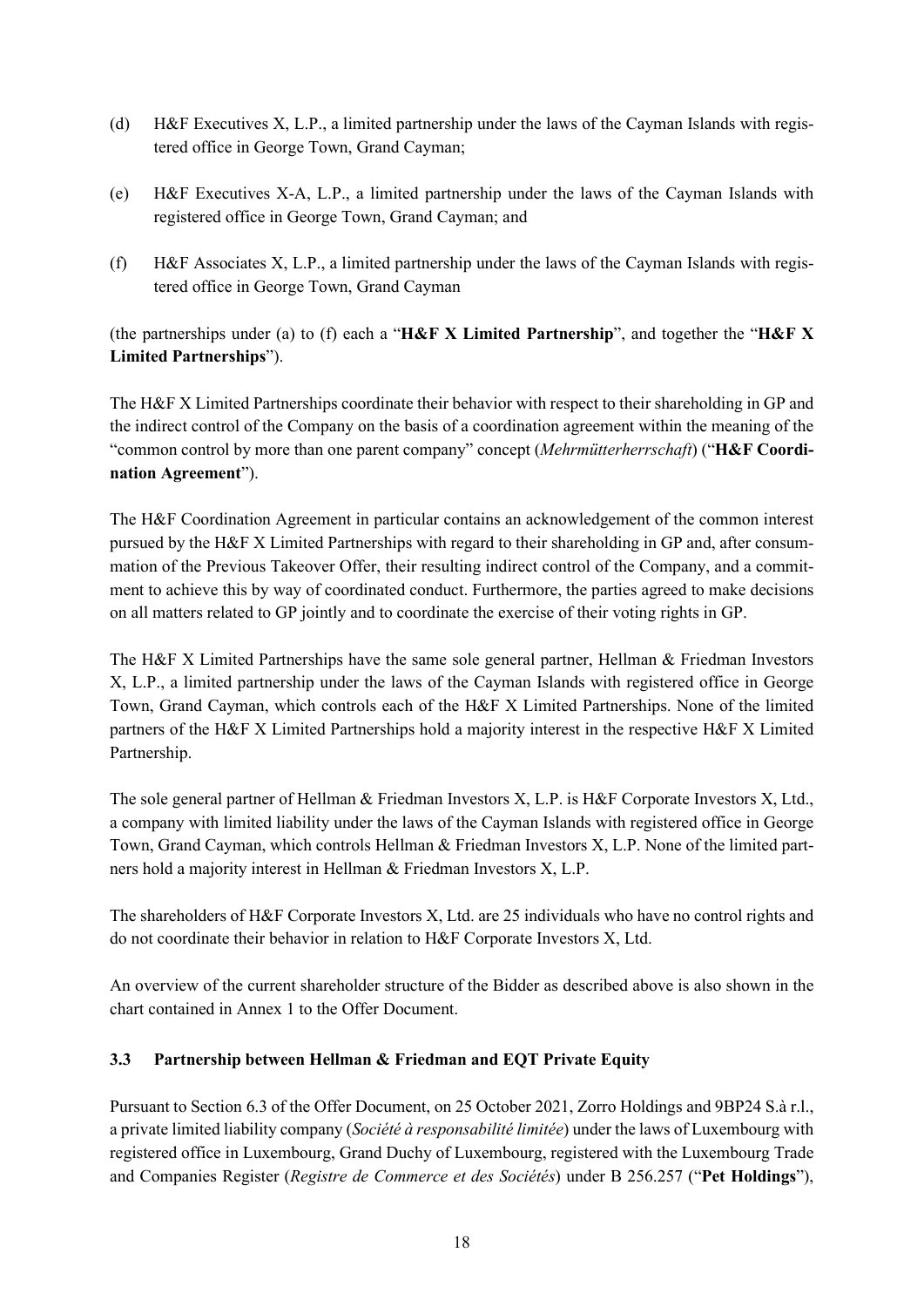have entered into a partnership agreement regarding the public takeover of the Company (the "**Partnership Agreement**"). Pet Holdings is an investment vehicle controlled by certain investment funds branded as EQT IX fund ("**EQT Private Equity**") which are managed and controlled by affiliates of EQT AB, a public limited company under the laws of Sweden with registered office in Stockholm, Sweden, and registered with the Swedish Companies Register under number 556849-4180. Under the Partnership Agreement, Pet Holdings has agreed to provide interim debt financing in the form of an interest free convertible sub-ordinated loan (the "**EQT Loan**") to TopCo, and indirectly to the Bidder, that was, respectively is, intended to enable the Bidder to increase the offer price of the Previous Takeover Offer to the level of EUR 480.00 per zooplus Share and to support the financing of the Delisting Tender Offer by the Bidder at an identical price.

Subject to obtaining the required merger control clearances, and after the Delisting of the Company has become effective, Pet Holdings plans to become a joint controlling partner of Zorro Holdings with equal governance rights in TopCo. This is intended to be effected via a conversion of the EQT Loan into a shareholding of up to approx. 40 % in TopCo. In the Partnership Agreement, the parties thereto have stipulated arrangements regarding the governance of TopCo and its subsidiaries, which they intend to set out in more detail in a shareholders' agreement relating to TopCo. The Bidder points out in Section 6.3 of the Offer Document that no person or entity directly or indirectly controlling Pet Holdings has entered into any agreement with the Bidder or any of the Bidder Parent Companies regarding the exercise of voting rights in the Company or the acquisition of zooplus Shares nor actually co-ordinates its conduct with the Bidder, directly or indirectly, with regard to the exercise of voting rights over the Company or the acquisition of zooplus Shares.

#### **3.4 Information on Hellman & Friedman LLC**

Section 6.4 of the Offer Document contains the following information on Hellman & Friedman LLC:

The Bidder is a holding company backed by funds advised by Hellman & Friedman LLC (such funds "**Hellman & Friedman**"). According to its own assessment, Hellman & Friedman is a preeminent global private equity firm with a distinctive investment approach focused on large-scale equity investments in high quality growth businesses. Hellman & Friedman seeks to partner with world-class management teams where its deep sector expertise, long-term orientation and collaborative partnership approach enable companies to flourish. Hellman & Friedman targets outstanding businesses in select sectors including software & technology, financial services, healthcare, consumer & retail, and other business services. The firm is currently investing its tenth fund, with over USD 24 billion of committed capital, and has over USD 80 billion in assets under management and committed capital.

#### **3.5 Persons acting in concert with the Bidder**

With regard to the persons acting jointly with the Bidder within the meaning of Section 2 para. 5 sentence 1 and sentence 3 WpÜG, the Offer Document contains the following information under Section 6.5:

The entities set forth in Annex 2 to the Offer Document are persons acting jointly with the Bidder within the meaning of Section 2 para. 5 sentence 1 and sentence 3 WpÜG.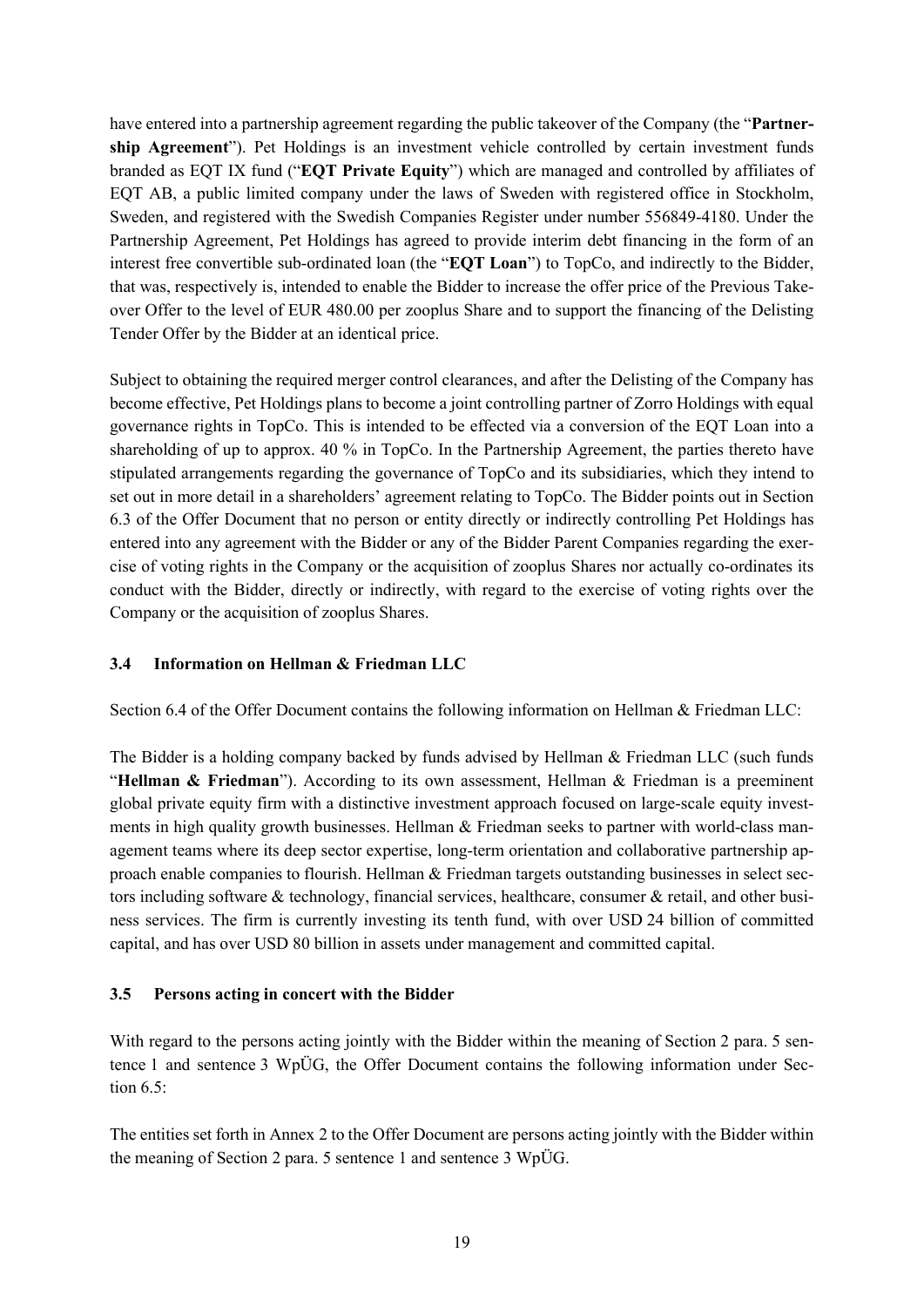The individual persons and entities listed in Part 1 of Annex 2 to the Offer Document are the Bidder Parent Companies.

The entities listed in Part 2 of Annex 2 to the Offer Document, and the Company including its subsidiaries listed in Annex 3 to the Offer Document, are (indirect) subsidiaries of H&F Corporate Investors X, Ltd., which, in each case, are not persons that control the Bidder and each of these entities are deemed to be persons acting jointly with the Bidder within the meaning of Section 2 para. 5 sentence 1 and 3 WpÜG. None of the entities listed in Part 2 of Annex 2 actually co-ordinate their conduct with the Bidder, directly or indirectly, with regard to the acquisition of zooplus Shares or with regard to their exercise of voting rights resulting from zooplus Shares on the basis of an agreement or in any other manner within the meaning of Section 2 para. 5 sentence 1 WpÜG.

As described in Section 6.3 of the Offer Document and Section 3.3 of this Reasoned Statement, the entity listed in Part 3 of Annex 2 to the Offer Document co-ordinates its conduct with the Bidder with regard to the acquisition of zooplus Shares within the meaning of Section 2 para. 5 sentence 1 WpÜG based on the terms of the Partnership Agreement.

Beyond this, there are no other persons acting jointly with the Bidder within the meaning of Section 2 para. 5 WpÜG.

# **3.6 zooplus Shares currently held by the Bidder and by persons acting jointly with the Bidder and their subsidiaries; attribution of voting rights**

With regard to zooplus Shares currently held by the Bidder or by persons acting jointly with the Bidder and their subsidiaries, the Offer Document contains the following information under Section 6.6:

At the time of the publication of the Offer Document, the Bidder directly holds 5,862,101 zooplus Shares, i.e. in total approximately 82.00% of the share capital and voting rights in zooplus AG. These shares are attributed to the Bidder Parent Companies pursuant to Section 30 para. 1 sentence 1 no. 1, sentence 3 WpÜG.

Furthermore, TopCo, one of the Bidder Parent Companies and a person acting jointly with the Bidder within the meaning of Section 2 para. 5 WpÜG, has concluded a share purchase agreement regarding the acquisition of 100 zooplus Shares on 25 October 2021. Therefore, TopCo directly holds an instrument within the meaning of Section 38 para. 1 sentence 1 no. 2 WpHG regarding approximately 0.10% of the zooplus Shares. This instrument is also indirectly held by Zorro Holdings, GP, the H&F X Limited Partnerships as well as Hellman & Friedman Investors X, L.P. with registered office in George Town, Grand Cayman, and H&F Corporate Investors X, Ltd. with registered office in George Town, Grand Cayman.

Apart from this, neither the Bidder nor persons acting jointly with the Bidder within the meaning of Section 2 para. 5 WpÜG nor their subsidiaries hold zooplus Shares or voting rights based on zooplus Shares and no voting rights are attributable to them pursuant to Section 30 WpÜG. Furthermore, neither the Bidder nor persons acting jointly with the Bidder within the meaning of Section 2 para. 5 WpÜG nor their subsidiaries hold, directly or indirectly, any further voting rights in relation to the Company to be disclosed pursuant to Section 38 or Section 39 WpHG.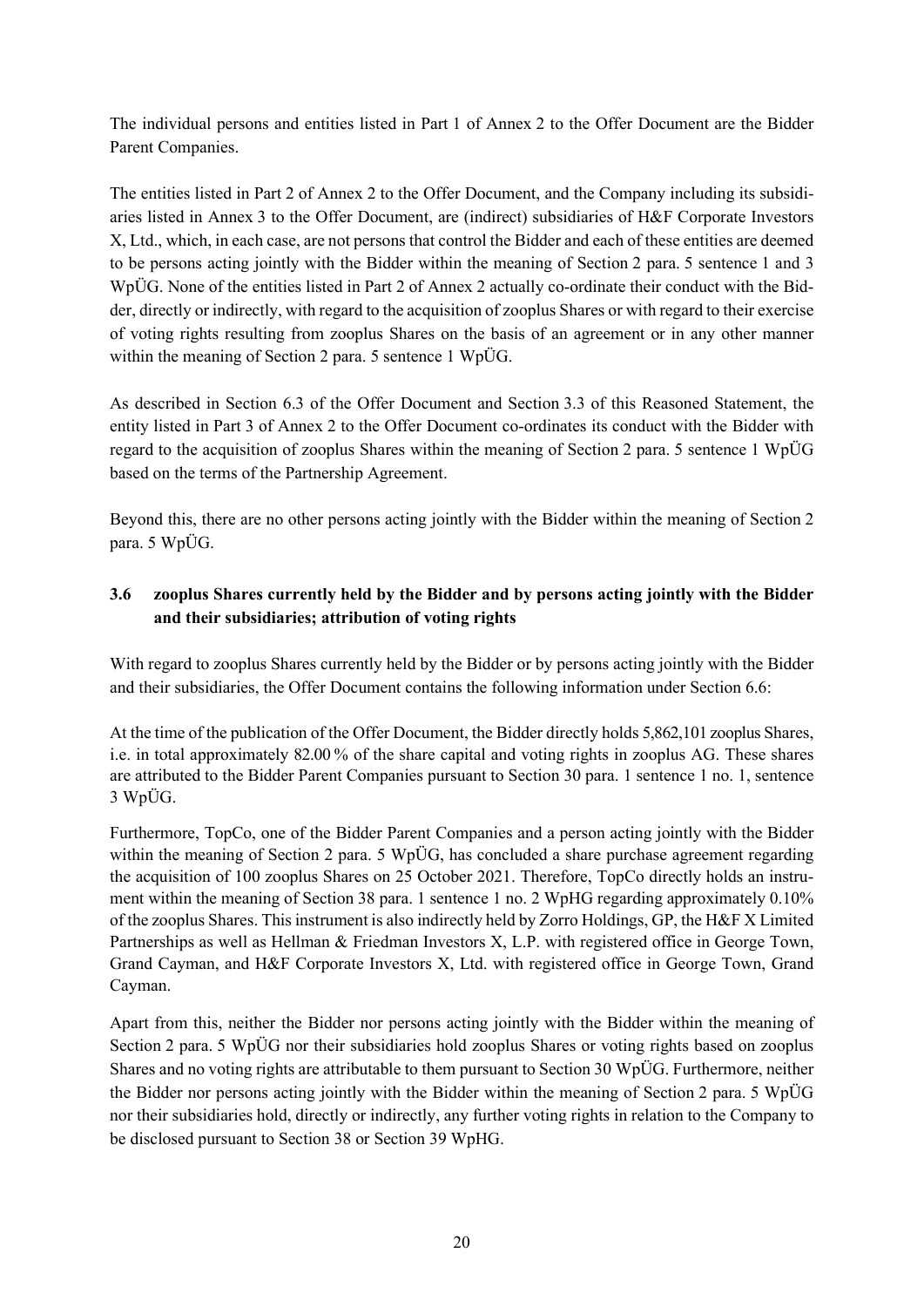#### **3.7 Information on securities acquisitions**

With regard to securities transactions, the Offer Document contains the following information under Section 6.7:

In the six-month period prior to the date of the announcement of the Bidder's decision to launch the Delisting Tender Offer pursuant to Section 39 para. 2 sentence 1 BörsG in conjunction with Section 10 para. 1 sent. 1 WpÜG until the date of the publication of the Offer Document, *i.e.,* 24 November 2021, neither the Bidder nor any persons acting jointly with the Bidder within the meaning of Section 2 para. 5 WpÜG, nor any of their subsidiaries have acquired zooplus Shares or entered into any agreement within the meaning of Section 31 para. 6 sentence 1 WpÜG as a result of which the transfer of zooplus Shares can be demanded, except for the acquisitions described in the following.

#### **a. Previous Takeover Offer**

On 13 August 2021, the Bidder announced its decision to launch a voluntary public takeover offer pursuant to Section 10 para. 1 in conjunction with Sections 29 para. 1, 34 WpÜG to the shareholders of the Company. The offer document for such voluntary public takeover offer was published on 14 September 2021 and amended on 8 October 2021 (the voluntary public takeover offer as amended the "**Previous Takeover Offer**").

The offer consideration under the Previous Takeover Offer initially amounted to EUR 460.00, but was then, pursuant to Section 21 para. 1 no. 1 WpÜG, in a first step increased to EUR 470.00 per zooplus Share, and thereafter in a second step, pursuant to Section 31 para. 4 and para. 6 sentence 1 WpÜG, was further increased to EUR 480.00 per zooplus Share by operation of law due to the share purchase agreement entered into by the Bidder and TopCo, a person acting jointly with the Bidder within the meaning of Section 2 para. 5 WpÜG, as described in more detail in Section 6.7.2 of the Offer Document and Section 3.7b of this Reasoned Statement.

The acceptance period of the Previous Takeover Offer ended on 3 November 2021 at 24:00 hrs. (Frankfurt am Main local time). In total, 5,855,117 zooplus Shares (approximately 81.90% of the share capital and voting rights in zooplus AG) were tendered under the Previous Takeover Offer at the time of the expiry of the initial acceptance period of the Previous Takeover Offer. The Bidder acquired these zooplus Shares at a price of EUR 480.00 per zooplus Share upon the first settlement of the Previous Takeover Offer on 18 November 2021.

The Bidder may acquire further zooplus Shares up to or upon the second settlement of the Previous Takeover Offer, which will likely occur on 6 December 2021.

#### **b. Share purchase agreement by TopCo**

On 25 October 2021, TopCo, a person acting jointly with the Bidder within the meaning of Section 2 para. 5 WpÜG, has entered into a conditional agreement on the sale and transfer of a total of 100 zooplus Shares against payment of a cash consideration of EUR 480.00 per zooplus Share with the Bidder.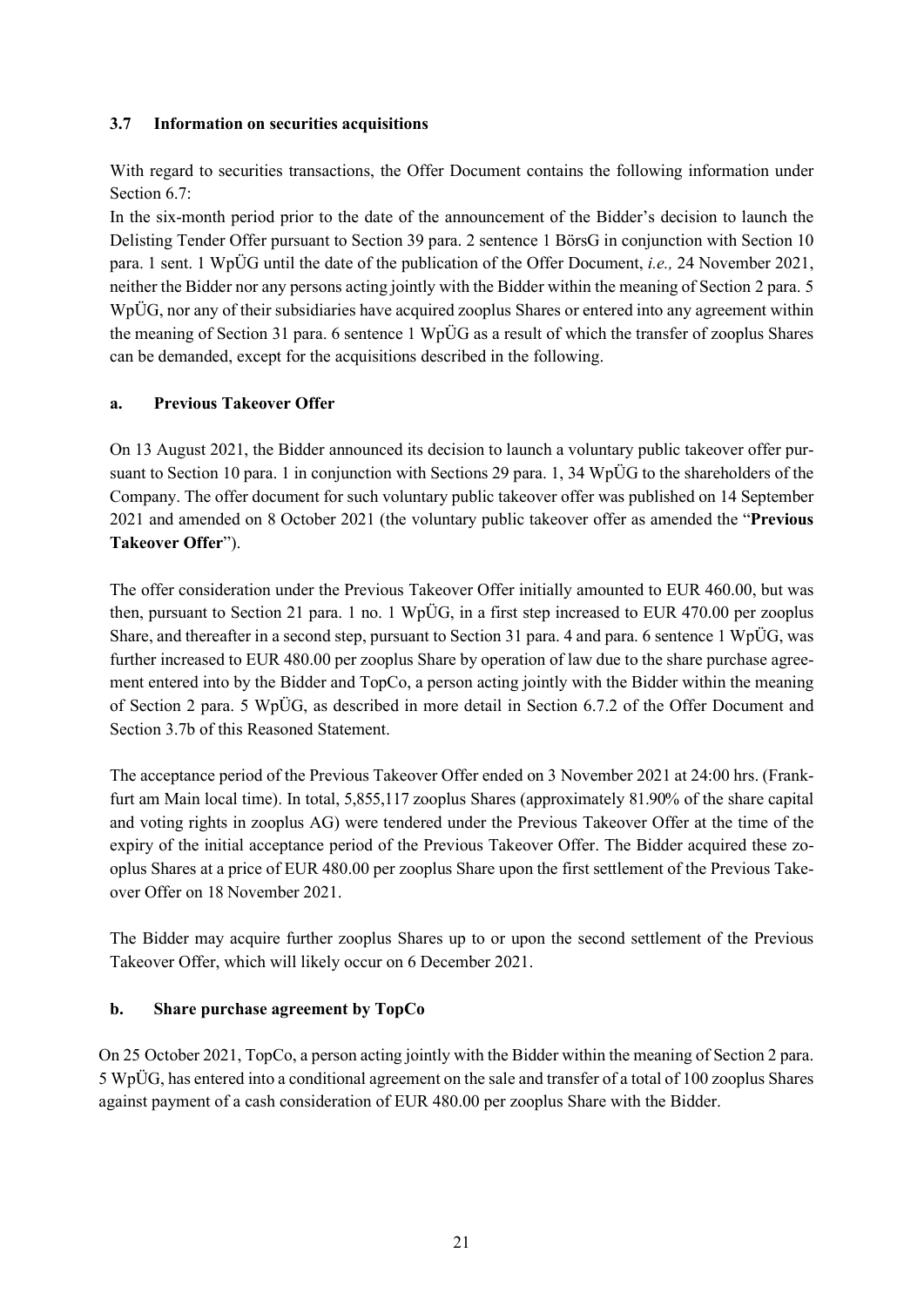### **c. Purchases on the stock exchange**

On 3 November 2021, the Bidder acquired a total of 6.984 zooplus Shares (approximately 0.10 % of the share capital and voting rights in zooplus AG), on the stock exchange for a maximum price of EUR 473.45 per zooplus Share.

# **d. Aggregate holdings of the Bidder after settlement of the Previous Takeover Offer**

In the aggregate, after the first settlement of the Previous Takeover Offer on 18 November 2021 the Bidder held  $5.862.101$  zooplus Shares (approximately  $82.00\%$  of the share capital and voting rights in zooplus AG).

By publication dated 25 November 2021, the Bidder announced that the Previous Takeover Offer was accepted for further 567,418 zooplus-Shares within the additional acceptance period. Accordingly, the Bidder will hold approximately 89.93% of the zooplus-Shares upon the second settlement of the Previous Takeover Offer, which is expected to occur until 6 December 2021.

# **3.8 Reservation regarding future acquisitions of zooplus Shares**

In Section 6.8 of the Offer Document, the Bidder states that it reserves the right, within the limits of the law, to acquire, directly or indirectly, zooplus Shares outside of the Delisting Tender Offer on or off the stock exchange. Any such purchases or arrangements to purchase zooplus Shares will be made outside the United States and in compliance with applicable laws.

To the extent such acquisitions should occur, information about them, including the number and price of the acquired zooplus Shares, will be published in accordance with the applicable statutory provisions, especially Section 23 para. 2 WpÜG in conjunction with Section 14 para. 3 sentence 1 WpÜG, in the Federal Gazette (*Bundesanzeiger*) and on the internet at http://www.hf-offer.com*.* 

# **4. INVESTMENT AGREEMENT**

On 13 August 2021, the Company and the Bidder entered into an investment agreement (including all its amendments the "**Investment Agreement**"). The Investment Agreement contains the key conditions and the joint intentions as well as the common understanding with a view to the Previous Takeover Offer (including the entering into a Strategic Partnership as defined in Section 9.2.1 of the Offer Document). It further outlines the cooperation between the Company and the Bidder in case the Bidder pursues a delisting of the Company. The key provisions of the Investment Agreement, to the extend they are relevant for the Delisting, may be summarized as follows:

# **4.1 Support by the Company for the Delisting**

In the Investment Agreement, the Company agreed to support the Delisting, provided the Bidder would submit a delisting tender offer for a consideration in the amount of at least EUR 480.00 per zooplus Share. Insofar, the Company undertook to (i) apply, pursuant to Section 39 para. 2 BörsG, for the revocation of the admission of the zooplus Shares to trading on the regulated market (*Regulierter Markt*) of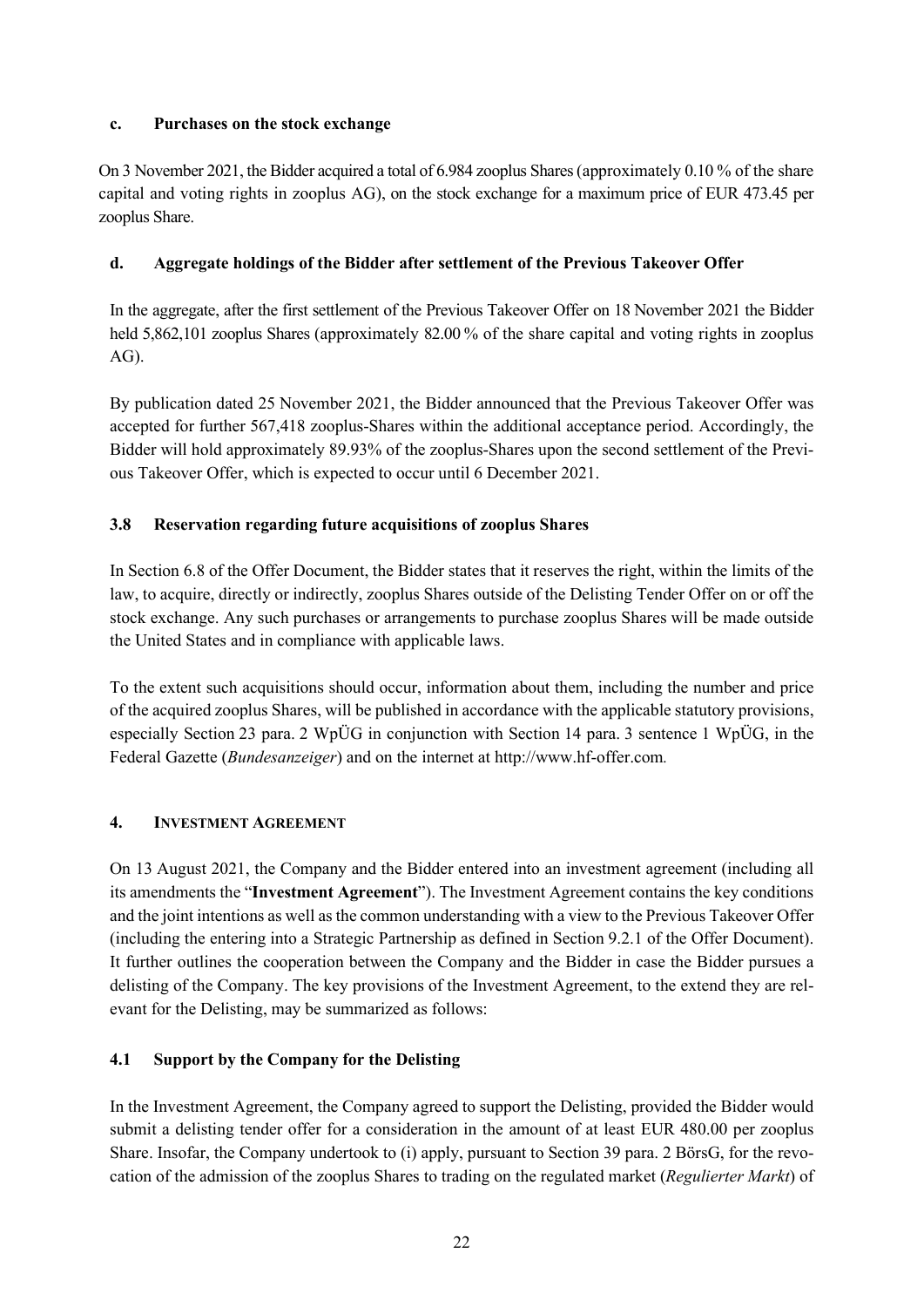the Frankfurt Stock Exchange (*Frankfurter Wertpapierbörse*) and the Berlin Stock Exchange (*Wertpapierbörse Berlin*) (and, as the case may be, of any other stock exchange in Germany at which the zooplus Shares may be admitted to trading on the regulated market at the relevant time) and to (ii) request the termination of the inclusion of the zooplus Shares in the trading on the open market (*Freiverkehr*) of the stock exchanges in Dusseldorf, Hamburg, Hannover, Munich and Stuttgart (and, as the case may be, of any other stock exchange in Germany at which the zooplus Shares may be included in the trading on the open market at the relevant time, such as, e.g., Tradegate Exchange) (such application and requests each a "**Delisting Application**"). Such undertaking is subject to (i) the Bidder notifying the Company that it intends to pursue a Delisting and (ii) the publication of a delisting offer document within the meaning of Section 39 para. 2 sentence 1 BörsG with at least the above-mentioned offer price. Provided that these conditions are met and except to the extent not permitted by law, the Company is obliged to issue the Delisting Application after the publication of the delisting offer document and no later than ten business days prior to the end of the acceptance period of the delisting tender offer. The Company further undertook not to cause an admission of zooplus Shares to trading on any additional organized market within the meaning of Section 2 para. 7 WpÜG. By notification dated 24 November 2021, the Bidder notified the Company that it intends to pursue a Delisting.

#### **4.2 Future cooperation**

The Company and the Bidder also agreed on certain guiding principles in relation to their proposed cooperation going forward, namely the establishment of a Strategic Partnership, as further detailed (and defined) in Section 9 of the Offer Document. Please see Section 8.1b of this Statement for further information on the Bidder's intentions regarding the envisaged cooperation.

#### **4.3 Term of the Investment Agreement**

The Investment Agreement has a fixed term ending 36 months after the date on which the Bidder published its decision to launch the Previous Takeover Offer, i.e. after 13 August 2021. In addition, the Investment Agreement may be terminated by each party with immediate effect under certain circumstances defined in the Investment Agreement.

#### **5. INFORMATION ABOUT THE DELISTING TENDER OFFER**

#### **5.1 Authoritative nature of the Offer Document**

In the following, some selected information from the Offer Document is presented. For further information and details (in particular details with regard to the Offer Conditions, the Acceptance Period and the withdrawal rights), the zooplus Shareholders are referred to the statements in the Offer Document. The following information merely summarizes the information contained in the Offer Document.

The Management Board and the Supervisory Board point out that the description of the Delisting Tender Offer in this Reasoned Statement does not claim to be complete and that only the provisions of the Offer Document are authoritative for the content and settlement of the Delisting Tender Offer. It is the responsibility of each zooplus Shareholder to take note of the Offer Document and to take the measures that make sense for him/her/it. The Offer Document is published on the internet at http://www.hf-offer.com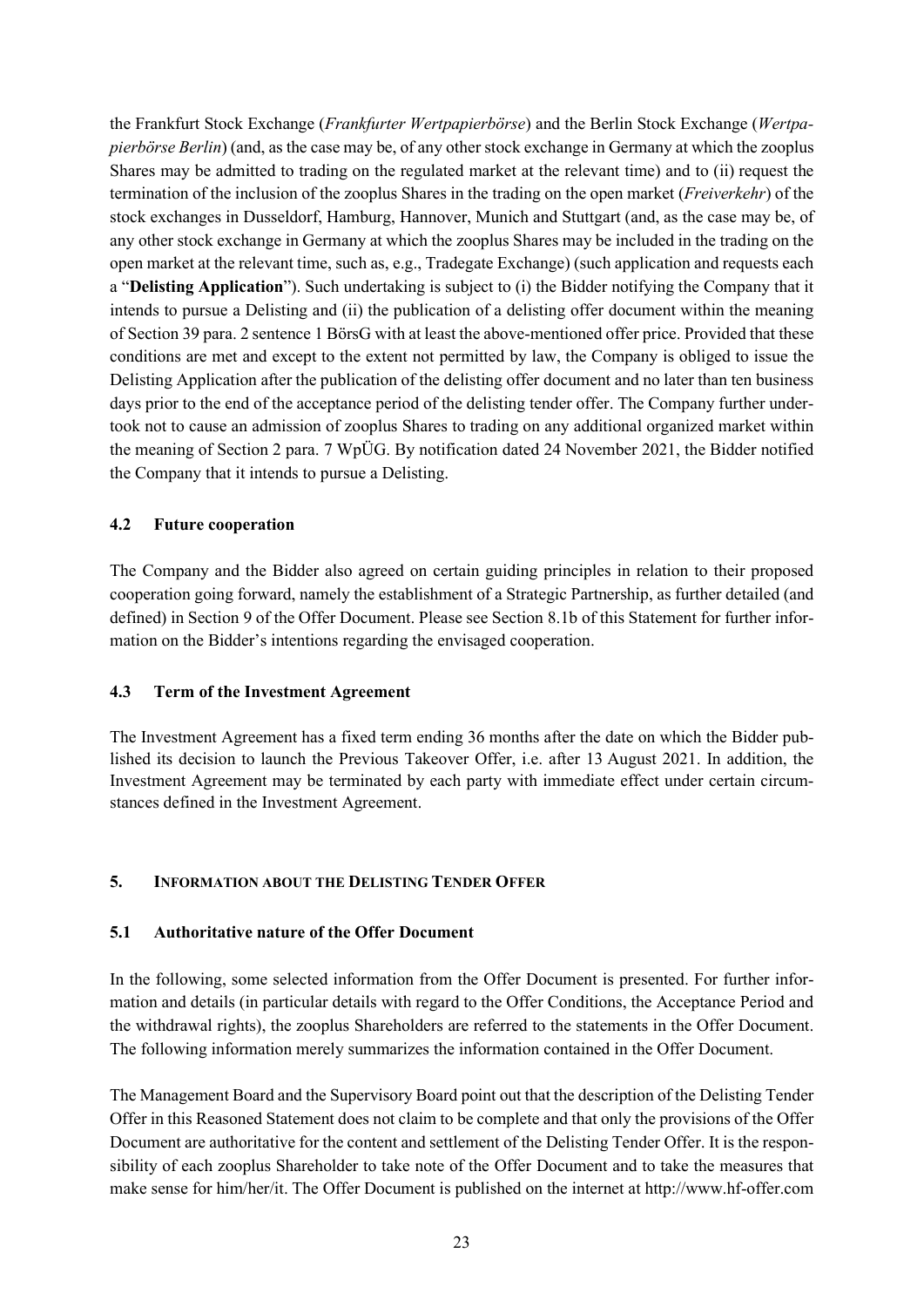and in the Federal Gazette (*Bundesanzeiger*). Free copies will be available for distribution at BNP Paribas Securities Services S.C.A., Frankfurt Branch, Europa-Allee 12, 60327 Frankfurt am Main, Germany (Central Settlement Agent) (inquiries by fax to +49 69 1520 5277 or email to frankfurt.gct.operations@bnpparibas.com). For details, please refer to the Offer Document.

## **5.2 Implementation of the Delisting Tender Offer**

The Delisting Tender Offer is being made as a public delisting tender offer (cash offer) exclusively in accordance with the laws of Germany, in particular the WpÜG and the WpÜG-AngebotsVO.

The Management Board and the Supervisory Board have not conducted their own review of the Delisting Tender Offer with regard to compliance with the relevant statutory provisions.

## **5.3 Subject of the Delisting Tender Offer and Offer Price**

Pursuant to the terms and conditions of the Offer Document, the Bidder offers to purchase from the zooplus Shareholders all zooplus Shares (ISIN DE0005111702 / WKN 511170) not already held directly by the Bidder, with a proportionate amount of EUR 1.00, in each case including all ancillary rights existing at the time of settlement of the Delisting Tender Offer, against payment of a cash consideration amounting to

# **EUR 480.00 per zooplus Share**

(the "**Offer Price**").

# **5.4 Acceptance Period**

#### **a. Duration of the Acceptance Period**

The period for acceptance of the Delisting Tender Offer (including any extensions – see in more detail below – hereinafter referred to as the "**Acceptance Period**") commenced with the publication of the Offer Document on 24 November 2021 and ends on 12 January 2022, 24:00 hours (local time in Frankfurt am Main) / 18:00 hours (local time in New York).

#### **b. Extension of the Acceptance Period**

Under the following circumstances, the Acceptance Period shall be automatically extended as follows (see also Section 5.2 of the Offer Document):

• The Bidder may amend the Delisting Tender Offer in accordance with Section 21 para. 1 WpÜG at any time prior to one working day (*Werktag*) before expiry of the Acceptance Period. If an amendment to the Delisting Tender Offer is published within the last two weeks prior to the expiry of the Acceptance Period, the Acceptance Period shall be extended by two weeks and shall then end on 26 January 2022, 24:00 hours (local time in Frankfurt am Main) / 18:00 hours (local time in New York) (Section 21 para. 5 WpÜG). This also applies if the amended Delisting Tender Offer violates legal provisions.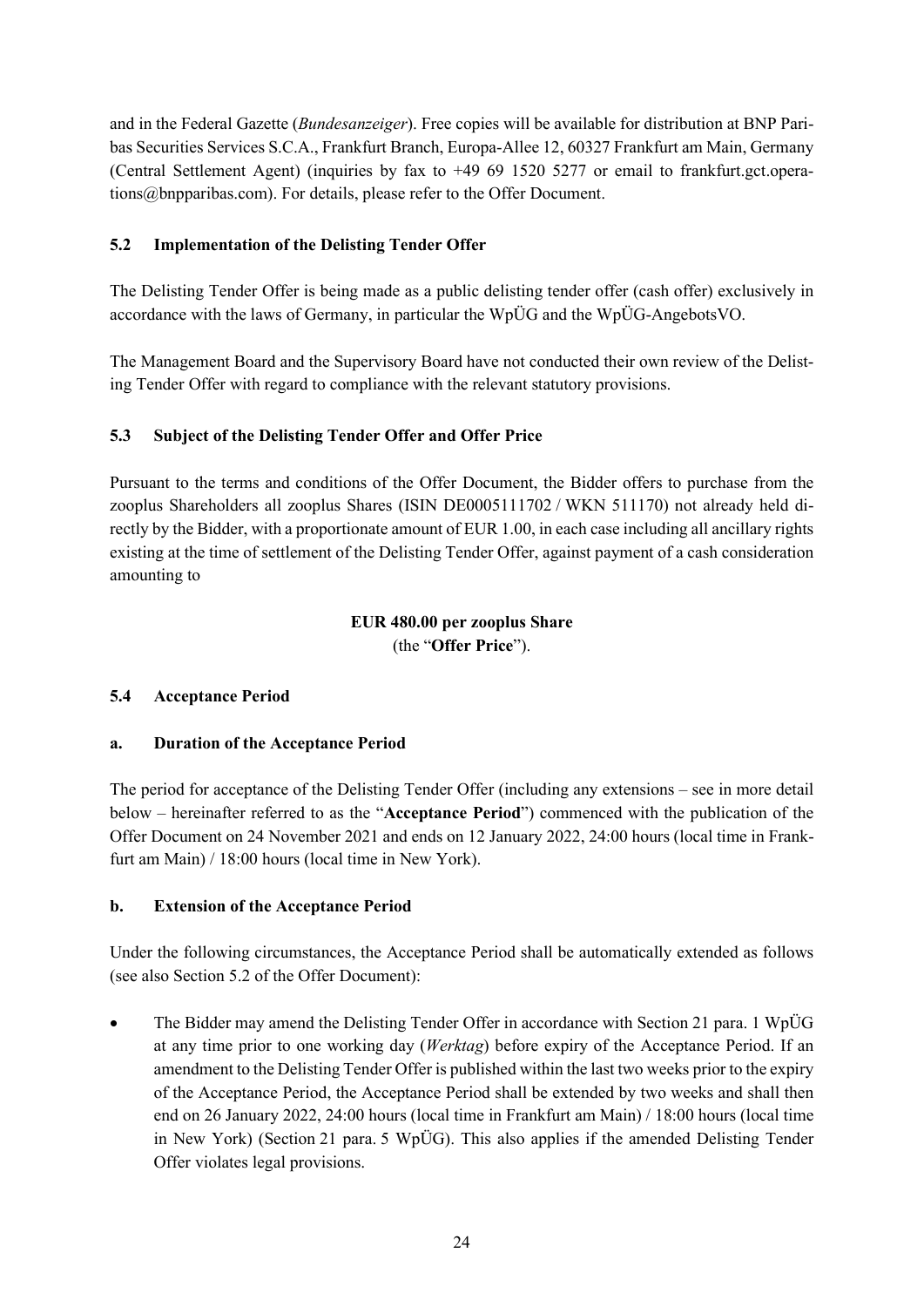- If a competing offer within the meaning of Section 22 para. 1 WpÜG ("**Competing Offer**") is launched by a third party during the Acceptance Period of the Delisting Tender Offer, the expiry of the Acceptance Period for the Delisting Tender Offer shall be determined by the expiry of the acceptance period of the Competing Offer if the Acceptance Period for the Delisting Tender Offer expires before the expiry of the acceptance period of the Competing Offer (Section 22 para. 2 WpÜG). This shall also apply if the Competing Offer is amended or prohibited or violates any legal provisions.
- If, in connection with the Delisting Tender Offer, a shareholders' meeting of the Company is convened after the publication of the Offer Document, the Acceptance Period shall be ten weeks from the publication of the Offer Document (Section 16 para. 3 sentence 1 WpÜG). In this case, the acceptance period would run until 2 February 2022, 24:00 hours (local time in Frankfurt am Main) / 18:00 hours (local time in New York). On 12 November 2021, the Company has convened an extraordinary shareholders' meeting in connection with the SE-Conversion, which is due to take place on 22 December 2021. This extraordinary shareholders' meeting, however, has been convened prior to the publication of the Offer Document, and there is no connection between the extraordinary shareholders' meeting and the Delisting Tender Offer. Thus, no extension of the Acceptance Period pursuant to Section 16 para. 3 WpÜG will occur.

The Bidder will publish any extension of the Acceptance Period on the internet at http://www.hf-offer.com and, to the extent required by law, in the Federal Gazette (*Bundesanzeiger*) (see Section 20 of the Offer Document).

With regard to the right of withdrawal in the event of an amendment of the Delisting Tender Offer or the launch of a Competing Offer, reference is made to the statements under Section 17 of the Offer Document.

# **5.5 No Offer Conditions**

As stated in Section 12 of the Offer Document, the Delisting Tender Offer, the closing of the Delisting Tender Offer and the agreements concluded with the zooplus-Shareholders as a result of acceptance of the Delisting Tender Offer are not subject to any (closing) conditions. The Delisting Tender Offer therefore satisfies the requirements for a public delisting tender offer pursuant to Section 39 para. 2 sentence 3 no. 1 BörsG.

#### **5.6 Approval of the publication of the Offer Document by BaFin**

According to Section 11 of the Offer Document, BaFin has permitted the publication of the Offer Document on 23 November 2021. No further regulatory approvals, authorizations or procedures are required in connection with the acquisition of further zooplus Shares on the basis of the Delisting Tender Offer.

#### **5.7 Acceptance and settlement of the Delisting Tender Offer**

The procedure for acceptance and settlement of the Delisting Tender Offer, including the legal consequences of acceptance of the Delisting Tender Offer, is described in detail in Section 13 of the Offer Document.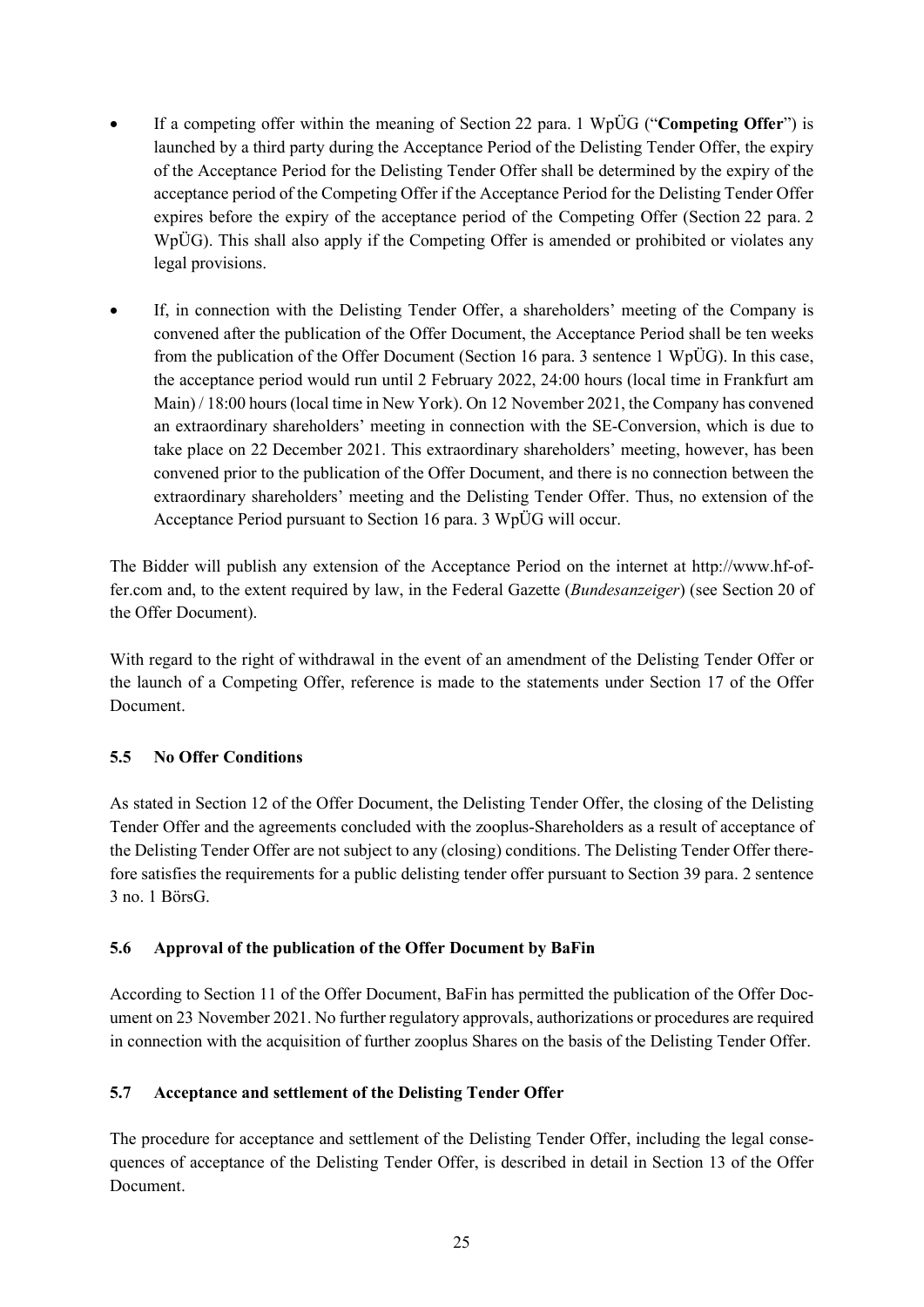#### **5.8 No stock exchange trading in Tendered zooplus Shares**

According to Section 13.7 of the Offer Document, it is not intended to organise or to apply for a listing of the zooplus Shares for which the Delisting Tender Offer has been accepted during the Acceptance Period (the "**Tendered zooplus Shares**") for trading on the regulated market (*Regulierter Markt*) of the Frankfurt Stock Exchange (*Frankfurter Wertpapierbörse*) or another stock exchange. zooplus Shareholders who have accepted the Delisting Tender Offer will therefore no longer be able to trade their Tendered zooplus Shares on the stock exchange once the zooplus Shares have been rebooked into ISIN DE000A3MQB89. The Bidder assumes that, with the revocation of the admission to trading on the regulated market of the Frankfurt Stock Exchange, the management of the Berlin Stock Exchange (*Wertpapierbörse Berlin*) will also quickly terminate the inclusion of the zooplus Shares in the Berlin Second Regulated Market sub-segment of the Berlin Stock Exchange (*Wertpapierbörse Berlin*) pursuant to Section 17 para. 2 sentence 1 in conjunction with Section 17 para. 1 of the Terms and Conditions for the Berlin Open Market (*Geschäftsbedingungen für den Freiverkehr an der Wertpapierbörse Berlin*).

However, the zooplus Shares that have not been tendered into the Delisting Tender Offer may still be traded on the regulated market (*Regulierter Markt*) of the Frankfurt Stock Exchange (*Frankfurter Wertpapierbörse*) under the ISIN DE0005111702 and over the counter until the effectiveness of the Delisting.

#### **5.9 Information to the holders of American depositary receipts**

According to the Offer Document, the Delisting Tender Offer is not addressed to, and not capable of acceptance by, holders of zooplus Shares held in the form of unsponsored American depositary receipts (the "**zooplus ADRs**"). Each zooplus ADR evidences one zooplus American depositary share, which represents 0.25 zooplus Shares deposited with the United States depositary (the "**U.S. Depositary**"). The rights of holders of zooplus ADRs are governed by the applicable documentation governing the zooplus ADRs to which the US Depositary is a party.

In order to accept the Delisting Tender Offer, holders of zooplus ADRs must arrange for cancellation of the zooplus ADRs and withdrawal of the zooplus Shares underlying the zooplus ADRs from the deposit facility in accordance with the terms and conditions of such facility (including the payment of any applicable fees, expenses or taxes). Once the former holder of zooplus ADRs has obtained zooplus Shares, these zooplus Shares may then be tendered into the Delisting Tender Offer, subject to the terms and conditions of the Offer Document. The process may take several days, and, typically, some costs are imposed on the zooplus ADR holder. Holders of zooplus ADRs should take these additional time and cost considerations into account when making their decision as to whether to participate in the Delisting Tender Offer. Holders of zooplus ADRs should contact the U.S. Depositary in case they have any questions regarding the timing, costs or process relating to the withdrawal of zooplus Shares underlying their zooplus ADRs.

Costs and fees incurred in the course of the cancellation of zooplus ADRs will not be reimbursed.

#### **6. FINANCING OF THE DELISTING TENDER OFFER**

Pursuant to Section 13 para. 1 sentence 1 WpÜG, the Bidder must take the necessary measures prior to publication of the Offer Document to ensure that the funds required to fully satisfy the Delisting Tender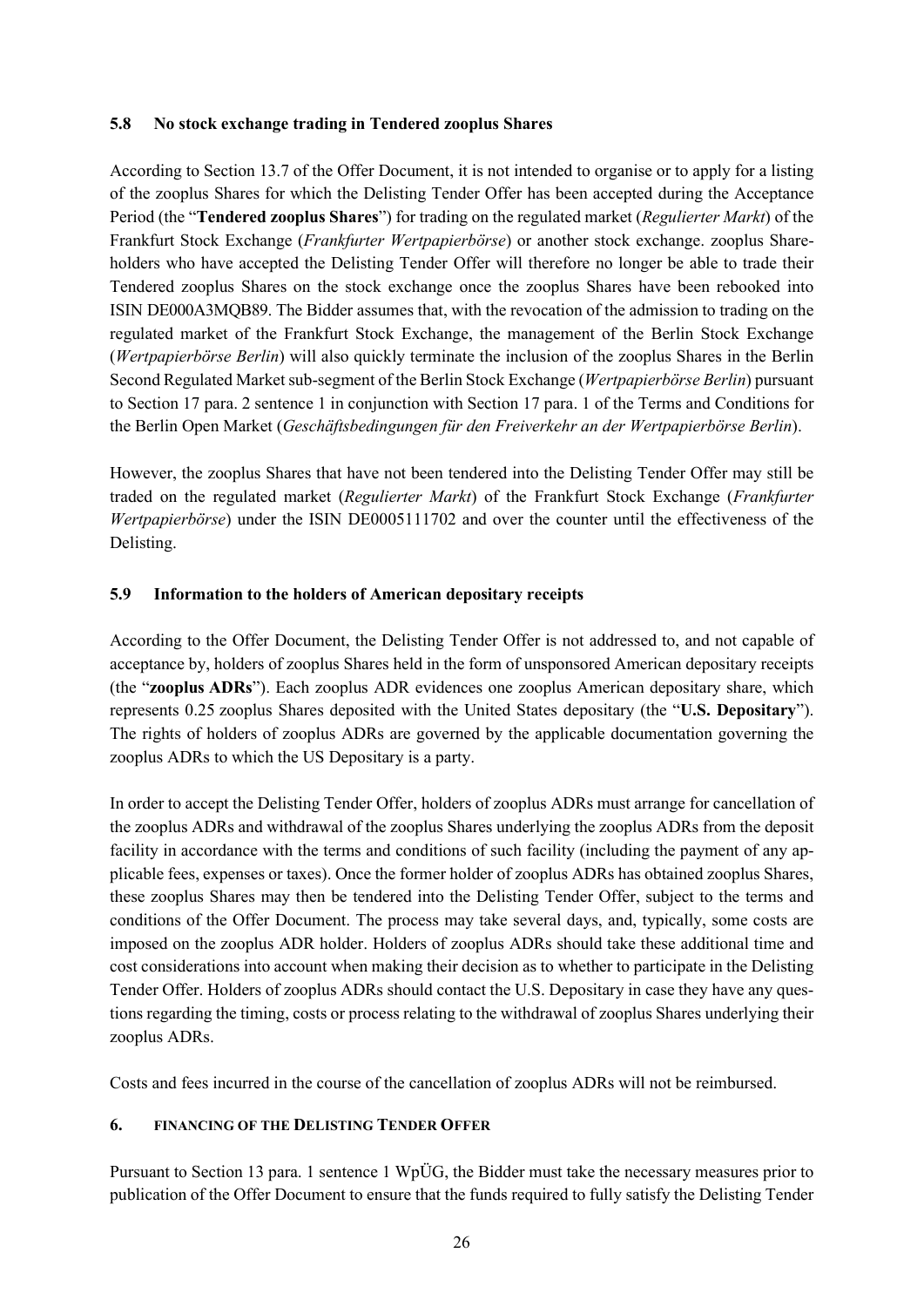Offer are available at the time the claim to the consideration becomes due. According to Section 14.2 of the Offer Document, the Bidder has complied with this obligation.

# **6.1 Maximum offer costs**

According to calculations made by the Bidder at the time of publication of the Offer Document, the aggregate amount, which the Bidder would need for the settlement of the Delisting Tender Offer if the Delisting Tender Offer were accepted for all zooplus Shares not held directly by the Bidder, i.e. for 1,287,077 zooplus Shares, would amount to EUR 617,796,960.00 ("Maximum Offer Consideration") (corresponding to the Offer Price of EUR  $480.00$  per zooplus Share multiplied by 1,287,077 zooplus Shares).

In addition, the Bidder expects to incur transaction costs in connection with the Delisting Tender Offer of an amount equaling up to EUR 5,000,000.00 ("**Transaction Costs**"). Therefore, the maximum financing requirement for the Bidder in connection with the Delisting Tender Offer, consisting of the Maximum Offer Consideration and the Transaction Costs, is estimated at a maximum of EUR 622,796,960.00 ("Offer Costs") (see also Section 14.1 of the Offer Document).

## **6.2 Financing measures / financing confirmation**

According to the statements in the Offer Document, the Bidder has taken the necessary measures prior to the publication of the Offer Document to ensure that the financial resources required to fully meet the Offer Costs will be available to it in a timely manner. Specifically, pursuant to Section 14.2 of the Offer Document, the Bidder has taken the following measures to secure the financing:

On 25 October 2021, the H&F X Limited Partnerships undertook to the Bidder to cause the Bidder to receive for purposes of financing the Delisting, directly or indirectly, in cash and in immediately available funds, an aggregate amount of up to EUR 311,398,480.00 (the "**H&F Equity Funding**"). As investment funds, the H&F X Limited Partnerships are financed by their investors, which have provided capital commitments to them. The H&F X Limited Partnerships may call capital from such investors, and such investors are obligated to collectively provide sufficient capital to enable the H&F X Limited Partnerships to meet their obligations to the Bidder. As described in Section 15.3 of the Offer Document, the H&F X Limited Partnerships had at their disposal remaining capital commitments from their investors in an amount in the excess of EUR 12 billion on 25 November 2021. At the time of publication of the Offer Document, these outstanding capital commitments still exceed the amount of the H&F Equity Funding.

Also on 25 October 2021, EQT IX Collect EUR SCSp, a special limited partnership (*société en commandite spéciale*) under the laws of the Grand Duchy of Luxembourg with registered office in Luxembourg, Grand Duchy of Luxembourg, registered with the Luxembourg Trade and Companies Register (*Registre de Commerce et des Sociétés Luxembourg*) under number B 239.741 and EQT IX Collect USD SCSp, a special limited partnership (*société en commandite spéciale*) under the laws of the Grand Duchy of Luxembourg with registered office in Luxembourg, Grand Duchy of Luxembourg, registered with the Luxembourg Trade and Companies Register (*Registre de Commerce et des Sociétés Luxembourg*) under number B 239.744, (together, the "**EQT IX Collect Funds**"), undertook to Pet Holdings to cause Pet Holdings to receive, *inter alia* for purposes of financing the Previous Takeover Offer and the Delisting Tender Offer, directly or indirectly, in cash, an aggregate amount of up to EUR 1,450,000,000.00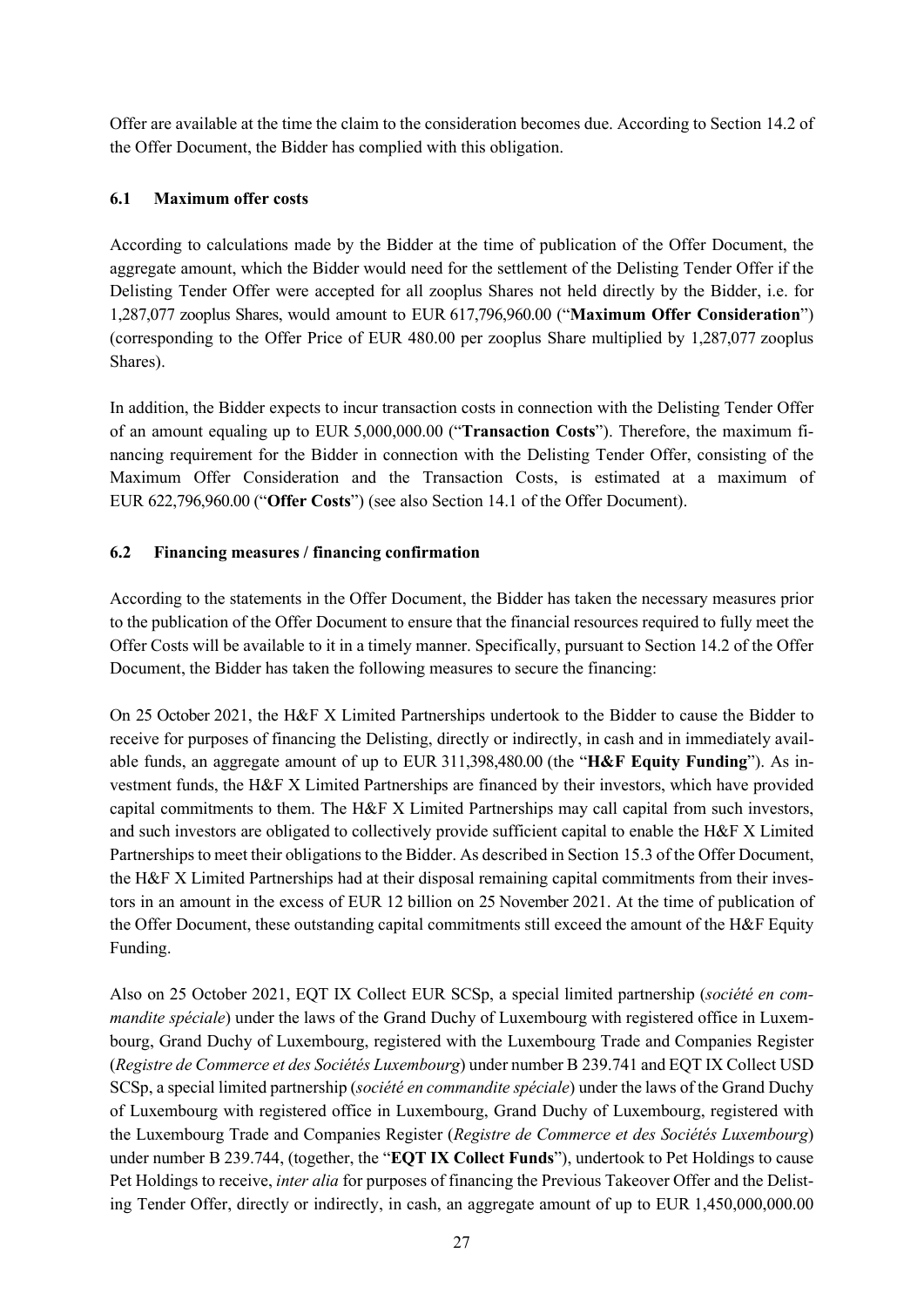(the "**EQT Debt Funding**"), out of which an aggregate partial amount of EUR 1,084,157,932.00 has already been disbursed in connection with the first settlement of the Previous Takeover Offer, so that an amount of up to EUR 365,842,068.00 is still available for the financing of the Delisting Tender Offer and the acquisition by the Bidder of additional zooplus Shares under the Previous Tender Offer at EUR 480.00 per zooplus Share upon its second settlement (with the Offer Costs of the Delisting Tender Offer by such acquisition of additional zooplus Shares under the Previous Takeover Offer being reduced accordingly). According to the terms of the Partnership Agreement, however, Pet Holdings is only obliged to make available 50% of the total offer costs for the Delisting Tender Offer (or 50% of the total amount required for the acquisition by the Bidder of additional zooplus Shares under the Previous Takeover Offer upon its second settlement), i.e. make available an amount of up to EUR 311,398,480.00 (the "**Remaining EQT Debt Funding Funds**"). Pet Holdings, in turn, has committed in the Partnership Agreement to make available to TopCo, and via TopCo to the Bidder, with the Bidder having the right to enforce TopCo's rights under the Partnership Agreement with regard to the EQT Debt Funding on behalf of TopCo to the extent required to ensure settlement of the Delisting Tender Offer, up to a respective amount for the financing of, *inter ali*a, the Delisting Tender Offer. As investment funds, the EQT IX Collect Funds are financed by their investors, which are in turn obligated to provide the EQT IX Collect Funds, indirectly through affiliated fund vehicles of the EQT IX Collect Funds, with their committed pro rata contributions upon request. As described in Section 15.3 of the Offer Document, on 25 October 2021 the EQT IX Collect Funds had at their disposal remaining capital commitments from their investors in an amount in the excess of EUR 9 billion. At the time of publication of the Offer Document, these outstanding capital commitments still exceed the amount of the Remaining EQT Debt Funding.

Therefore, at the time of publication of the Offer Document, the funds available to the Bidder under the H&F Equity Funding together with the Remaining EQT Debt Funding correspond to the Offer Costs.

According to the Offer Document, the Bidder has thus taken all necessary measures to ensure that, at the time of settlement of the Delisting Tender Offer, it will have funds at its disposal at least in the amount of the Offer Costs at the time the claim to the Offer Price becomes due.

According to Section 14.3 of the Offer Document, J.P. Morgan AG with registered office in Frankfurt am Main, Germany, an investment service provider that is independent of the Bidder, has issued the required financing confirmation pursuant to Section 13 para. 1 sentence 2 WpÜG which is attached to the Offer Document as Annex 4.

#### **7. TYPE AND AMOUNT OF CONSIDERATION**

#### **7.1 Type and amount of consideration**

The Bidder offers the zooplus Shareholders to acquire their zooplus Shares not already held directly by the Bidder, in each case including all ancillary rights, at the time of settlement of the Delisting Tender Offer in accordance with the terms and conditions of the Offer Document against payment of a cash consideration in the amount of EUR 480.00 per zooplus Share (Offer Price), including all ancillary rights existing at the time of settlement of the Delisting Tender Offer.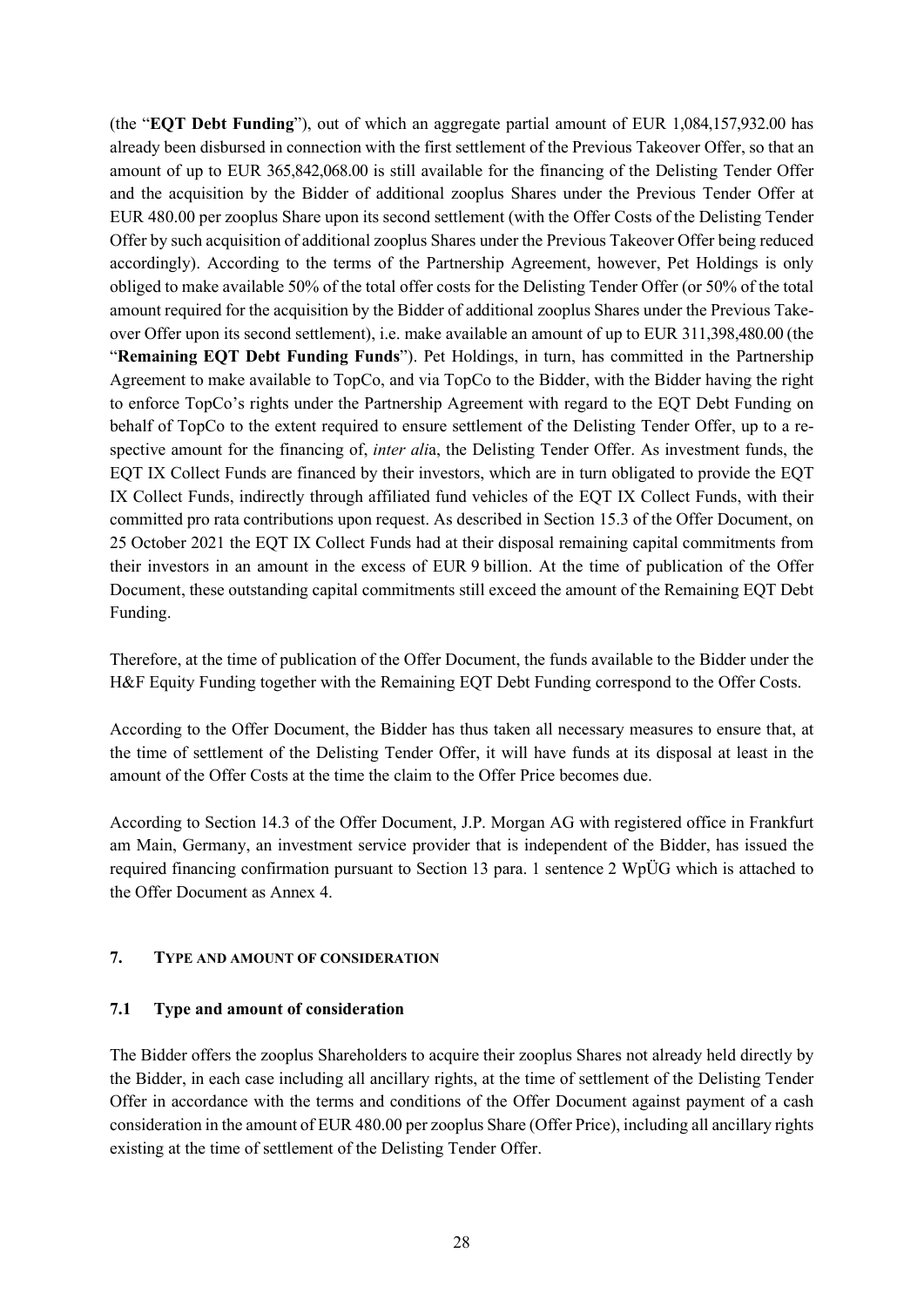### **7.2 Statutory minimum consideration**

To the extent that the Management Board and the Supervisory Board are able to verify this on the basis of the available information, the Offer Price of EUR 480.00 in cash per zooplus Share complies with the provisions of Section 39 para. 3 sentence 2 BörsG in conjunction with Section 31 WpÜG and Sections 3 et seqq. WpÜG-AngebotsVO regarding the statutory minimum price, which is determined on the basis of the higher of the following two thresholds ("**Statutory Minimum Consideration**"):

## **a. Stock market price**

Pursuant to Section 39 para. 3 sentence 2 BörsG in conjunction with Section 31 para. 7 WpÜG and Section 5 WpÜG-AngebotsVO, the Offer Price must correspond to at least the weighted average domestic stock exchange price of the zooplus Shares during the last six months prior to the publication of the Bidder's decision to make the Delisting Tender Offer pursuant to Section 39 para. 2 sentence 3 no. 1 BörsG in conjunction with Section 10 para. 1 sentence 1 WpÜG on 8 November 2021 ("**Six-Month Average Price**").

According to Section 10.1(a) of the Offer Document, BaFin informed the Bidder by letter dated 15 November 2021 that the Six-Month Average Price of the zooplus Share as of 7 November 2021, the day prior to the publication of the decision pursuant to Section 39 para. 2 no sentence 3 no. 1 BörsG in conjunction with Section 10 para. 1 sentence 1 WpÜG, equals EUR 392.97 per zooplus Share.

## **b. Previous acquisitions**

Pursuant to Section 39 para. 3 sentence 2 BörsG in conjunction with Section 31 para. 7 WpÜG and Section 4 WpÜG-AngebotsVO, the Offer Price for the zooplus Shares must also be at least equal to the value of the highest consideration granted or agreed by the Bidder, a person acting jointly with the Bidder within the meaning of Section 2 para. 5 sentence 1 and sentence 3 WpÜG or its subsidiaries for the acquisition of zooplus Shares within the last six months prior to the publication of the Offer Document pursuant to Section 14 para. 2 sentence 1 WpÜG ("**Pre-Acquisition Period**"). As described in Section 6.7.1 of the Offer Document, the Bidder acquired 5,855,117 zooplus Shares

upon the first settlement of the Previous Takeover Offer, which took place within the Pre-Acquisition Period. The highest consideration agreed and paid for any of these previous acquisitions amounted to EUR 480.00 per zooplus Share.

Furthermore and as described in detail in Section 6.7.2 of the Offer Document, on 25 October 2021 Zorro Holdings, a person acting jointly with the Bidder within the meaning of Section 2 para. 5 WpÜG, has entered into a conditional agreement on the sale and transfer of a total of 100 zooplus Shares against payment of a cash consideration of EUR 480.00 per zooplus Share with the Bidder. The entering into the abovementioned agreement took place within the Pre-Acquisition Period. This agreement has not been settled at the time of publication of the Offer Document.

Moreover, on 3 November 2021, i.e. within the Pre-Acquisition Period, the Bidder acquired a total of 6,984 zooplus Shares (approximately 0.10 % of the share capital and voting rights in zooplus AG), on the stock exchange for a maximum price of EUR 473.45 per zooplus Share.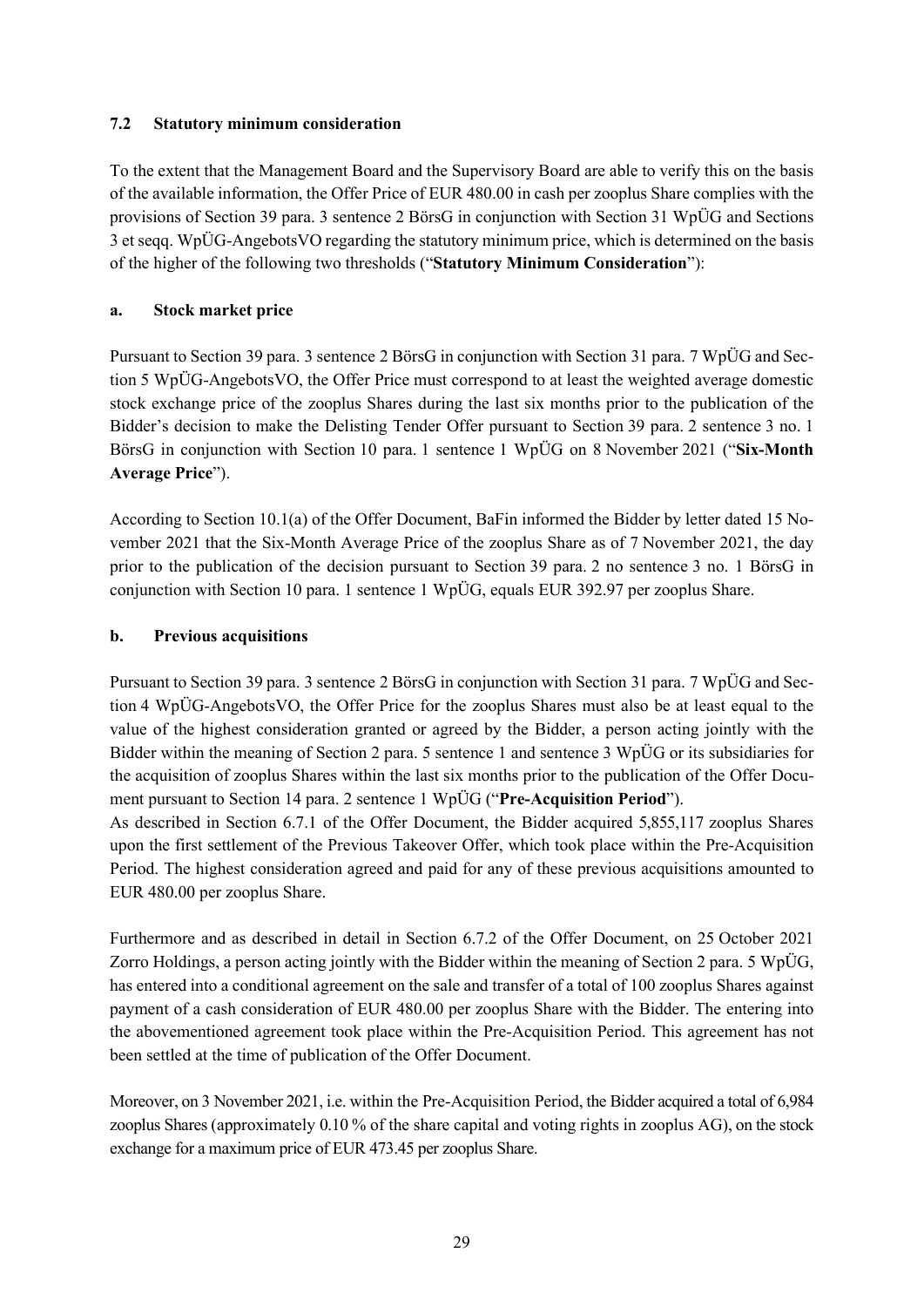The highest consideration agreed and/or paid for any of these previous acquisitions amounted to EUR 480.00 per zooplus Share. Therefore, the consideration offered to the zooplus Shareholders must amount to at least EUR 480.00 per zooplus Share pursuant to Section 39 para. 3 sentence 2 BörsG in conjunction with Section 31 para. 1 and 7 WpÜG and Section 4 WpÜG-AngebotsVO.

## **7.3 Assessment of the adequacy of the Offer Price**

The Management Board and the Supervisory Board have carefully and intensively analyzed and assessed the adequacy of the Offer Price of EUR 480.00 per zooplus Share from a financial point of view taking into account the stock market price of the zooplus Share and premia, a discounted cash flow analysis, the current strategy and financial planning of the Company as well as additional assumptions and information with the support of its financial advisor.

According to the Offer Document, the Offer Price amounts to EUR 480.00 per zooplus Share. The Management Board and the Supervisory Board have assessed the adequacy of the offer consideration on the basis of the Offer Price.

The Management Board and the Supervisory Board expressly point out that they have each carried out an independent assessment of the adequacy of the Offer Price. The Management Board and the Supervisory Board point out that – other than for the Previous Takeover Offer – no fairness opinion for a valuation of the consideration offered has been obtained.

The Offer Price of the Delisting Tender Offer equals the offer consideration of the Previous Takeover Offer. The Management Board and the Supervisory Board have already considered the offer consideration of the Previous Takeover Offer to be fair, adequate and attractive for the reasons stated below.

#### **a. Stock market price**

The Management Board and the Supervisory Board are of the opinion that the stock exchange price of the zooplus Share is an essential criterion for examining the adequacy of the Offer Price of the Delisting Tender Offer. The zooplus Shares are admitted to trading in the *Prime Standard* sub-segment of the regulated market of the Frankfurt Stock Exchange and are included, as of 20 September 2021, in the MDAX (and previously in the SDAX). The Management Board and the Supervisory Board are further of the opinion that during the relevant reference period a functioning stock exchange trading with sufficient trading activity for zooplus Shares existed creating a meaningful market price for zooplus Shares.

For the assessment of the adequacy of the Offer Price, the Management Board and the Supervisory Board have therefore also taken into account, inter alia, the historical stock exchange prices of the zooplus Share which is also reflected in Section 10.3 of the Offer Document.

The Bidder is of the opinion that from 13 August 2021 the share price of the zooplus Share was influenced by the Bidder's decision to launch the Previous Takeover Offer as well as by the subsequent competing public takeover offer within the meaning of Section 22 para. 1 WpÜG by Pet Bidco GmbH, Munich, Federal Republic of Germany, as well as by the increases of the offer consideration under the Previous Takeover Offer on 14 September 2021 and 25 October 2021. Therefore, the Bidder considers 12 August 2021 to be the last trading day of the zooplus Shares on which the price of the zooplus Shares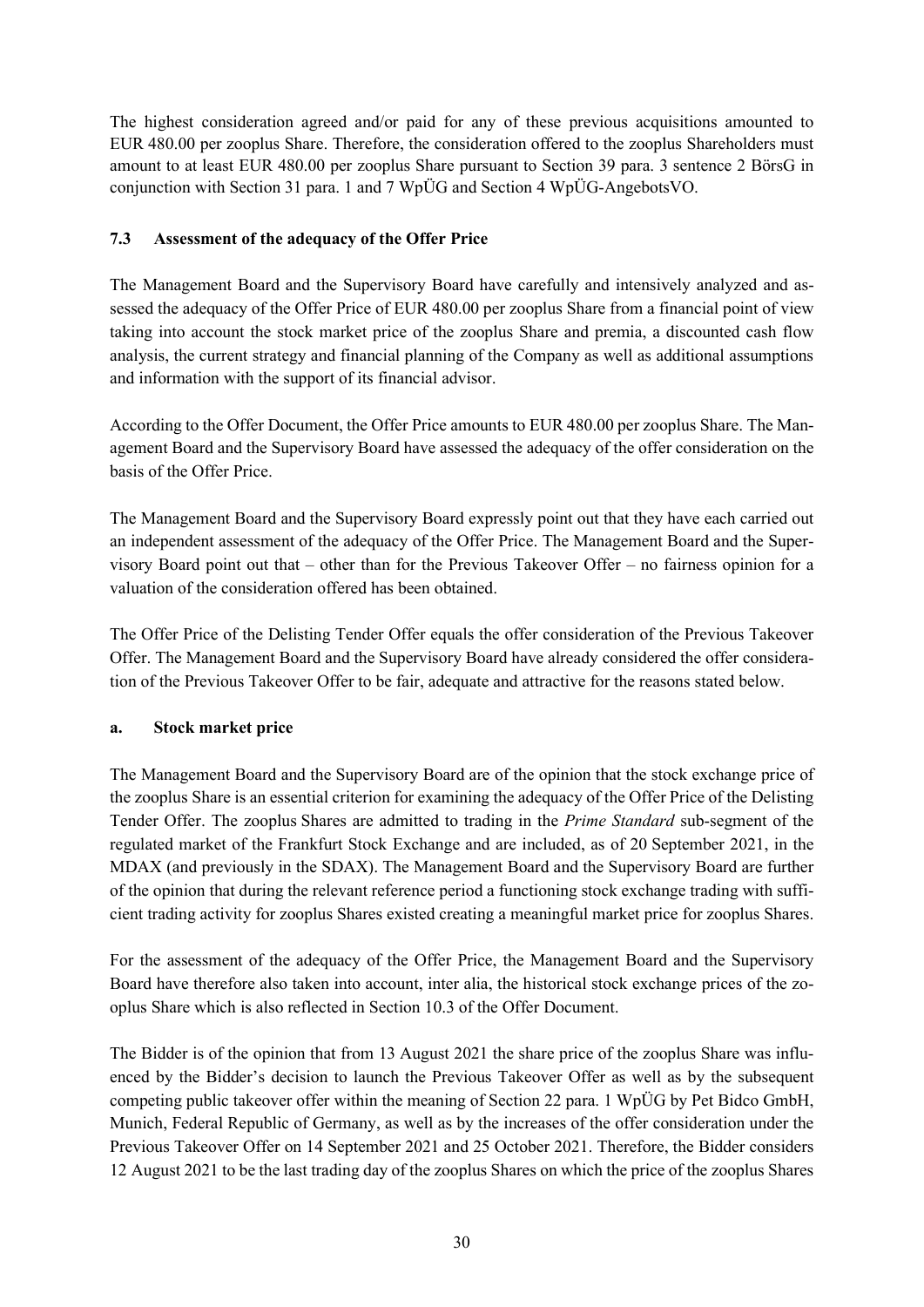was unaffected by the aforementioned circumstances. The Management Board and the Supervisory Board share this assessment by the Bidder.

Based on the stock exchange price of the zooplus Share prior to the publication of the Bidder's decision to make the Previous Takeover Offer on 13 August 2021, pursuant to the Bidder's statements in Section 10.3 of the Offer Document, the Offer Price of EUR 480.00 includes the following premia:

- The stock exchange price (XETRA closing price) on 12 August 2021, the last trading day prior to the publication of the decision to make the Previous Takeover Offer, amounted to EUR 278.20 per zooplus Share. Based on this stock exchange price, the Offer Price of the Delisting Tender Offer of EUR 480.00 includes a premium of EUR 201.80 or 72.5%.
- The volume-weighted average stock exchange price (XETRA closing price) in the last three months prior to (and including) 12 August 2021, the day prior to the publication of the decision to make the Previous Takeover Offer, amounted to EUR 259.56 per zooplus Share. The Offer Price of the Delisting Tender Offer of EUR 480.00 thus includes a premium of EUR 220.44 or 84.9% based on this average price.
- The all-time high closing share price prior to the publication of the decision to make the Previous Takeover Offer on 13 August 2021 amounted to EUR 291.40 per zooplus Share (closing share price on 11 August 2021). The Offer Price of the Delisting Tender Offer of EUR 480.00 includes a premium of EUR 188.60 or 64.7% to such all-time high closing share price.



*Source: Bloomberg Market Data as of 24-November-2021* 

The zooplus Share was marked by an exceptionally strong performance prior to the announcement of the Previous Takeover Offer. The price of the zooplus Share increased by 91.33 % over the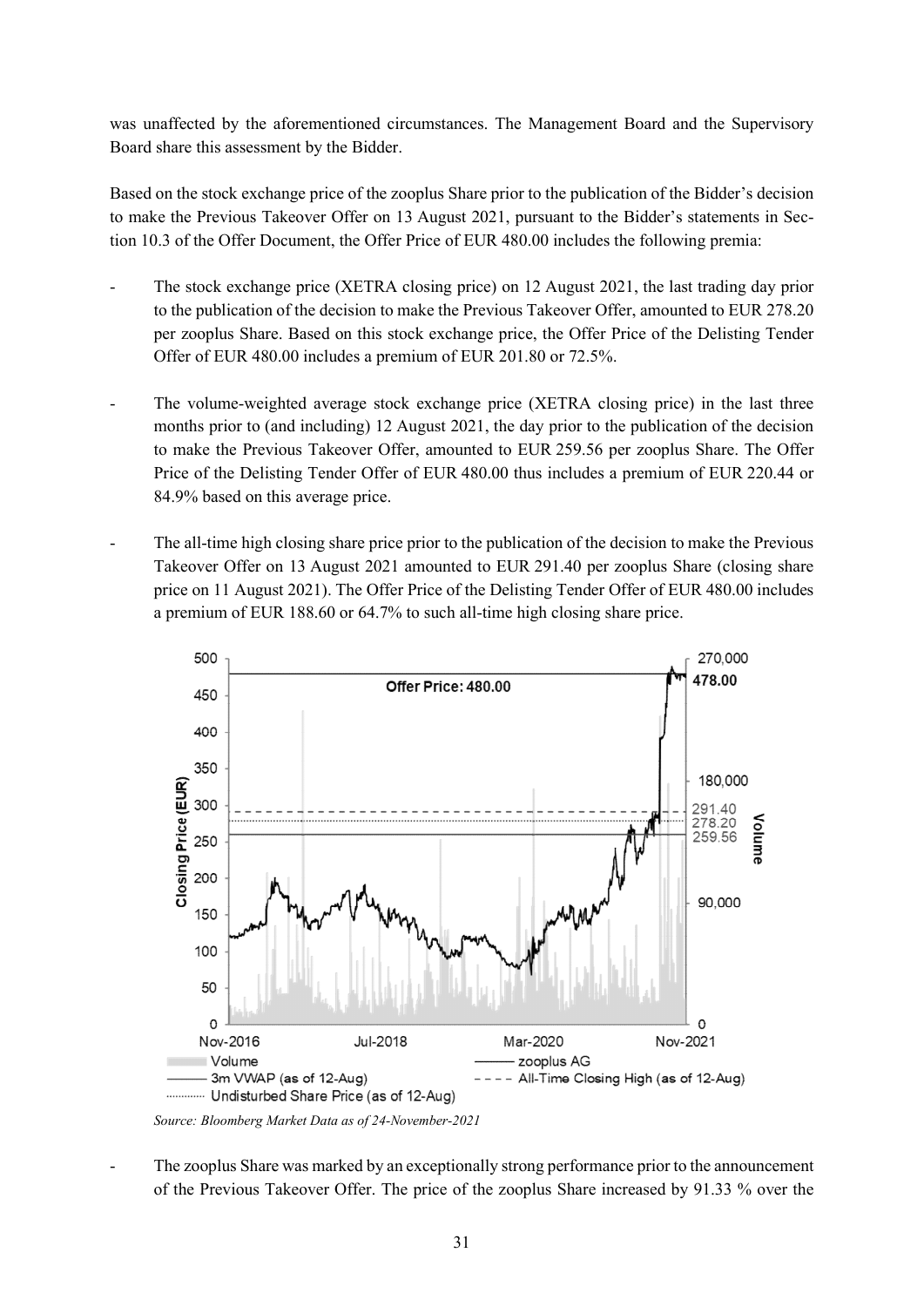last twelve months prior to the announcement of the Previous Takeover Offer and by 139.00% over a two-year period prior to the announcement. The premia referred to above come on top of this exceptionally strong performance.

#### **b. Assessment by selected brokers**

The Management Board and the Supervisory Board have also analyzed the target share prices which selected brokers have reported for the zooplus Share.

The below table provides an overview of such broker target share prices which were published prior to the announcement of the Previous Takeover Offer on 13 August 2021. Based on this overview, the median broker targeted price amounted to EUR 231.50 per zooplus Share, whilst the highest broker target price amounted to EUR 368.00. The Offer Price of the Delisting Tender Offer therefore implies a premium of 107.3% and 30.4%, respectively, to these values.

| <b>Financial Analyst</b>  | <b>Publication date</b> | <b>Target price expectation</b><br>before 13August 2021<br>(in EUR) |
|---------------------------|-------------------------|---------------------------------------------------------------------|
| <b>Credit Suisse</b>      | 04 August 2021          | 368.00                                                              |
| Liberum                   | 01 August 2021          | 270.00                                                              |
| <b>Jefferies</b>          | 01 July 2021            | 260.00                                                              |
| Metzler Equities          | 01 July 2021            | 142.00                                                              |
| <b>Stifel</b>             | 30 June 2021            | 141.00                                                              |
| <b>Baader Helvea</b>      | 29 June 2021            | 320.00                                                              |
| Kepler Cheuvreux          | 20 May 2021             | 233.00                                                              |
| <b>SRH AlsterResearch</b> | 14 May 2021             | 267.00                                                              |
| <b>Barclays</b>           | 13 May 2021             | 185.00                                                              |
| Warburg Research          | 12 May 2021             | 230.00                                                              |
| J.P. Morgan               | 19 April 2021           | 350.00                                                              |
| Quirin Privatbank         | 30 March 2021           | 230.00                                                              |
| Hauck & Aufhaeuser        | 26 March 2021           | 225.00                                                              |
| Berenberg                 | 03 December 2020        | 155.00                                                              |
| High                      |                         | 368.00                                                              |
| Median                    |                         | 231.50                                                              |
| Low                       |                         | 142.00                                                              |

*Source: Bloomberg Target Prices as of 12-August-2021*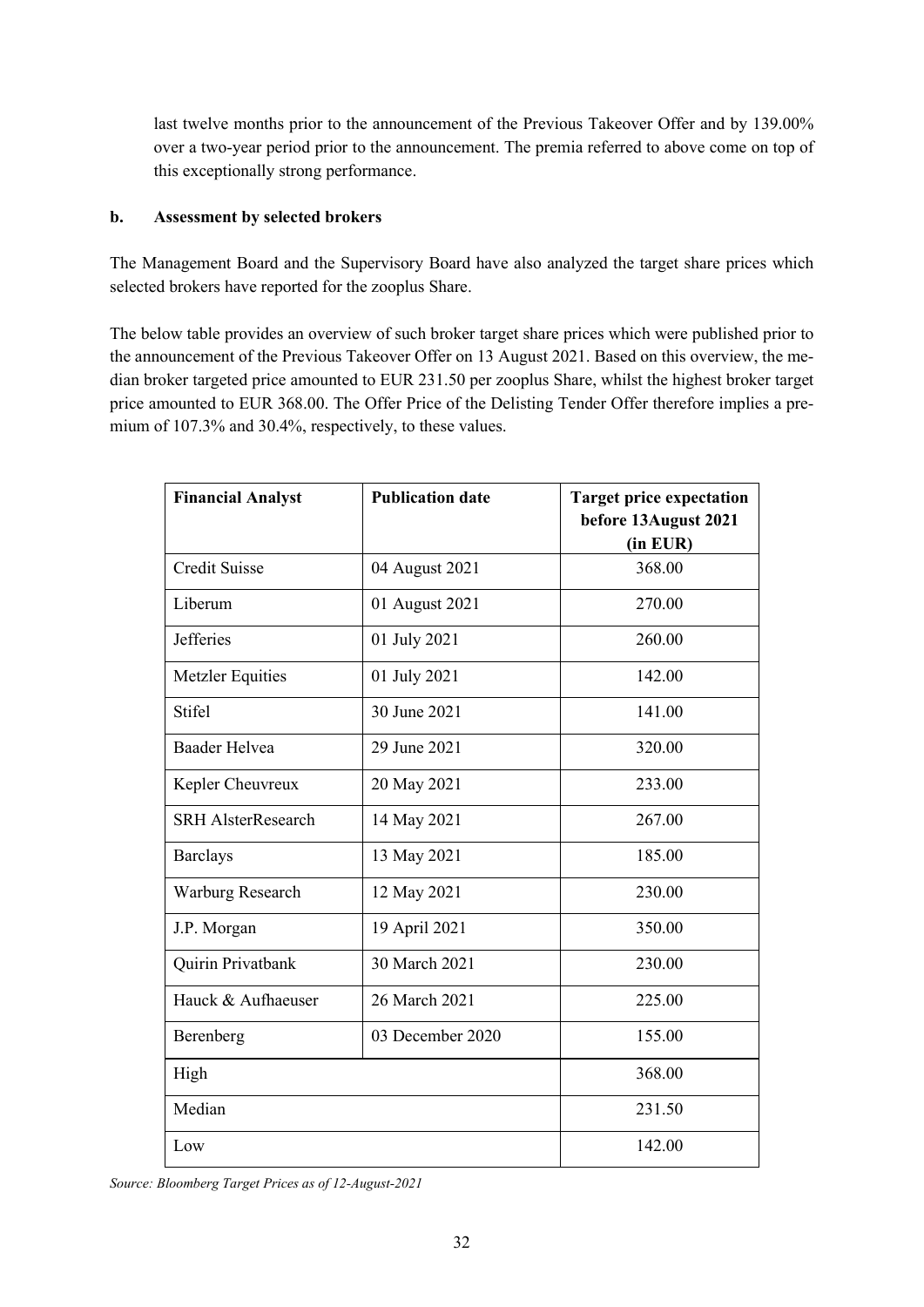Following the announcement of the Previous Takeover Offer, brokers have revised their share price target reflecting the impact of the Previous Takeover Offer and expectations on the potential outcome of the Previous Takeover Offer. The below table provides an overview of broker target share prices which have been published post announcement of the Previous Takeover Offer. The respective median amounts to EUR 480.00 per zooplus Share and the highest broker target price likewise amounts to EUR 480.00.

| <b>Financial Analyst</b>  | <b>Publication date</b> | <b>Target price expectation</b><br>after 13 August 2021<br>(in EUR) |
|---------------------------|-------------------------|---------------------------------------------------------------------|
| Berenberg                 | 24 November 2021        | 480.00                                                              |
| <b>Baader Helvea</b>      | 05 November 2021        | 480.00                                                              |
| Kepler Cheuvreux          | 26 October 2021         | 480.00                                                              |
| <b>Jefferies</b>          | 25 October 2021         | 480.00                                                              |
| Oddo BHF                  | 25 October 2021         | 480.00                                                              |
| <b>SRH</b> Alsterresearch | 25 October 2021         | 480.00                                                              |
| <b>Metzler Equities</b>   | 21 October 2021         | 470.00                                                              |
| <b>Credite Suisse</b>     | 13 October 2021         | 470.00                                                              |
| Quirin Privatbank         | 18 August 2021          | 390.00                                                              |
| Hauck & Aufhaeuser        | 16 August 2021          | 225.00                                                              |
| Warburg Research          | 16 August 2021          | 390.00                                                              |
| Liberium                  | 13 August 2021          | 390.00                                                              |
| High                      | 480.00                  |                                                                     |
| Median                    | 480.00                  |                                                                     |
| Low                       | 225.00                  |                                                                     |

*Source: Bloomberg Target Prices as of 24-November-2021* 

The Management Board and the Supervisory Board point out that the broker target share prices are generally 12-months targets, i.e., the stock price as of one year following the publication of the relevant report is estimated. This underlines the attractiveness of the Delisting Tender Offer which offers the shareholders an immediate and upfront value creation with an Offer Price above the median of the 12 months target share price published by brokers.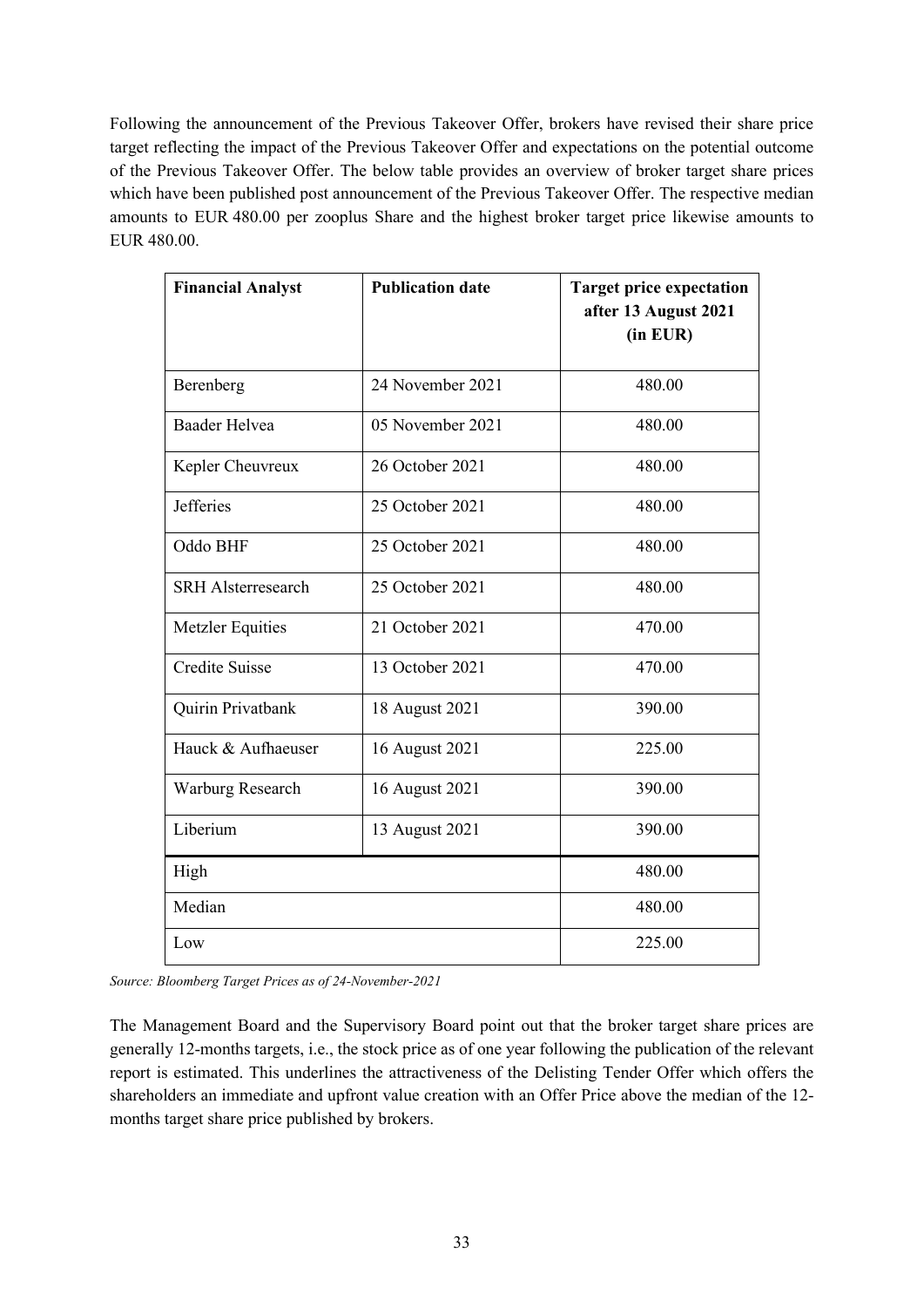#### **c. Overall assessment of the adequacy of the Offer Price**

The Management Board and the Supervisory Board have carefully and thoroughly examined the adequacy of the Offer Price independently of each other and have intensively analyzed and evaluated it.

In their respective considerations, the Management Board and the Supervisory Board have also taken into account in particular, but not exclusively, the following aspects, which are explained in detail in Sections 7.3.a and b above of this Reasoned Statement:

- The Offer Price of EUR 480.00 per zooplus Share equals the offer consideration for the Previous Takeover Offer and the highest consideration which the Bidder agreed and paid in the period described in Section 10.2 of the Offer Document and Section 7.2b of this Statement for acquisitions outside the Previous Takeover Offer for each zooplus Share. Therefore, the consideration meets the requirements of Section 39 para. 3 sentence 2 BörsG in conjunction with Section 31 para. 1 and 7 WpÜG and Section 4 WpÜG-AngebotsVO. Furthermore, the Offer Price exceeds the weighted six-months average price until and including 7 November 2021 amounting to EUR 392.97 per zooplus Share, as communicated by BaFin by letter dated 15 November 2021.
- The Offer Price of EUR 480.00 per zooplus Share includes a premium of approximately 72.5% over the last XETRA closing price of the zooplus Share on 12 August 2021, the last trading day prior to the publication of the decision by the Bidder to make the Previous Takeover Offer.
- Based on the three-month average price reported by the BaFin on the reference date of 12 August 2021, the Offer Price contains a premium of approximately 84.9%.
- The discounted cash flow analysis, which is often used to determine the fundamental enterprise value, renders differing results depending on which expectations and on which discount rate it is based on. Based on assumptions deemed realistic by the Management Board and the Supervisory Board, the Offer Price fairly reflects the Company's enterprise value.
- The Offer Price provides zooplus Shareholders with the opportunity of a secure, timely and fair value realization.

On the basis of an overall assessment of the investigations, reviews, analyses and evaluations carried out by the Management Board and the Supervisory Board, the aspects outlined above and the overall circumstances of the Delisting Tender Offer, the Management Board and the Supervisory Board consider the amount of the Offer Price to be fair, adequate and attractive.

# **8. INTENTIONS OF THE BIDDER AND THE BIDDER PARENT COMPANIES WITH THE DELISTING TENDER OFFER AND THEIR RESPECTIVE ASSESSMENT BY THE MANAGEMENT BOARD AND THE SUPERVISORY BOARD**

The Bidder explains the intentions of the Delisting Tender Offer under Section 9.1 of the Offer Document. The intentions by the Bidder with respect to the Company are explained under Section 9.2 of the Offer Document. zooplus shareholders are advised to read the aforementioned sections of the Offer Document carefully. The following summary below is only intended to provide an overview of the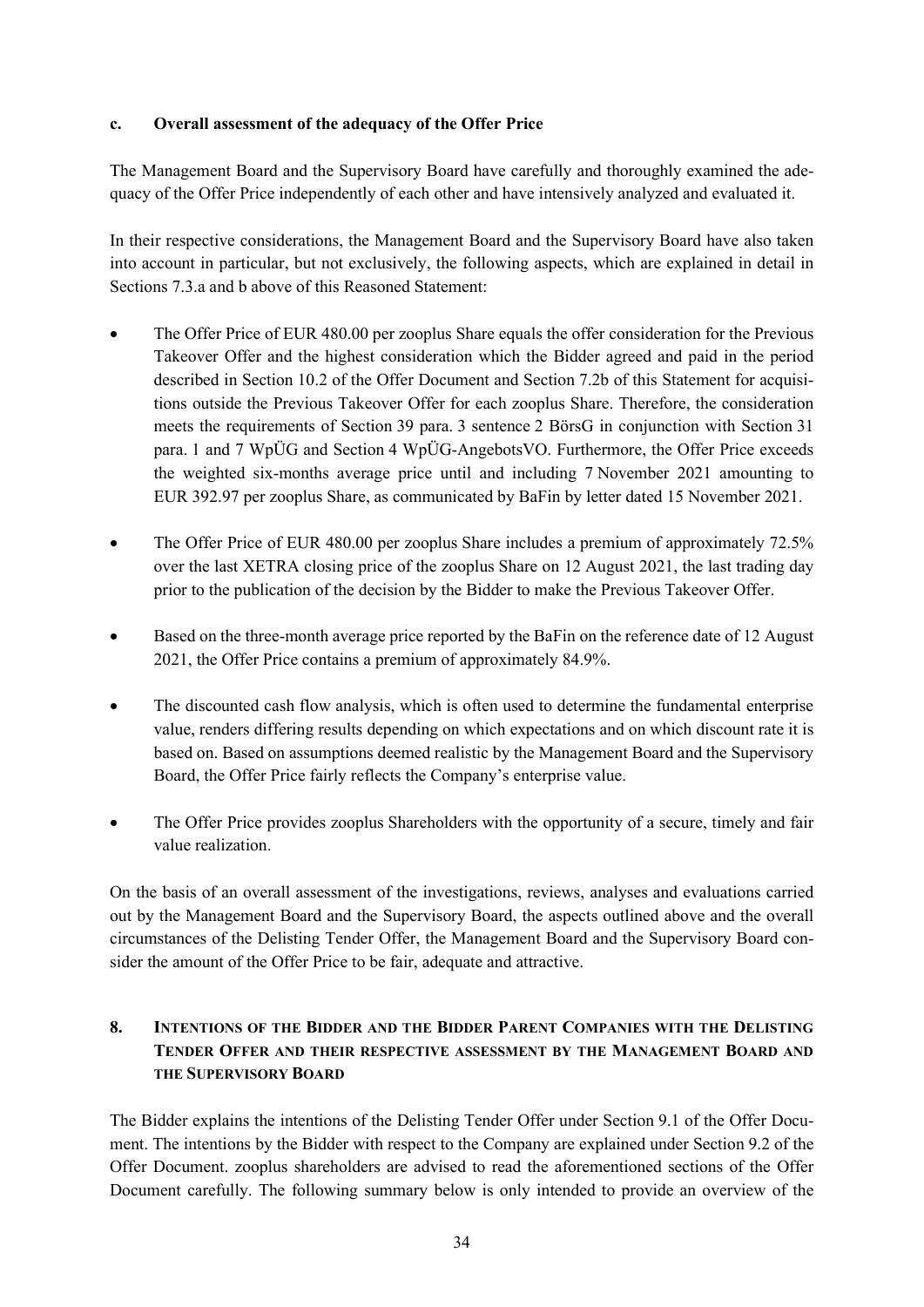background of the Delisting Tender Offer (see below Section 8.1a) and the intentions of the Bidder and the Bidder Parent Companies (see below Section 8.1b) as set out in the Offer Document and does not claim to be complete.

The assessment by the Management Board and the Supervisory Board of the intentions pursued by the Bidder and the Bidder Parent Companies and the expected consequences of the Previous Takeover Offer and the Delisting Tender Offer for the Company are set out in Section 8.2 of this Reasoned Statement. The expected financial and tax consequences of a Delisting Tender Offer are presented in Section 8.3 of this Reasoned Statement.

## **8.1 Information provided by the Bidder in the Offer Document**

#### **a. Delisting**

According to Section 9.1 of the Offer Document, the Bidder intends to effect the Delisting in cooperation with the Company. To this end, the Company has undertaken in the Investment Agreement to file the Delisting Applications as set out in Section 8.3.1 of the Offer Document.

If the management of the Frankfurt Stock Exchange (*Frankfurter Wertpapierbörse*) follows the Delisting Application by the Company, it will revoke the admission of the zooplus Shares to trading on the regulated market (*Regulierter Markt*) of the Frankfurt Stock Exchange (*Frankfurter Wertpapierbörse*). Also going forward, the Company will not apply for an admission of zooplus Shares to trading on any organized market within the meaning of Section 2 para. 7 WpÜG.

In the event that the management of the Frankfurt Stock Exchange (*Frankfurter Wertpapierbörse*) consents to the Delisting Application, the zooplus Shares which are not tendered during the Acceptance Period will be traded on the regulated market of the Frankfurt Stock Exchange (*Frankfurter Wertpapierbörse*) under ISIN DE0005111702 only until the revocation decision becomes effective. Pursuant to Section 46 para. 3 of the Rules of the Frankfurt Stock Exchange (*Börsenordnung der Frankfurter Wertpapierbörse*), a revocation of the admission to trading in accordance with Section 39 para 2 sentence 3 no. 1 BörsG will become effective within three trading days after publication of the revocation decision by the management board of the Frankfurt Stock Exchange (*Frankfurter Wertpapierbörse*). The Delisting will not become effective before the end of the Acceptance Period. As described below in more detail, the Delisting may detrimentally affect the ability to trade in zooplus Shares and may adversely affect the stock exchange price of the zooplus Shares.

The Delisting will in particular have the following consequences for the zooplus Shares and the zooplus Shareholders:

a) In the event of a Delisting, trading of the zooplus Shares on the regulated market (*Regulierter Markt*) of the Frankfurt Stock Exchange (*Frankfurter Wertpapierbörse*) will end. The Bidder assumes that with the revocation of the admission to trading on the regulated market of the Frankfurt Stock Exchange the management of the Berlin Stock Exchange (*Wertpapierbörse Berlin*) will also quickly terminate the inclusion of the zooplus Shares in the *Berlin Second Regulated Market* subsegment of the Berlin Stock Exchange (*Wertpapierbörse Berlin*) pursuant to Section 17 para. 2 sentence 1 in conjunction with Section 17 para. 1 of the Terms and Conditions for the Berlin Open Market (*Geschäftsbedingungen für den Freiverkehr an der Wertpapierbörse Berlin*).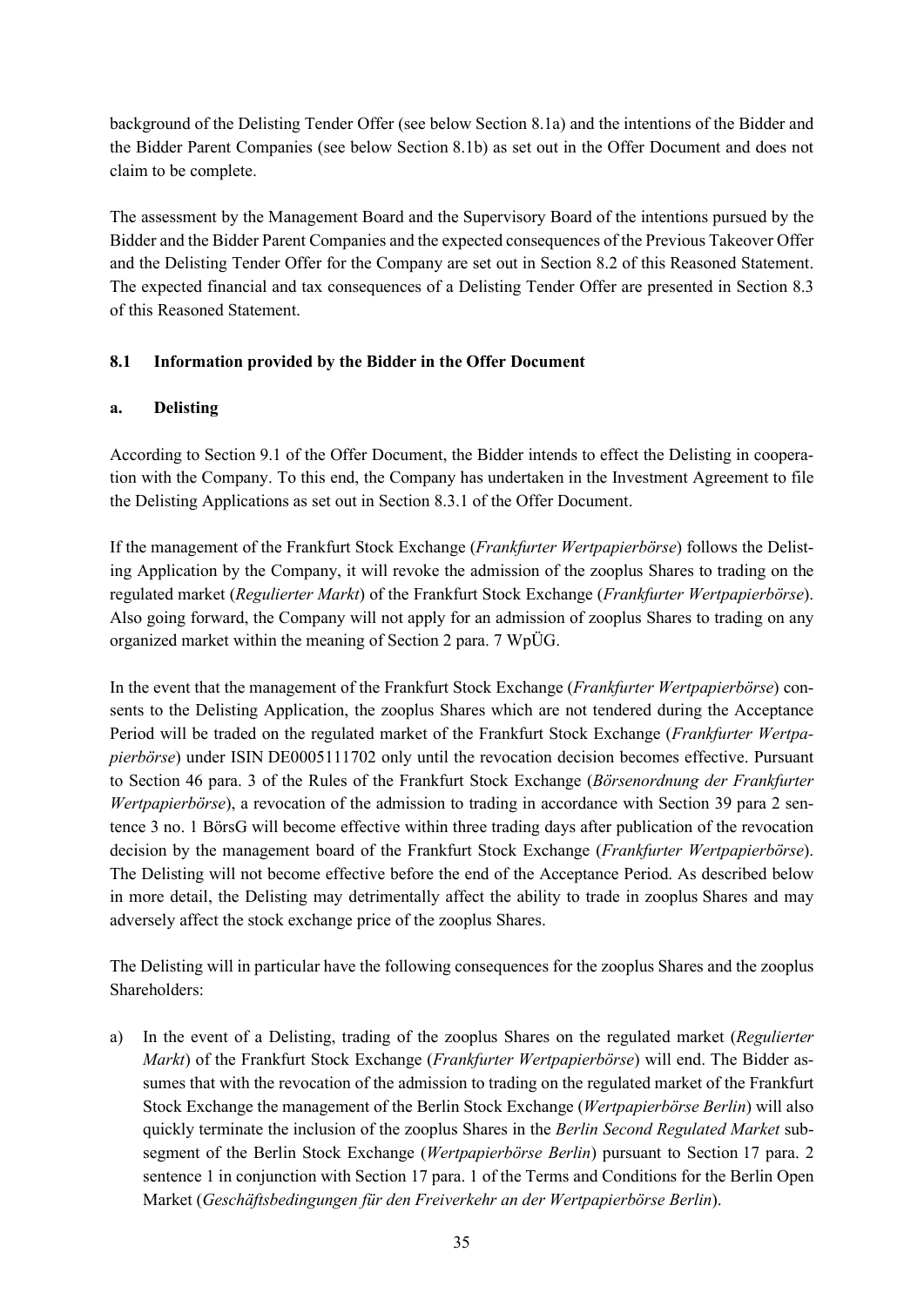- b) Upon the Delisting becoming effective, trading of the zooplus Shares on XETRA, the electronic trading system of the Frankfurt Stock Exchange, will end at the same time.
- c) The zooplus Shares are not admitted to trading on another regulated market within Germany or the EU or the EEA. Therefore, upon the Delisting becoming effective, the zooplus Shareholders will no longer have access to a regulated market for zooplus Shares, which may detrimentally affect the ability to trade in zooplus Shares.
- d) In the Investment Agreement, zooplus undertook to end existing inclusions to trading on the open market (*Freiverkehr*) as described in more detail in Section 8.3.1 of the Offer Document. Even if the zooplus Shares should remain or become included in open market trading at a stock exchange, these markets may not have sufficient liquidity to enable normal trading activities with zooplus Shares.
- e) It is not possible to rule out the possibility that the Delisting Application or the Delisting may adversely affect and result in declines in the stock exchange price of the zooplus Shares in the future.
- f) Upon the Delisting becoming effective, several transparency and trading provisions will no longer apply to the trading with zooplus Shares, in particular Sections 33 et seqq., 48 et seqq. WpHG, Art. 17 to 19 of Regulation (EU) No 596/2014 of the European Parliament and of the Council of 16 April 2014 on market abuse (Market Abuse Regulation), and also the provisions of the WpÜG (other than those that are applicable to the Previous Takeover Offer and the Delisting Tender Offer) and certain other provisions of the AktG, the German Commercial Code and the Rules of the Frankfurt Stock Exchange will no longer apply with respect to zooplus and the zooplus Shares, respectively. This will result in a significant lower level of protection for the zooplus Shareholders.

#### **b. Intentions by the Bidder and the Bidder Parent Companies**

In Section 9.2 of the Offer Document, the Bidder explains the intentions by the Bidder and the Bidder Parent Companies and the undertakings of the Bidder in the context of the Previous Takeover Offer and the Delisting Tender Offer, and that the intentions described are uniform intentions of the Bidder and the Bidder Parent Companies. In the Offer Document the Bidder points out that neither the Bidder nor the Bidder Parent Companies have any intentions deviating from the intentions and undertakings laid out in Section 9.2 of the Offer Document and that the intentions and undertakings described therein have their legal basis in the Investment Agreement.

#### **(1) Future business activity, assets and future obligations of the Company**

#### *(A) Strategic Partnership*

According to Section 9.2.1 of the Offer Document, by concluding the Investment Agreement and implementing both the Previous Takeover Offer and the Delisting Tender Offer, the Bidder intends to create a strategic partnership with the Company designed to strengthen the Company's long-term position as the leading online platform in the fast-evolving European pet supplies market (the "**Strategic Partnership**"). The Bidder's intention, through the creation of the Strategic Partnership, is (i) to foster sustainable growth and the further successful strategic development of the Company on a long-term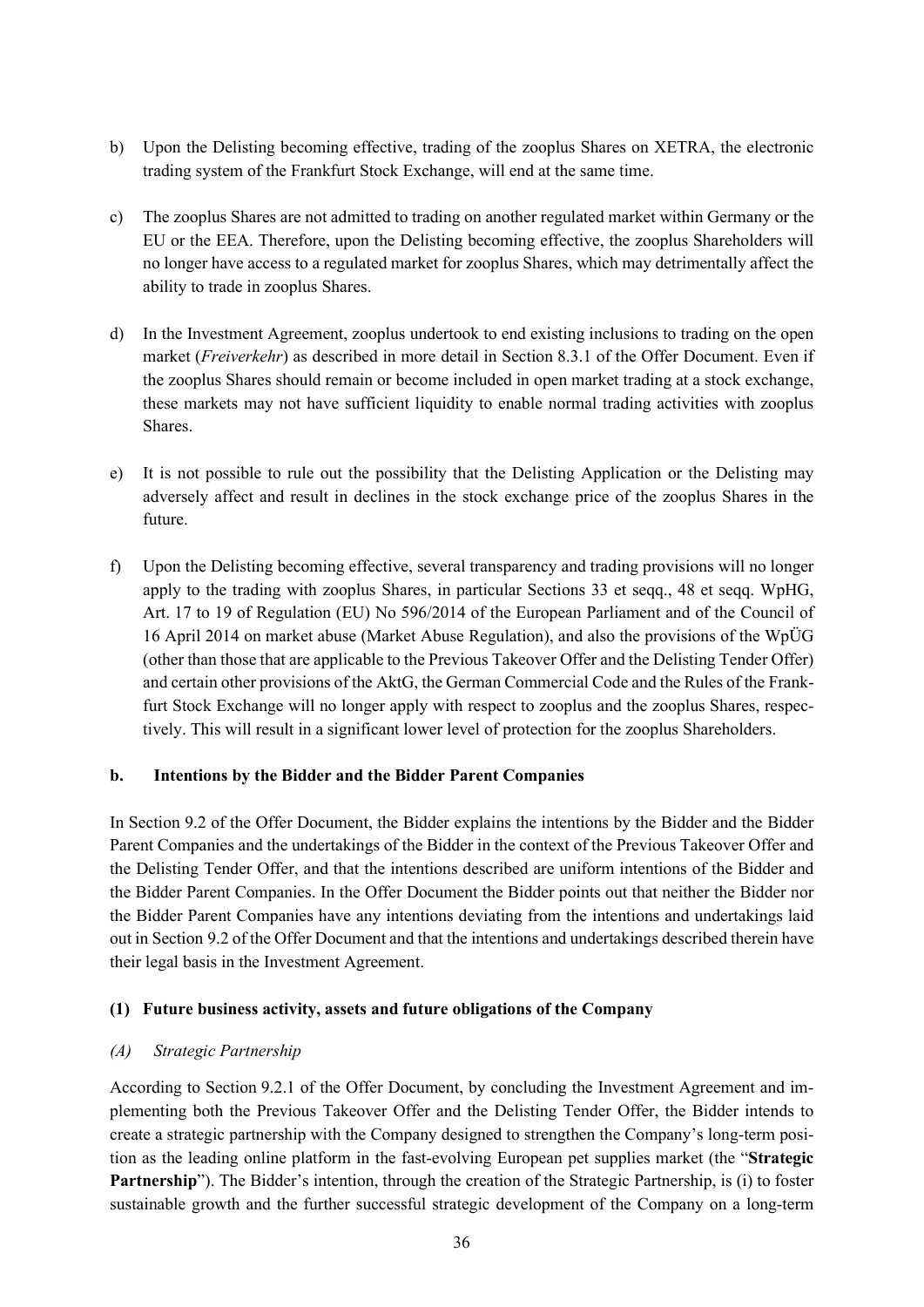basis and (ii) thereby to support the zooplus Group in maintaining its position as the online leader in the European pet supplies category on a stand-alone basis. This includes the Bidder's intention to support and accelerate investments necessary for the organic and inorganic growth of zooplus Group's business, which may involve potentially significant investments, trading off near-term profitability in favor of longer-term value creation. In particular, the Bidder intends to support the Company in (i) expanding zooplus Group's market share in the growing European pet supplies total addressable market (TAM), namely by investing into key long-term value creation levers including a strong value proposition for customers, a best-in-class logistics and fulfilment infrastructure, new product and service innovations and world-class talent practices, and (ii) ensuring the sustainability of such growth by maintaining or improving revenue retention (and its underlying drivers), customer loyalty and the overall customer experience.

In that context the Bidder points out that the Bidder under the Investment Agreement undertook and thus intends to constructively review, following the settlement of the Previous Takeover Offer and the Delisting Tender Offer, any potential improvement of the Company's liquidity position, if necessary, namely by strengthening the Company's equity capital base. The Bidder further declared in the Investment Agreement and thus intends to support, following the settlement of the Previous Takeover Offer and the Delisting Tender Offer, potential future (re-)financing needs of the Company with a view to the further implementation of the strategy described above in the form of equity and/or debt capital.

## *(B) Brands and intellectual property, name of the Company*

According to Section 9.2.2 of the Offer Document, the Bidder acknowledges that the Company owns several strong brands in certain countries with a high degree of brand awareness by the respective markets and customers. The Bidder has no intention to change, after the settlement of the Delisting Tender Offer, the name of the Company or the operative brands and company names used by the zooplus Group on a regional level in the countries in which the Company is active. The Bidder intends to support the Company in further enhancing the awareness of its brands, as well as adapting or enhancing (as the case may be) the associated brand attributes, in order to help scale new customer acquisition and support the ongoing development of a loyal customer base.

#### *(C) Assets and future obligations*

In Section 9.2.3 of the Offer Document, the Bidder states that it has no further intentions which would have impacts on the use of the assets or the future obligations of the Company.

#### **(2) Organizational structure and SE-Conversion**

According to Section 9.3 of the Offer Document, the Bidder does not intend to cause the Company to change or amend the current corporate structure (including the envisaged SE-Conversion), but rather to support all changes and amendments in the organization of entities of the zooplus Group which are required or useful to support the strategy described in Sections 8.3 and 9.2.1 of the Offer Document. Furthermore, the Bidder in particular intends to support the SE-Conversion, namely by voting in favor of the respective resolution proposal in the required extraordinary shareholders' meeting with all zooplus Shares held or represented by it at the respective point in time.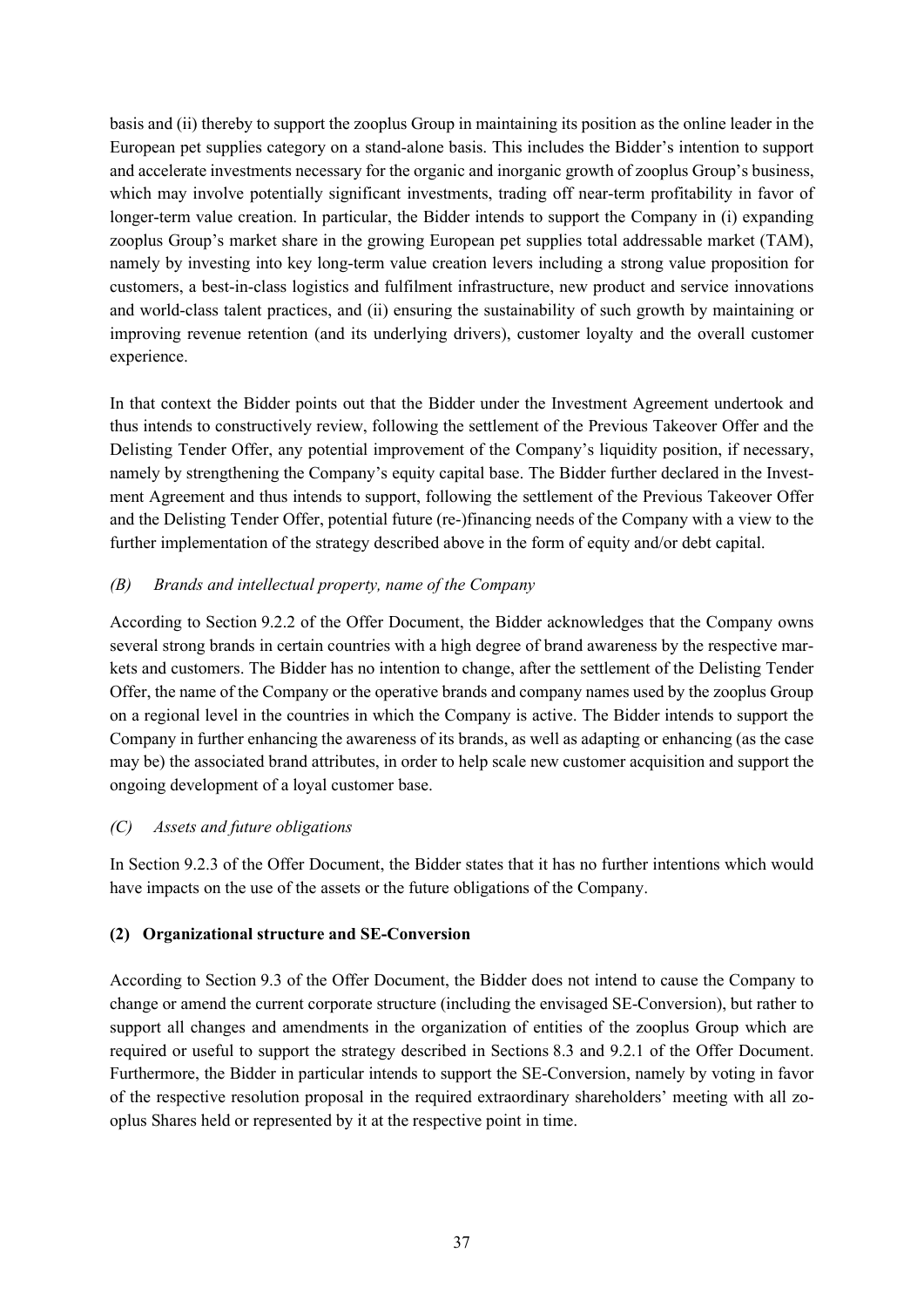#### **(3) Registered office of zooplus and location of material parts of the business**

According to Section 9.4 of the Offer Document, the Bidder does not intend to relocate or close the corporate seat (*Satzungssitz*) of the Company and its headquarters in Munich, Germany, as well as the locations of its material locations.

## **(4) Employees, employee representation and employment conditions**

Under Section 9.5 of the Offer Document, the Bidder states that it views the Strategic Partnership as an opportunity for growth and further development for the Employees and the Company's other stakeholders. Given the Company's multinational structure in a number of diverse countries and markets, the Bidder relies on the competence and commitment of the Employees. The Bidder acknowledges that the dedicated workforce of the zooplus Group is the foundation for the current and future success of the Company and that the current and future success of the Company depends on the creativity and performance of zooplus Group's workforce and their potential for innovation, both of which heavily rely on the competence and the commitment of the employees of the Company.

The Bidder further states that businesses and operations within zooplus Group as they exist on the date of the signing of the Investment Agreement are intended to be substantially maintained after the settlement of the Delisting Tender Offer. The Bidder declared in the Investment Agreement in a binding manner that it does not intend to effect any material changes in zooplus Group's workforce following the consummation of the Delisting Tender Offer and does not have any further intentions beyond. The same applies to the overall working conditions of zooplus Group's employees, as well as to the existing employees' representations. The Bidder does not intend any terminations of employment relationships due to operational reasons (*betriebsbedingte Kündigungen)* as a consequence of the Strategic Partnership.

With a view to ensuring the continuous ability of the Company to hire and retain highly qualified and above-average committed and motivated staff, in particular to further support the implementation of the strategy described in Section 9.2.1 of the Offer Document, the Bidder agreed in the Investment Agreement to support the Company's intention (i) to honor the existing equity-based employee participation programs implemented by the Company and (ii) to implement further equity-based stock option programs based on the existing stock option authorization granted by the Company's general meeting and/or virtual stock option programs and/or other employee participation programs.

# **(5) Members of the Management Board and the Supervisory Board**

According to Section 9.5 of the Offer Document, the Bidder has full trust and confidence in the current members of the Management Board. The Bidder does not intend to initiate, and has no intention to otherwise support, any action aiming at the removal of the current members of the Management Board or the termination of any corresponding service agreement. The Bidder intends to fully support the (potentially extended) Management Board and the extended management team following the settlement of the Delisting Tender Offer to support the strategy outlined in Section 9.2.1 of the Offer Document.

In the Offer Document the Bidder furthermore states that it intends to be represented in the Supervisory Board (including after the SE-Conversion) in a manner which appropriately reflects its shareholding as largest and controlling shareholder following the settlement of the Delisting Tender Offer. Against this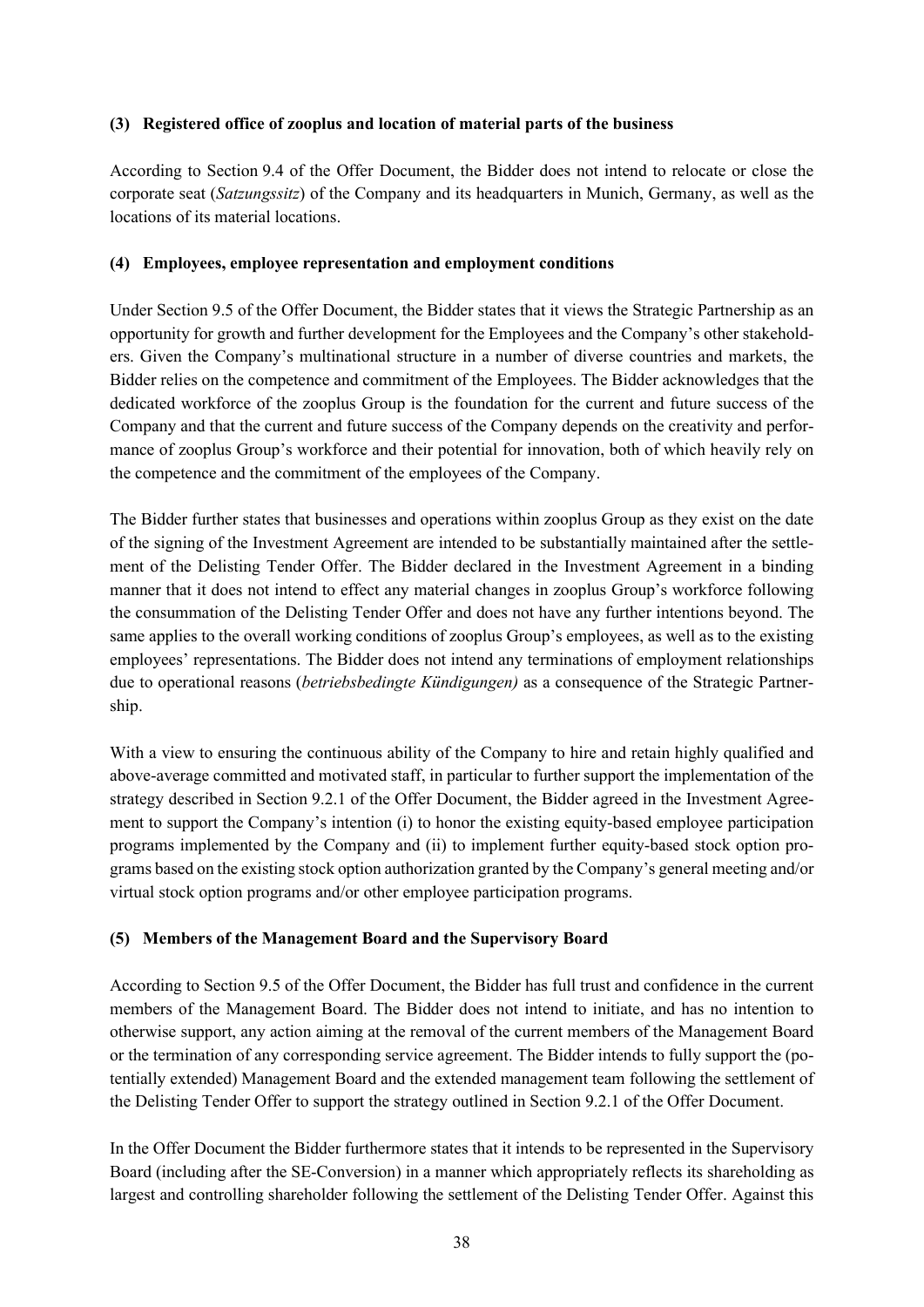background, the members of the Supervisory Board currently in office, Dr. Norbert Stoeck, Tjeerd Jegen and David Shriver, will resign from their positions with effect as of the end of 22 December 2021 and the Company intends to apply to the local court (*Amtsgericht*) in Munich to appoint three persons nominated by the Bidder as new members of the Supervisory Board with effect as of 23 December 2021. The Bidder therefore intends to be represented, after the settlement of the Delisting Tender Offer, by between three and six out of six members of the Supervisory Board.

Subject to obtaining the required merger control clearances and only after the Delisting of the Company has become effective, the Bidder intends that Pet Holdings will be represented by up to three members of the Supervisory Board, with the remaining three members then representing Zorro Holdings, in order to reflect that at that stage Pet Holdings would be a joint controlling partner of Zorro Holdings in the Company.

#### **(6) Structural measures**

In Section 9.7 of the Offer Document, the Bidder informs on potential structural measures following the settlement of the Delisting Tender Offer. Such structural measures are:

## *(A) Domination and profit and loss transfer agreement*

According to Section 9.7.1 of the Offer Document, the financing of the Delisting Tender Offer (as described in Section 14.2 of the Offer Document) does not require the Bidder to enter into a domination and profit and loss transfer agreement ("**DPLTA**") with the Company pursuant to Section 291 AktG. The Bidder does not have any legal or operational requirements to enter into such DPLTA either, even if it has the necessary majority in Company's shareholders' meeting. Thus, the Bidder does not intend to enter into such DPLTA.

#### *(B) Squeeze-out under stock corporation law or under transformation law*

According to Section 9.7.2 of the Offer Document, the Bidder intends to evaluate the possibility of a squeeze-out, *i.e.,* the transfer of the zooplus Shares held by the zooplus Shareholders who have not accepted the Delisting Tender Offer to the Bidder as the principal shareholder (*Hauptaktionär*) in return for payment of an appropriate cash settlement either pursuant to (i) Sections 327a *et seqq.* AktG (squeeze-out under stock corporation law), or (ii) after an interposition of a German stock corporation (*Aktiengesellschaft*), *Societas Europaea* (SE) or partnership limited by shares (*Kommanditgesellschaft auf Aktien*) into the holding chain for the Bidder's stake in the Company, Sections 62 para. 5 of the German Transformation Act (*Umwandlungsgesetz*), 327a *et seqq.* AktG (squeeze-out under transformation law). The Bidder intends to undertake such evaluation if at least 95% (squeeze-out under stock corporation law) or 90% (squeeze-out under transformation law) of the registered share capital of the Company belong to it or to an enterprise affiliated with it.

If the Company's general meeting resolves the transfer of the zooplus Shares of the zooplus Shareholders who have not accepted the Delisting Tender Offer to the Bidder in return for payment of an appropriate cash settlement pursuant to Sections 327a *et seqq.* AktG or Sections 62 para. 5 of the German Transformation Act, 327a *et seqq.* AktG, as the case may be, the amount of the cash settlement to be paid would be determined by reference to the circumstances prevailing at the time of the passing by the general meeting of the resolution on the transfer of the shares. The adequacy of the amount of the cash settlement can be reviewed in a judicial award procedure. The amount of the appropriate cash settlement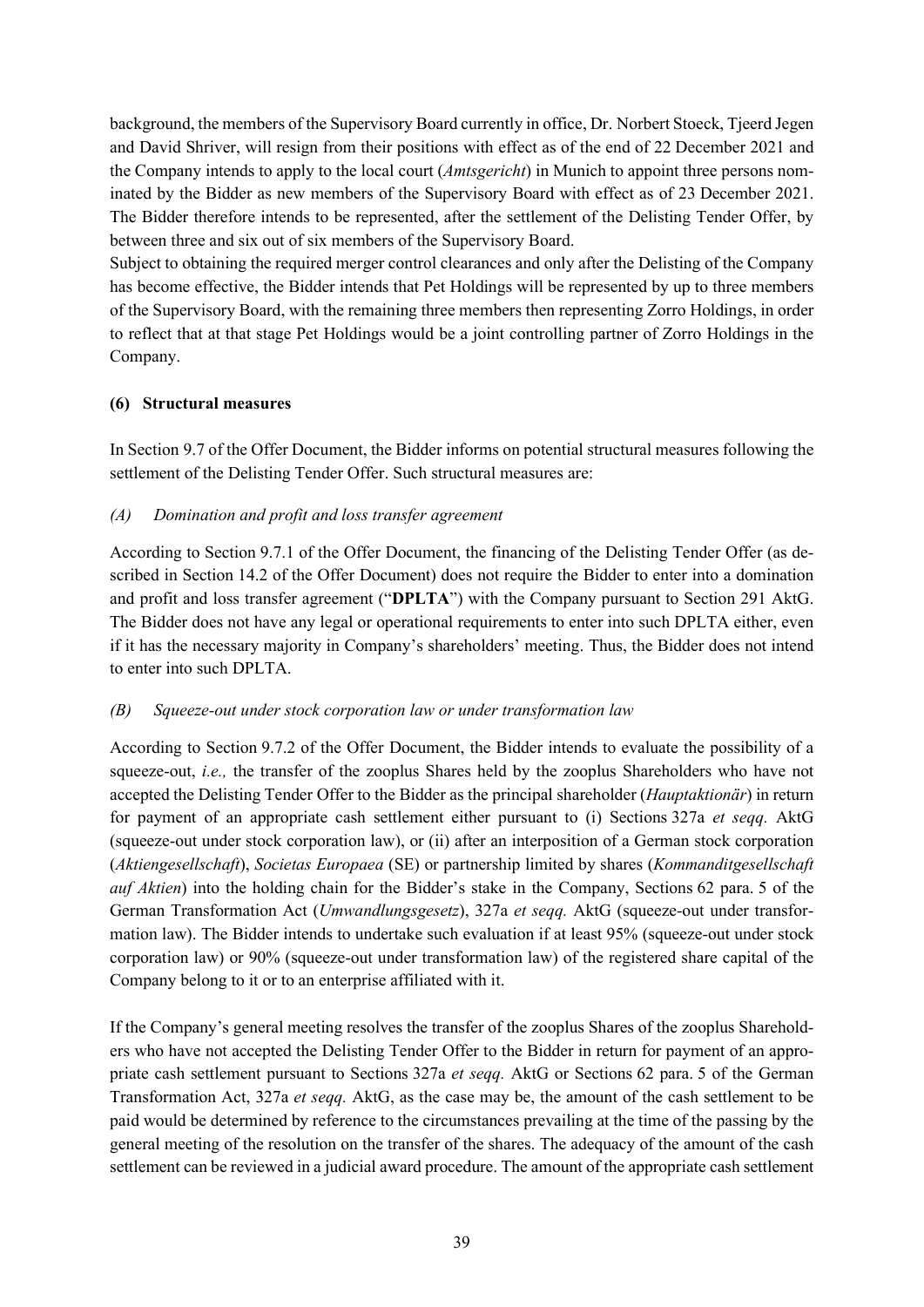could be equal to, but could also be higher or lower than the Offer Price of the Delisting Tender Offer of EUR 480.00 per zooplus Share.

## **(7) Intentions with regard to the business activities of the Bidder and the Bidder Parent Companies**

Under Section 9.8 of the Offer Document the Bidder explains that beyond the above described, and except for the effects on the assets, financial position and results of the Bidder set forth in Section 15 of the Offer Document (Expected Effects of a Delisting Tender Offer on the Assets, Liabilities, Financial Position and Results of the Bidder as well as on the Hellman & Friedman Funds), the Bidder and the Bidder Parent Companies have no intentions regarding the registered offices of the companies or the location of material parts of the business, the business activities of the Bidder and the Bidder Parent Companies, the use of the assets or future obligations of the Bidder and the Bidder Parent Companies, the members of the boards of the Bidder and the Bidder Parent Companies, or the employees, their representations and the employment conditions of the Bidder and the Bidder Parent Companies.

# **8.2 Assessment of the intentions of the Bidder and the Bidder Parent Companies and the likely consequences for the Company**

The Management Board and the Supervisory Board have carefully and thoroughly analyzed and reviewed the intentions of the Bidder and the Bidder Parent Companies with the Delisting Tender Offer as set out in the Offer Document. The intended measures and intentions have been agreed on in the Investment Agreement following intensive and detailed negotiations between the Company and the Bidder. The Management Board and the Supervisory Board welcome that the Bidder has given its objectives and intentions a reliable and sustainable basis by conclusion of the Investment Agreement. This creates clarity and a stable basis for the future cooperation.

The Management Board and the Supervisory Board are of the opinion that the objectives and intentions of the Bidder and the possible consequences for the future of the Company and its business activities are beneficial and, therefore, welcome the objectives and intentions pursued by the Bidder.

#### **a. Delisting**

The Management Board and the Supervisory Board have come to the conclusion that the Delisting is in the best interest of the Company. The Management Board and the Supervisory Board are of the opinion that the Delisting will lead to a substantial reduction of administrative expenses that arise as a result of the stock exchange listing. Further, the regulatory effort arising from a stock exchange listing results in a restriction of management capacities, which will be freed in case of the Delisting and can be used in favor of the operating business of the Company. The Delisting will thus permit the Company to make strategic decisions with a long-term perspective independently from the strict regulations which apply to listed companies, without having to take into account the sometimes quite short-term profit expectations of the capital markets, and will thus lead to the Company being best positioned for the future.

The Management Board and the Supervisory Board thus welcome the Bidder's intention to pursue a Delisting of the Company and intend to apply for revocation of the admission of the zooplus Shares to trading on the regulated market (*Regulierter Markt*) of the Frankfurt Stock Exchange (*Frankfurter*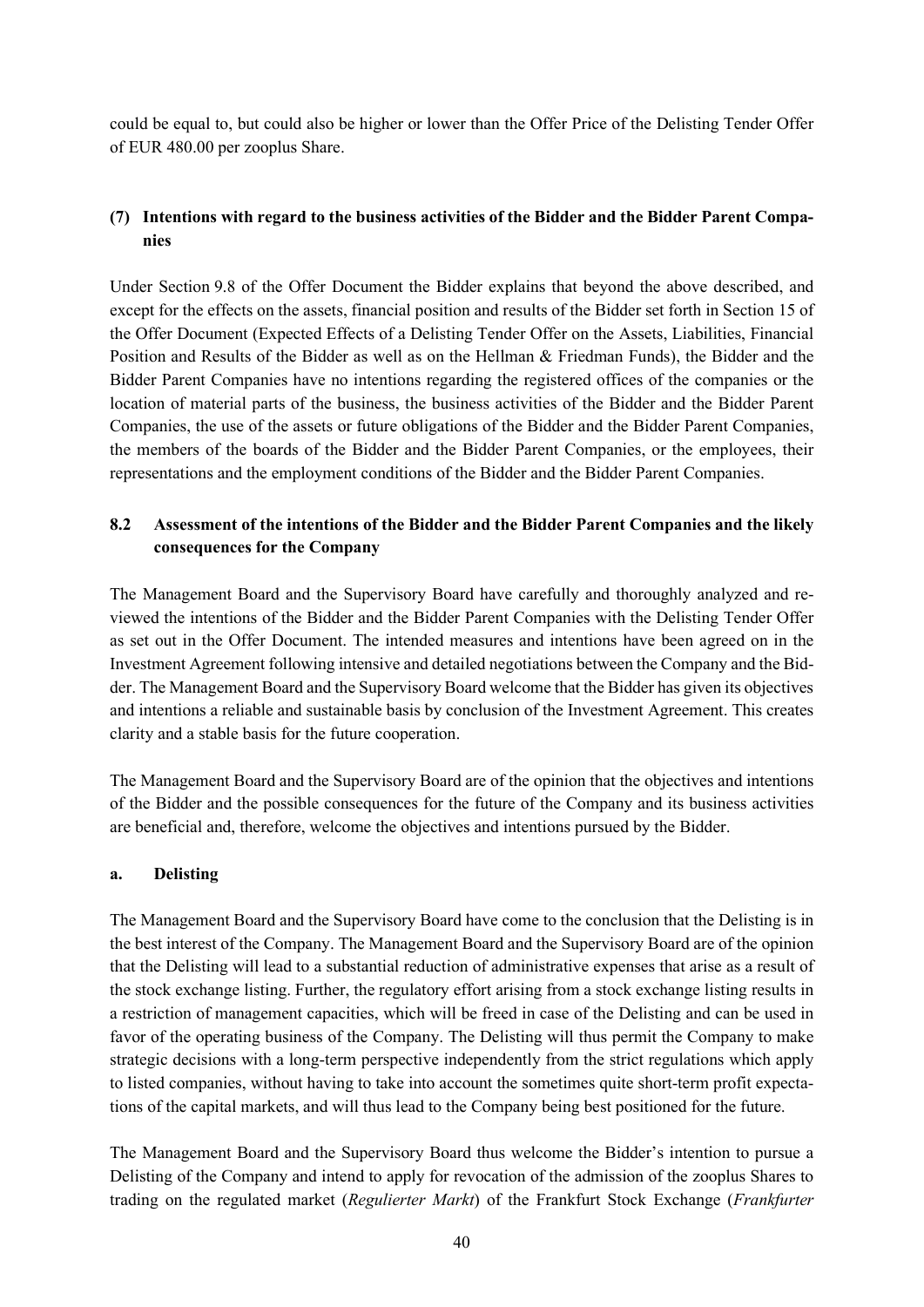*Wertpapierbörse*) and the Berlin Stock Exchange (*Wertpapierbörse Berlin*) and request the termination of the inclusion of the zooplus Shares in the trading on the open market (*Freiverkehr*) of the stock exchanges in Dusseldorf, Hamburg, Hanover, Munich and Stuttgart as well as via Tradegate Exchange during the Acceptance Period for the Delisting Tender Offer.

# **b. Future business activity, assets and future obligations of the Company**

The Management Board and the Supervisory Board welcome the Bidder's interest in the Company and the intention to create a Strategic Partnership with the Company as described in detail in Section 9.2.1 of the Offer Document. In particular, the Management Board and the Supervisory Board welcome the Bidder's intention to foster sustainable growth and the further successful strategic development of the Company on a long-term basis and to support the zooplus Group in maintaining its position as the online leader in the European pet supplies category on a stand-alone basis.

The Management Board and the Supervisory Board are of the opinion that the Delisting Tender Offer will not impair the operational independence of the Company, but, on the contrary, that the Company will be able to continue its existing business activities and possibly pursue its strategic objectives more quickly and effectively following the settlement of the Delisting Tender Offer.

Against this background, the Management Board and the Supervisory Board expressly welcome that, according to Section 9.2.2 of the Offer Document, the Bidder does not intend to change, after the settlement of the Delisting Tender Offer, the company names or the operative brands used by the zooplus Group, but rather intends to support the Company in further enhancing the awareness of its brands with a view to scale new customer acquisition and support the ongoing development of a loyal customer base. In this context, the Management Board and the Supervisory Board welcome that the Bidder does not have any further intentions which would have impacts on the use of the assets or the future obligations of the Company.

# **c. Organizational structure and SE-Conversion**

The Management Board and the Supervisory Board welcome that the Bidder does not intend to cause the Company to change or amend the current corporate structure, but that the Bidder will rather support all changes and amendments in the organization of entities of the zooplus Group which are required or useful to support the strategy described in the Offer Document. The Management Board and the Supervisory Board are of the opinion that the current corporate structure has proven to be successful but that changes might be or become required or useful with a view to supporting the strategy pursued by the Strategic Partnership.

Furthermore, the Bidder's intention to support the SE-Conversion is welcome, as the Management Board and the Supervisory Board view the SE-Conversion as an important step to highlight the international orientation and management of the Company's business and to strengthen the Company's position as an attractive pan-European employer and innovative technology group.

# **d. Registered office of zooplus and location of material parts of the business**

The Management Board and the Supervisory Board welcome the fact that, according to the information provided by the Bidder, it does not intend to cause the Company to relocate or close its corporate seat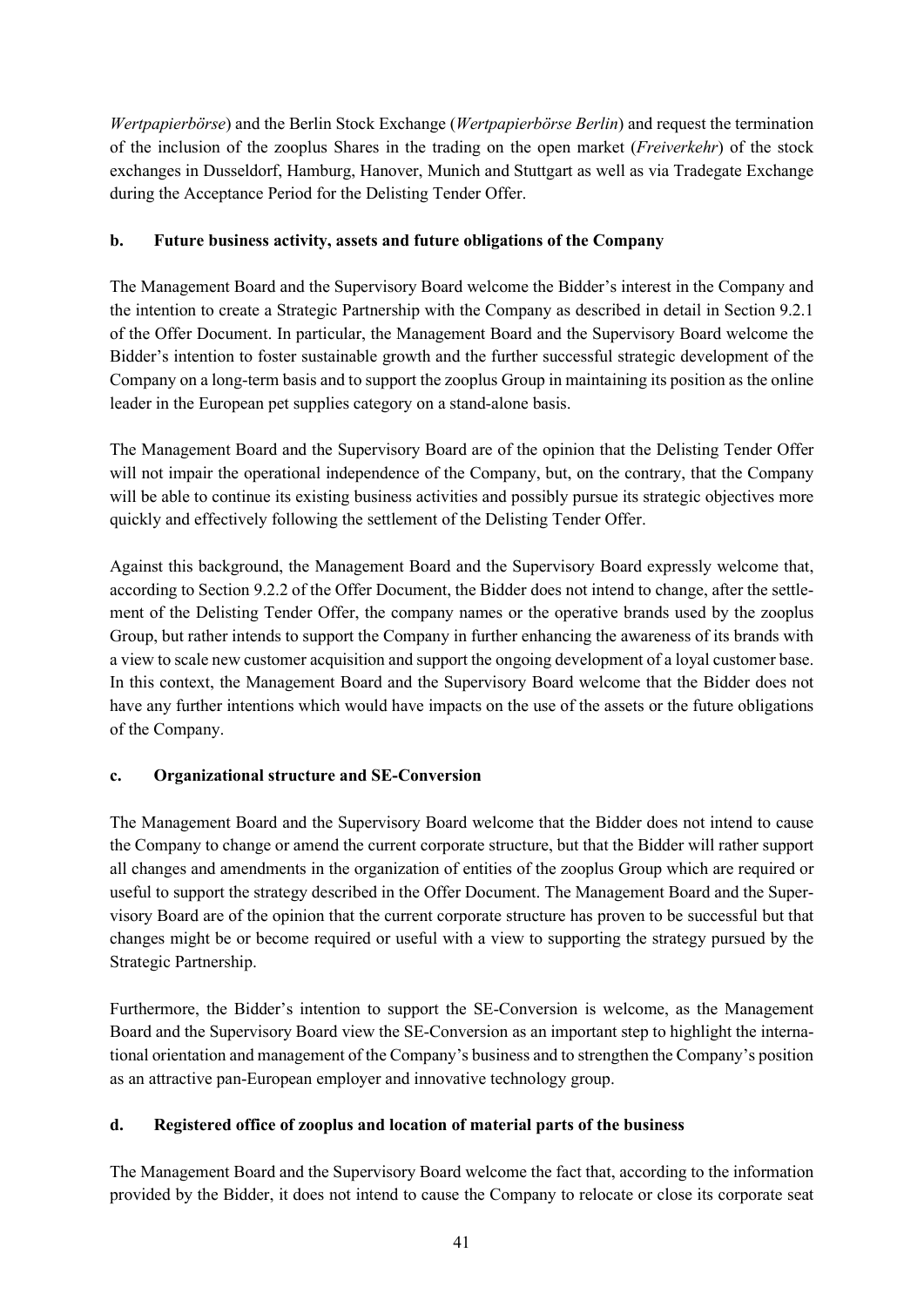(*Satzungssitz*) and headquarters from Munich, Germany, orthe locations of its material locations. In this respect, the Management Board and the Supervisory Board are of the opinion that the Bidder is interested in the continued existence of the Company as an independent company and the preservation of the Company's identity and supports this accordingly.

## **e. Employees, employee representatives and employment conditions**

Of particular importance to the Management Board and the Supervisory Board are the intentions and commitments made by the Bidder in the Offer Document with regard to the Employees and the terms and conditions of employment.

For their part, the Management Board and the Supervisory Board share and emphasize the view that dedicated workforce of the zooplus Group is the foundation for the current and future success of the Company and that the current and future success of the Company depends on the creativity and performance of zooplus Group's workforce and their potential for innovation, both of which heavily rely on the competence and the commitment of the employees of the Company. Accordingly, the Management Board and the Supervisory Board expressly welcome the Bidder's statement that the Bidder relies on the competence and commitment of the Employees and that the Bidder views the Strategic Partnership as an opportunity for growth and further development also for the Employees. In this context, it is pointed out in this Reasoned Statement that there are no active employee representative bodies at the Company.

The Management Board and the Supervisory Board expressly welcome the Bidder's intention not to terminate employment relationships due to operational reasons (*betriebsbedingte Kündigungen)* as a consequence of the Strategic Partnership or to effect any material changes in zooplus Group's workforce following the consummation of the Delisting Tender Offer. The Management Board and the Supervisory Board furthermore view as positive that the Bidder does not intend to effect any material changes in the overall working conditions of the Employees as well as to the existing employees' representations.

Finally, the Management Board and the Supervisory Board expressly welcome that the Bidder supports the Company's intention to honor the existing equity-based employee participation programs currently implemented and to implement further equity-based stock option programs based on the existing stock option authorizations granted by the Company's general meeting and/or virtual stock option programs and/or other employee participation programs. The Management Board and the Supervisory Board are of the opinion that employee participation programs are essential to ensure the Company's continuous ability to hire and retain highly qualified and above-average committed and motivated staff also with a view to the Strategic Partnership pursued by the Delisting Tender Offer and to acknowledge the Employees' commitment to the Company.

# **f. Members of the Management Board and the Supervisory Board**

The Management Board and the Supervisory Board welcome the Bidder's statement that the Bidder has full trust and confidence in the current members of the Management Board and welcome the Bidder's intention not to initiate or otherwise support any action aiming at the removal of the current members of the Management Board or the termination of any corresponding service agreement. Given the successful management of the Company by the current members of the Management Board, the Management Board and the Supervisory Board expressly welcome that the Bidder intends to fully support the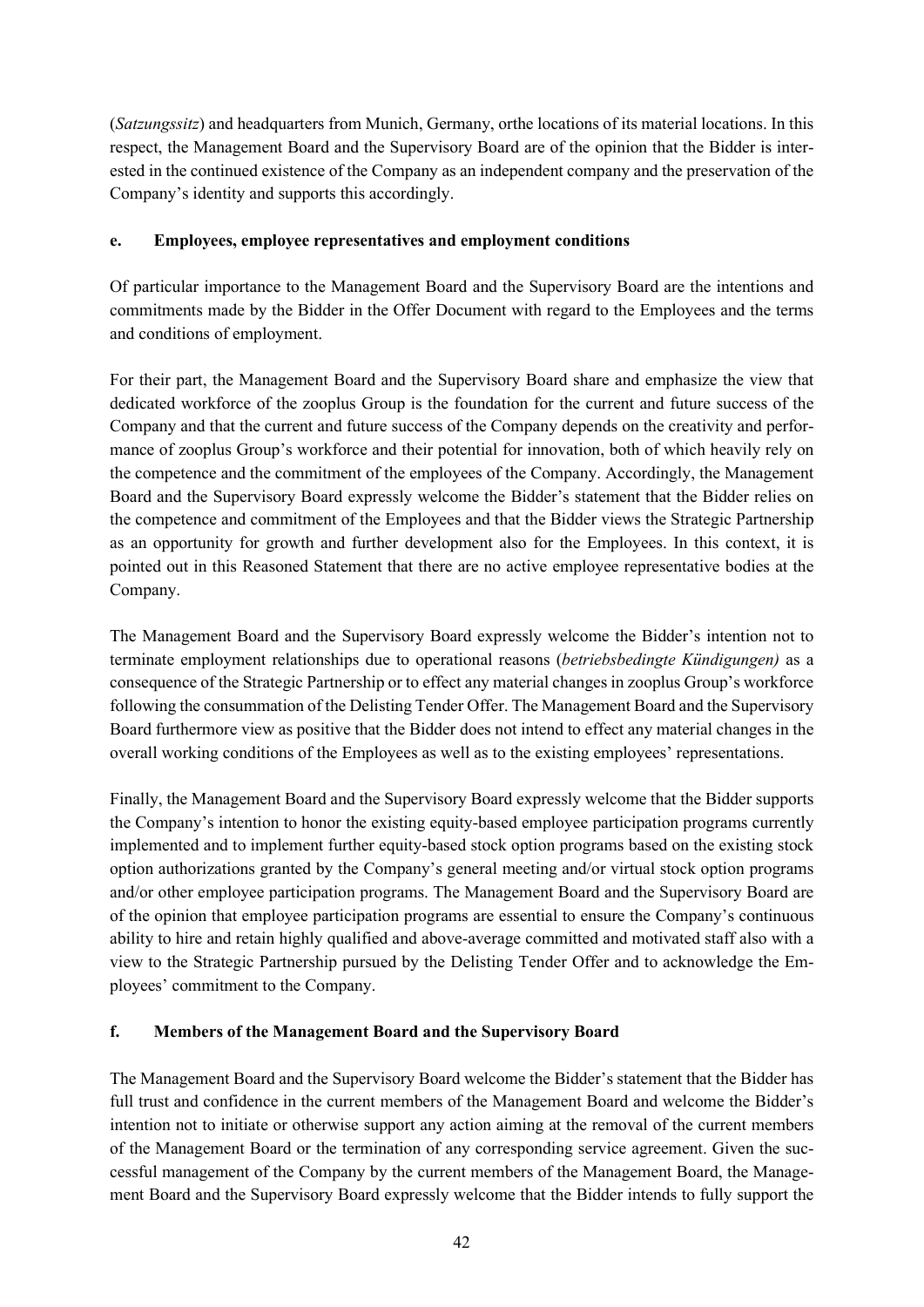Management Board and the extended management team following the settlement of the Delisting Tender Offer to support the strategy outlined in the Offer Document. This will allow the Management Board to be able to manage the Company independently and on its own responsibility in accordance with the statutory provisions.

The Management Board and the Supervisory Board furthermore welcome the Bidder's intentions to be represented in the Supervisory Board in a manner which appropriately reflects the Bidder's shareholding as largest and controlling shareholder following the settlement of the Delisting Tender Offer (see Section 8.1b(5) of this Statement).

## **g. Structural measures**

The Management Board and the Supervisory Board welcome that the Bidder does not intend to enter into a DPLTA. The Management Board and the Supervisory Board take note of the Bidder's intention to evaluate the possibility of carrying out a squeeze-out upon reaching the relevant thresholds (see Section 9.7.2 of the Offer Document). In this respect, this is a customary structural measure following a successful takeover. The intention of the Bidder is in principle comprehensible to the Management Board and the Supervisory Board, in particular with regard to the cost savings that are also in question in this respect.

## **h. Intentions with respect to the Bidder and the Bidder Parent Companies**

The Management Board and the Supervisory Board take note of, and welcome, the Bidder's statements according to which the Bidder and the Bidder Parent Companies have no intentions regarding the registered offices of the companies or the location of material parts of the business, the use of the assets or future obligations of the Bidder and the Bidder Parent Companies, the members of the boards of the Bidder and the Bidder Parent Companies, or the employees, their representation and the employment conditions of the Bidder and the Bidder Parent Companies except for the effects on the assets, financial position and results of the Bidder set forth in Section 15 of the Offer Document.

# **8.3 Anticipated financial and tax consequences of the Delisting Tender Offer**

#### **a. Financial consequences**

Pursuant to a facility agreement between, among others, the Company as borrower and Landesbank Baden-Württemberg as facility agent, certain relationship banks of the Company as lenders are providing a revolving credit facility in the amount of EUR 120,000,000.00 ("**Revolving Credit Facility**") to the Company (the ("**Facility Agreement**"). Currently, the Revolving Credit Facility is only utilized by way of ancillary facility but not by way of cash drawings and primarily serves as a liquidity back-up facility for zooplus Group.

Upon the settlement of the Previous Takeover Offer, a "change of control" within the meaning of the Facility Agreement has occurred. The Facility Agreement does not provide for an automatic prepayment and cancellation of the Revolving Credit Facility but rather requires the lenders thereunder to negotiate with the Company for a period of not more than 20 business days with a view to achieving the continuation of the Revolving Credit Facility. During such negotiation period the funding obligation of the lenders with respect to further loans is suspended. If during the negotiations an agreement regarding the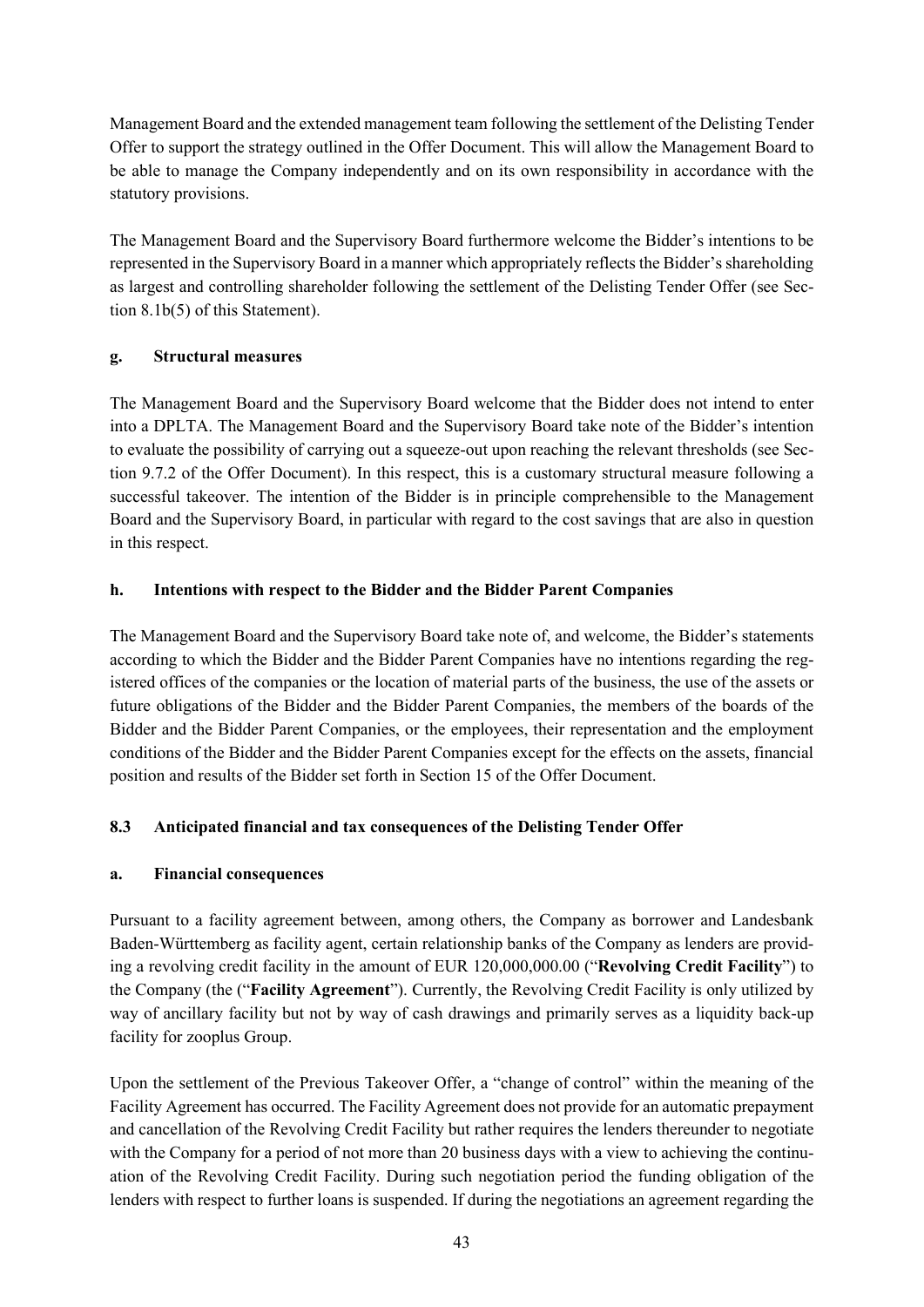continuation of the Revolving Credit Facility cannot be achieved with each lender, each lender which does not agree to such continuation may within ten business days after expiry of the negotiation period and by not less than 20 business days' notice cancel its commitment under the Facility Agreement and declare its participation in all outstanding utilizations of the Revolving Credit Facility due and payable. The Company is entitled in such an event to require the relevant lender to transfer its commitment under the Facility Agreement at par to another financial institution which has agreed to assume such commitment.

As already stated under Section  $8.1b(1)(A)$  above, the Bidder intends to support, following the settlement of the Delisting Tender Offer, potential future (re-)financing needs of the Company with a view to the further implementation of the strategy pursued by the Offer. Upon request of the Company, this intention by the Bidder was included in the Investment Agreement and, therefore, the Management Board and the Supervisory Board expressly welcome this.

In addition, the Management Board is currently discussing the implications of the Previous Takeover and the Delisting Tender Offer with the lenders under the Facility Agreement. The aim of the Management Board is to ensure that the Facility Agreement will be continued by the lenders following the settlement of the Previous Takeover Offer and the Delisting Tender Offer, subject to reasonable amendments in the light of the settlement of the Previous Takeover Offer as well as the Delisting Tender Offer and the Delisting.

## **b. Dividend policy**

In recent years, the Management Board and Supervisory Board have proposed to the Company's general meeting that the unappropriated profit of the respective past fiscal year be carried forward to new account. Both the Management Board and the Supervisory Board are of the opinion that the existing financial resources of the Company should be used for the acceleration of investments which are necessary for the implementation of the Strategic Partnership. Accordingly, the Management Board and the Supervisory Board welcome the fact that the Bidder, according to its statements under Section 15.2(b) of the Offer Document, does not intend to work towards a change in the dividend policy in the near future.

#### **c. Tax consequences**

The Management Board and the Supervisory Board do not derive any negative tax consequences for the Company from the Offer Document.

# **8.4 Anticipated consequences for the Employees and employee representatives, employment conditions and locations of the Company**

The settlement of the Delisting Tender Offer will not have any direct impact on the Employees. The employment contracts and the working conditions of the Employees will be continued with the same employer. There will be no transfer of parts of the business (*Betriebsübergang*) of the Company. The settlement of the Delisting Tender Offer will also not have any direct impact on the locations of the Company and on the existing employees' representations.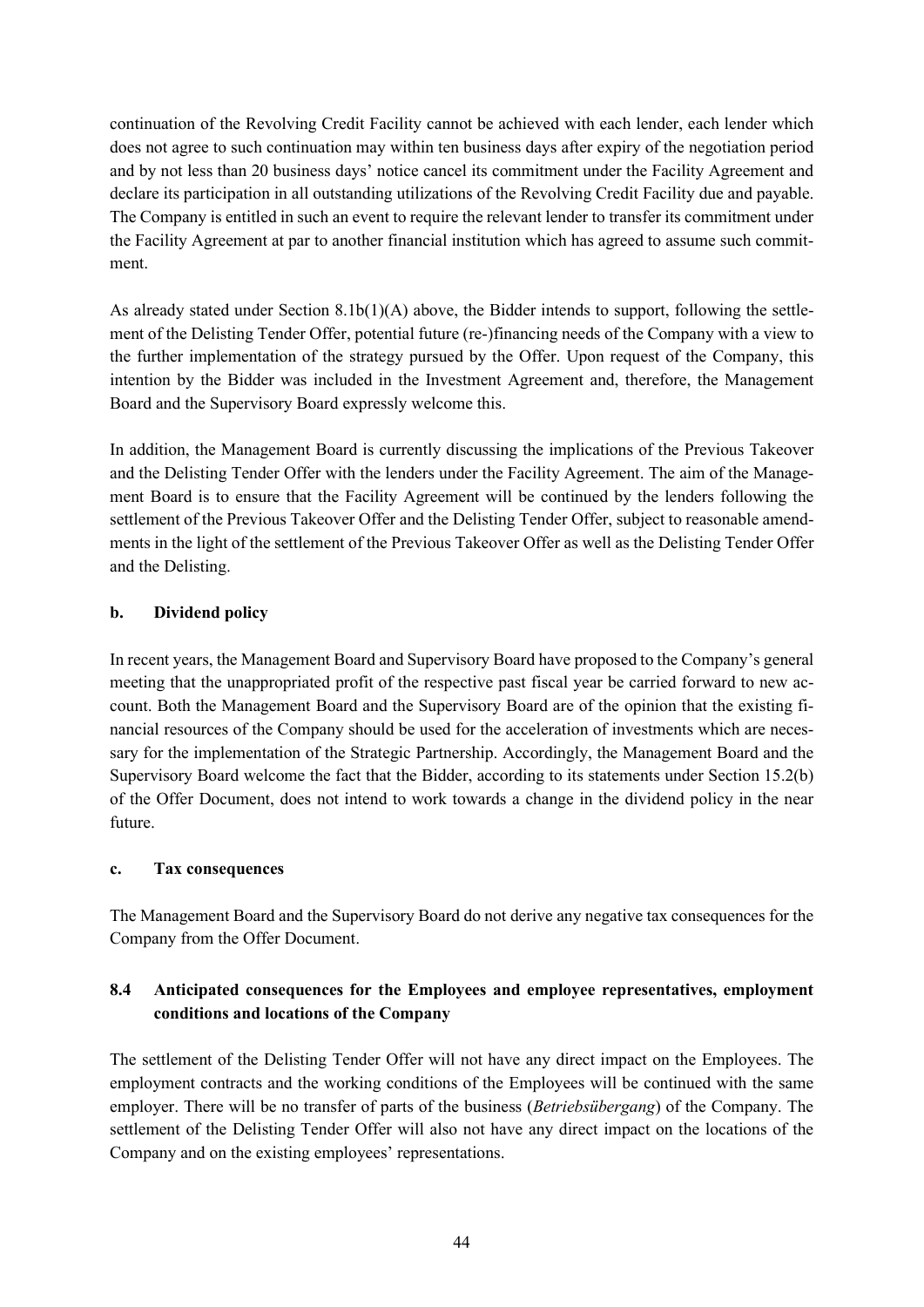In that context, reference is made to Section 8.1b(3) and 8.1b(4) of this Reasoned Statement with a view to the Bidder's intentions and commitments with regard to the Employees and the terms and conditions of employment as well as the locations of the Company, and to Section 8.2d and Section 8.2e of this Statement, where the Management Board and the Supervisory Board expressly welcome such intentions and commitments by the Bidder.

Against this background, the Management Board and the Supervisory Board are of the opinion that the immediate consequences of the Delisting Tender Offer are in the best interest of the Company, the Employees and their representations, the employment conditions and locations of the Company.

# **9. IMPACT ON ZOOPLUS SHAREHOLDERS**

The following information is intended to provide zooplus shareholders with guidance on evaluating the effects of accepting or not accepting the Delisting Tender Offer. The following aspects do not claim to be complete. Each zooplus Shareholder himself/herself/itself is responsible for evaluating the effects of accepting or not accepting the Delisting Tender Offer. The Management Board and Supervisory Board recommend zooplus Shareholders to seek expert advice in this respect if necessary.

The Management Board and the Supervisory Board further point out that they are unable to make or provide any assessment as to whether zooplus Shareholders may suffer tax disadvantages (in particular any tax liability on a capital gain) or miss out on tax advantages as a result of accepting or not accepting the Delisting Tender Offer. Before deciding whether or not to accept the Delisting Tender Offer, the Management Board and the Supervisory Board recommend that zooplus Shareholders obtain tax advice that takes into account the personal circumstances of each individual zooplus Shareholder.

# **9.1 Possible consequences in the event of acceptance of the Delisting Tender Offer**

zooplus Shareholders who intend to accept the Delisting Tender Offer should note the following, among other things, taking into account the previous statements:

- zooplus Shareholders who accept or have accepted the Delisting Tender Offer will no longer benefit in the future from a possible positive development of the stock market price of zooplus Shares (as long as it is still available) or from dividends or a positive business development of the Company and its subsidiaries.
- $\bullet$  In accordance with the provisions of the WpÜG, the Bidder may amend the offer consideration for the Delisting Tender Offer at any time prior to one working day before expiry of the Acceptance Period.
- Withdrawal from the acceptance of the Delisting Tender Offer is only possible under the narrow conditions set out in Section 17.1 of the Offer Document and only until the expiry of the Acceptance Period in the manner described in Section 17.2 of the Offer Document.
- According to Section 13.7 of the Offer Document, Tendered zooplus Shares cannot be traded anymore on the regulated market of the Frankfurt Stock Exchange as of the point in time the zooplus Shares have been rebooked into ISIN DE000A3MQB89.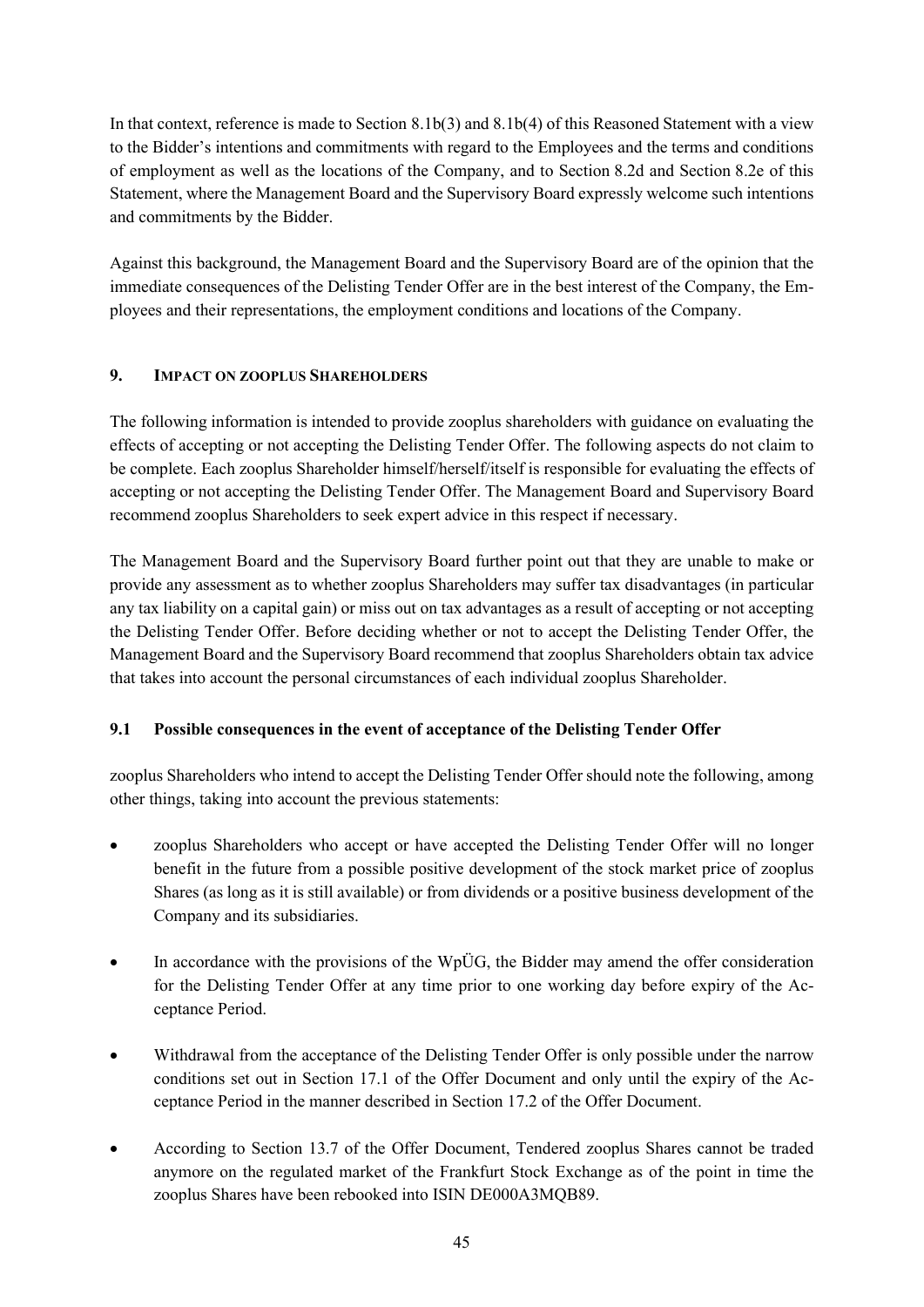- If the Bidder, persons acting in concert with it or their subsidiaries acquire zooplus Shares outside the stock exchange within one year after the publication to be made immediately after expiry of the Acceptance Period pursuant to Section 23 para. 1 no. 2 WpÜG and if, in terms of value, a higher consideration than that specified in the Delisting Tender Offer (the Offer Price) is granted or agreed for this purpose, the Bidder shall be obliged to pay the zooplus Shareholders who have accepted the Delisting Tender Offer a consideration in the amount of the respective difference. In contrast, for off-market acquisitions against the granting of a higher consideration after the expiry of this post-acquisition period of one year, there is no such claim to subsequent improvement of the Offer Price. Furthermore, the Bidder may also acquire zooplus Shares on the stock exchange at a higher price within the aforementioned one-year post-acquisition period without having to adjust the consideration in favor of those zooplus Shareholders who have already accepted the Delisting Tender Offer.
- zooplus Shareholders who accept the Delisting Tender Offer will not participate in any cash compensation of any kind payable by operation of law in the event of certain structural measures implemented after completion of the Delisting Tender Offer (see Section 9.7 and Sections 16(e) to  $16(g)$  of the Offer Document). Any compensation payments will generally be assessed on the basis of a business valuation and may be subject to review in court proceedings. Such settlement payments could correspond to the amount of the cash settlement, but could also be higher or lower. In the opinion of the Management Board and the Supervisory Board, it cannot be ruled out that settlement payments made at a later date could exceed the amount of the Offer Price. Even if they are higher, the zooplus Shareholders accepting the Delisting Tender Offer have no claim to such settlement payments or any additional payments; this also applies in the event that such measure is taken within one year of publication in accordance with Section 23 para. 1 sentence 1 no. 2 WpÜG (see Section 31 para. 5 sentence 2 WpÜG).

#### **9.2 Possible consequences of not accepting the Delisting Tender Offer**

zooplus Shareholders who do not accept the Delisting Tender Offer and do not otherwise sell their zooplus Shares remain shareholders of the Company. However, they should note, among other things, the Bidder's statements under Sections 9 and 16 of the Offer Document as well as the following:

- The current stock market price of the zooplus Share reflects, among others, the fact that the Bidder published its decision to launch the Delisting Tender Offer on 8 November 2021. It is uncertain whether the stock market price of the zooplus Share, if there continues to be any such price, will remain at its current level, rise above it or fall below it following completion of the Delisting Tender Offer.
- The settlement of the Delisting Tender Offer will lead to a further reduction in the free float of issued zooplus Shares. Against this background, it is to be expected that supply and demand for zooplus Shares will be lower after completion of the Delisting Tender Offer than at present, and that the liquidity of zooplus Shares will decrease as a result. Lower liquidity of zooplus Shares could lead to greater fluctuations in the price of zooplus Shares than in the past; as a result, it may not be possible to execute buy and sell orders relating to zooplus Shares at short notice or at all. In addition, an increased supply of zooplus Shares combined with lower demand for zooplus Shares could have a negative impact on the stock market price of zooplus Shares.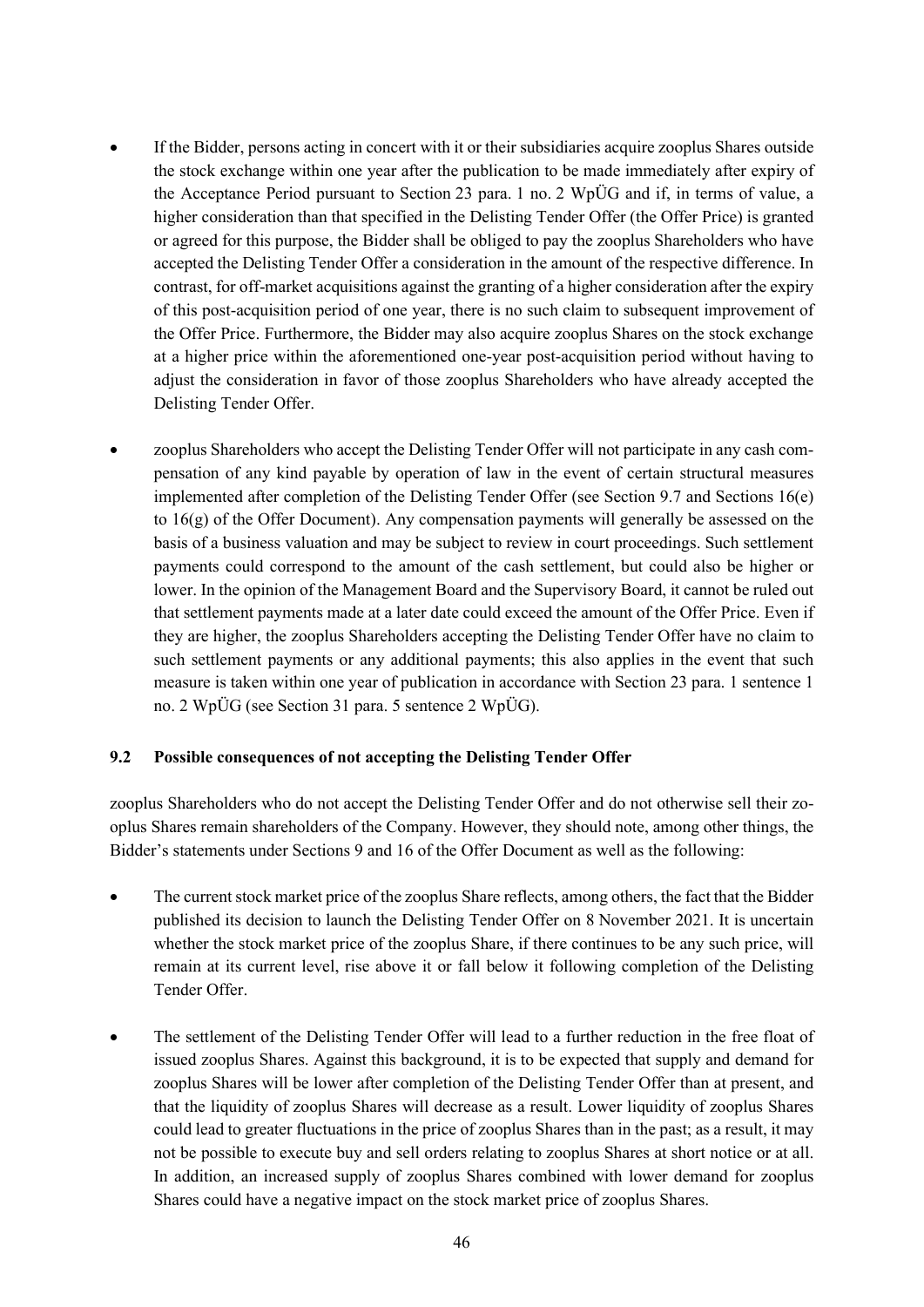- The settlement of the Delisting Tender Offer, in particular the anticipated significant further reduction in the free float in zooplus Shares, could result in the company no longer meeting the relevant index criteria for zooplus shares to remain in the MDAX, and the zooplus Shares accordingly dropping out of the MDAX. This could result in index funds and other institutional investors whose investments track the respective index refraining from acquiring further zooplus Shares and selling their zooplus Shares held after completion of the Delisting Tender Offer. An increased supply of zooplus Shares, together with lower demand for zooplus Shares, may adversely affect the stock market price of the zooplus Shares. In any event, with the Delisting becoming effective the inclusion of the zooplus Shares in the MDAX will cease.
- Already since the first settlement of the Previous Takeover Offer, the Bidder has the necessary voting and capital majority to be able to enforce decisions, including structural measures under company law, at the Company's general meeting. These include decisions on the appropriation of profits, the election and dismissal of members of the Supervisory Board, amendments to the Company's articles of association (including changes to the company's purpose and legal form), capital measures and approval of inter-company agreements or transformation measures (merger, change of legal form, demerger). Some of the aforementioned measures would, under German law, subject to compliance with further requirements, if applicable, entail an obligation on the part of the Bidder to make an offer to the remaining zooplus Shareholders to acquire their zooplus Shares in return for appropriate compensation or to grant compensation. Such compensation would be determined on the basis of a company valuation of the Company to be substantiated by a valuation report and, if applicable, subject to judicial review in appraisal proceedings or other proceedings. As such company valuation would generally be based on the circumstances prevailing at the time the resolution on the respective measure was adopted by the general meeting, a settlement offer could correspond in value to the Offer Price, but may also be lower or higher than the Offer Price.
- The Bidder could cause the conclusion of a DPLTA with the Company as the controlled company. According to the Offer Document. the Bidder, however, does not intend to enter into a DPLTA (see Sections 9.7.1 and  $16(g)$  of the Offer Document as well as Sections 8.1b(6)(A) of this Reasoned Statement).
- The Bidder could demand a transfer of the zooplus Shares held by minority shareholders to the principal shareholder in return for appropriate cash compensation (squeeze-out) if, after implementing all measures necessary for such a squeeze-out, it directly or indirectly holds the requisite number of zooplus Shares and the other conditions are met (see Sections 9.7.2 and 16(e) of the Offer Document and Section 8.1b(6)(B) of this Reasoned Statement).

#### **10. INTERESTS OF THE MEMBERS OF THE MANAGEMENT BOARD AND THE SUPERVISORY BOARD**

The Bidder and the persons acting jointly with the Bidder have not exercised any influence on the Company or its corporate bodies in connection with the Delisting Tender Offer and this Statement.

Neither a member of the Management Board nor a member of the Supervisory Board has been granted or promised any cash payments or non-cash benefits in connection with the Delisting Tender Offer by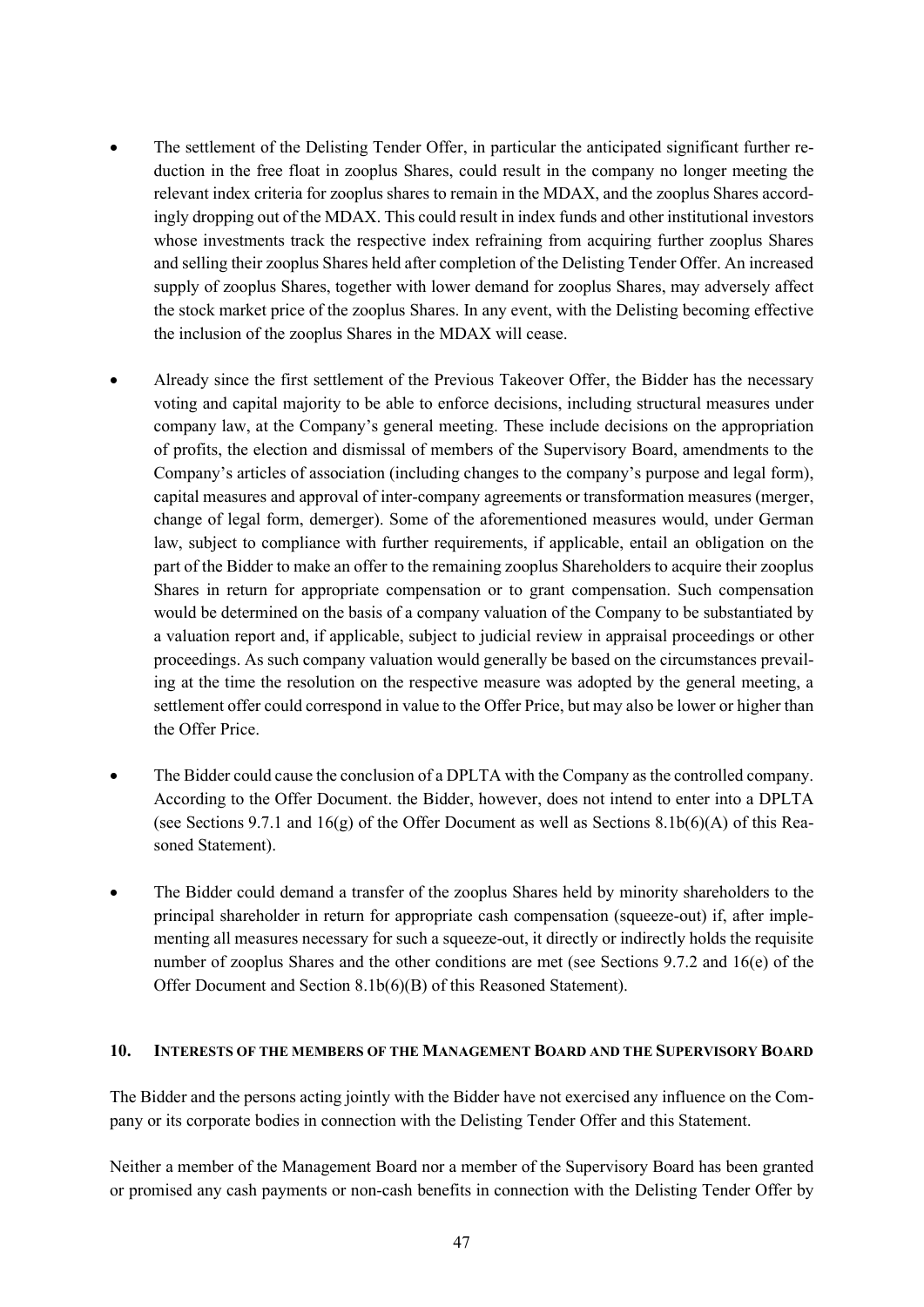the Bidder or persons acting in concert with the Bidder. This does not include the payment of the Offer Price to members of the Management Board or the Supervisory Board, as the case may be, for any zooplus Shares held by them which these members of the Management Board or the Supervisory Board may tender into the Delisting Tender Offer. Otherwise, the members of the Management Board and of the Supervisory Board have not received any unjustified payments or other unjustified benefits or corresponding commitments in connection with the Delisting Tender Offer, neither from the Bidder nor from persons acting jointly with the Bidder.

# **11. INTENTIONS OF THE MEMBERS OF THE MANAGEMENT BOARD AND THE SUPERVISORY BOARD TO ACCEPT THE DELISTING TENDER OFFER**

All members of the Management Board and of the Supervisory Board who themselves held zooplus Shares have already tendered their respective zooplus Shares into the Previous Takeover Offer.

#### **12. FINAL EVALUATION**

On the basis of an overall assessment of the investigations, reviews, analyses and evaluations carried out by each of them independently of the other, the aspects outlined in particular in Section 7.3. of this Reasoned Statement, the overall circumstances of the Delisting Tender Offer and taking into account, among other things, the amount of the Offer Price as of the date of this Reasoned Statement, the Management Board and the Supervisory Board consider the Offer Price of EUR 480.00 per zooplus Share to be adequate within the meaning of Section 39 para. 3 BörsG in conjunction with Section 31 para. 1 sentence 1 WpÜG. In the opinion of the Management Board and the Supervisory Board, the Offer Price currently reflects adequately the value of the Company and is in line with the statutory requirements applicable to a delisting offer and is this therefore fair, adequate and attractive.

Furthermore, the Management Board and the Supervisory Board assess the intentions disclosed by the Bidder in the Offer Document with a view to the further business activities of the Company, in particular the intention to create the Strategic Partnership, as positive. The Management Board and the Supervisory Board, therefore, as of the date of this Reasoned Statement, support the Delisting Tender Offer by the Bidder and are, as of the date of this Reasoned Statement, of the opinion that the Delisting Tender Offer and its immediate consequences are in the best interest of the Company, the Employees and their representations, the employment conditions and the locations of the Company.

On this basis, and taking into account the above statements in this Reasoned Statement, the Management Board and the Supervisory Board, as of the date of this Reasoned Statement, recommend the zooplus Shareholders to accept the Delisting Tender Offer.

Irrespective of this, all zooplus Shareholders are in any case responsible for deciding for themselves whether or not to accept the Delisting Tender Offer, taking into account the overall circumstances and their personal situation and assessment of the possible future development of the value and stock market price of zooplus Shares. Furthermore, subject to applicable law, the Management Board and the Supervisory Board shall not be liable if the acceptance or non-acceptance of the Delisting Tender Offer results in economic disadvantages for a zooplus Shareholder.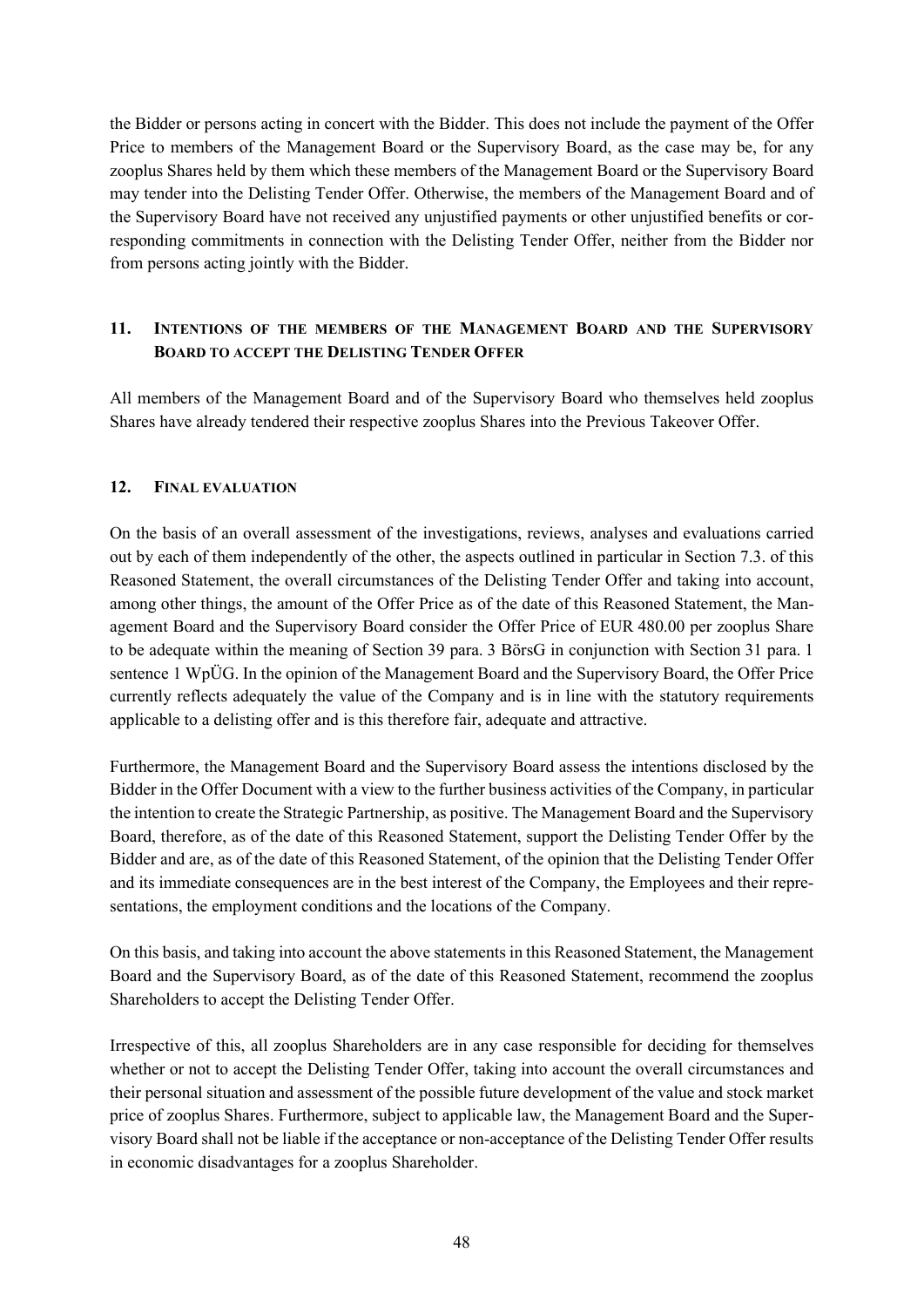The content of this Reasoned Statement was discussed in detail and finalized by the Management Board and Supervisory Board on 30 November 2021. The Management Board and the Supervisory Board then unanimously adopted the content of this Reasoned Statement for its immediate publication on 1 December 2021.

Munich, 1 December 2021

**zooplus AG** 

**Management Board Supervisory Board Supervisory Board** 

**\* \* \* \***